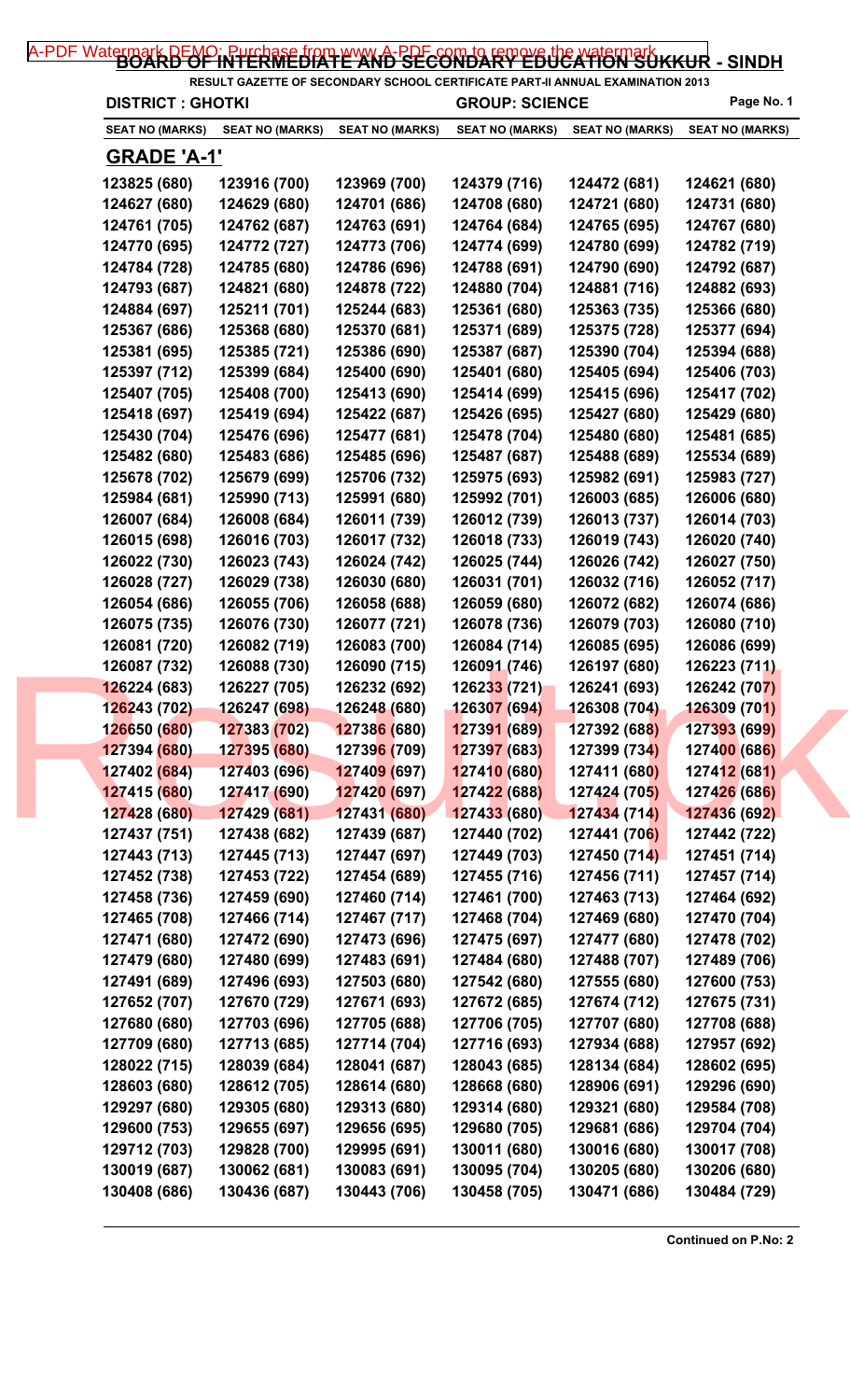| <b>DISTRICT : GHOTKI</b> |                        |                                  | <b>GROUP: SCIENCE</b>  |                        | Page No. 2                 |
|--------------------------|------------------------|----------------------------------|------------------------|------------------------|----------------------------|
| <b>SEAT NO (MARKS)</b>   | <b>SEAT NO (MARKS)</b> | <b>SEAT NO (MARKS)</b>           | <b>SEAT NO (MARKS)</b> | <b>SEAT NO (MARKS)</b> | <b>SEAT NO (MARKS)</b>     |
| <b>GRADE 'A-1'</b>       |                        |                                  |                        |                        |                            |
| 130631 (682)             | 130654 (707)           | 130658 (684)                     | 130669 (687)           | 130677 (694)           | 130678 (692)               |
| 130680 (685)             | 130682 (684)           | 130686 (709)                     | 130689 (682)           | 130691 (699)           | 130692 (687)               |
| 130697 (680)             | 130698 (699)           | 130699 (696)                     | 130706 (685)           | 130709 (690)           | 130715 (687)               |
| 130716 (693)             | 130722 (680)           | 130724 (697)                     | 130728 (715)           | 130752 (686)           | 130755 (686)               |
| 130756 (694)             | 130759 (715)           | 130761 (680)                     | 130763 (680)           | 130764 (680)           | 130765 (686)               |
| 130766 (690)             | 130767 (696)           | 130769 (687)                     | 130770 (683)           | 130771 (706)           | 130772 (688)               |
| 130773 (682)             | 130779 (683)           | 130780 (687)                     | 130783 (680)           | 130891 (710)           | 130892 (680)               |
| 130893 (680)             | 130894 (715)           | 130895 (691)                     | 130896 (680)           | 130897 (705)           | 130898 (680)               |
| 130899 (707)             | 130901 (715)           | 130902 (701)                     | 130903 (702)           | 130904 (736)           | 130905 (712)               |
| 130906 (680)             | 130907 (712)           | 130909 (707)                     | 130910 (714)           | 130911 (680)           | 130913 (717)               |
| 130914 (684)             | 130915 (703)           | 130916 (692)                     | 130917 (694)           | 130918 (707)           | 130919 (697)               |
| 130920 (709)             | 130921 (680)           | 130923 (707)                     | 130924 (713)           | 130925 (761)           | 130926 (682)               |
| 130927 (684)             | 130928 (707)           | 130929 (689)                     | 130930 (700)           | 130931 (721)           | 130932 (700)               |
| 130933 (712)             | 130934 (711)           | 130935 (720)                     | 130936 (706)           | 130937 (727)           | 130938 (719)               |
| 130939 (731)             | 130940 (715)           | 130941 (705)                     | 130942 (683)           | 130943 (702)           | 130944 (682)               |
| 130945 (693)             | 130946 (700)           | 130947 (702)                     | 130948 (717)           | 130949 (759)           | 130950 (708)               |
| 130951 (747)             | 130952 (727)           | 130953 (711)                     | 130954 (722)           | 130955 (726)           | 130956 (759)               |
| 130957 (718)             | 130958 (726)           | 130959 (717)                     | 130960 (756)           | 130961 (720)           | 130966 (722)               |
| 130967 (747)             | 130968 (737)           | 130969 (740)                     | 130970 (723)           | 130972 (690)           | 130973 (696)               |
| 130974 (712)             | 130975 (707)           | 130976 (734)                     | 130977 (683)           | 130978 (723)           | 130979 (708)               |
| 130980 (711)             | 130981 (731)           | 130982 (710)                     | 130983 (680)           | 130984 (766)           | 130985 (714)               |
| 130986 (715)             | 130987 (734)           | 130988 (736)                     | 130989 (741)           | 130990 (721)           | 130992 (702)               |
| 130993 (691)             | 130994 (680)           | 130995 (692)                     | 130996 (689)           | 130998 (681)           | 130999 (705)               |
| 131000 (688)             | 131001 (695)           | 131002 (695)                     | 131003 (684)           | 131005 (709)           | 131006 (717)               |
| 131008 (722)             | 131009 (697)           | 131012 (708)                     | 131028 (685)           | 131029 (716)           | 131031 (685)               |
| 131033 (703)             | 131037 (685)           | 131039 (685)                     | 131043 (683)           | 131044 (701)           | 131055 (680)               |
| 131076 (680)             | 131107 (704)           | 131108 (685)                     | 131111 (693)           | 131112 (701)           | 131115 (69 <mark>9)</mark> |
| 131116 (680)             | 131120 (702)           | 131121 (720)                     | 131122 (714)           | 131124 (680)           | 131126 (690)               |
| 131148 (680)             | 131149 (680)           | 131152 (688)                     | 131154 (680)           | 131161 (733)           | 131162 (698)               |
| 131163 (688)             | 131164 (687)           | 13116 <mark>5 (</mark> 682)      | 131190 (700)           | 131198 (700)           | 131207 (685)               |
| 131215 (684)             | 131224 (733)           | <b>13122<mark>5 (</mark>687)</b> | 131226 (687)           | 131227 (703)           | 131228 (682)               |
| 131229 (708)             | 131231 (717)           | 131232 (719)                     | 131233 (703)           | 131234 (713)           | 131235 (729)               |
| 131237 (720)             | 131238 (681)           | 131239 (680)                     | 131240(701)            | 131242 (705)           | 131243 (686)               |
| 131246 (683)             | 131247 (684)           | 131248 (719)                     | 131252 (680)           | 131253 (710)           | 131257 (689)               |
| 131259 (735)             | 131260 (728)           | 131261 (683)                     | 131263 (680)           | 131264 (692)           | 131265 (695)               |
| 131292 (687)             | 131293 (686)           | 131294 (690)                     | 131297 (697)           | 131298 (692)           | 131302 (691)               |
| 131307 (682)             | 131309 (680)           | 131314 (703)                     | 131316 (712)           | 131317 (687)           | 131319 (680)               |
| 131320 (681)             | 131324 (683)           | 131325 (689)                     | 131326 (682)           | 131327 (688)           | 131329 (704)               |
| 131330 (696)             | 131337 (711)           | 131342 (687)                     | 131344 (680)           | 131349 (680)           | 131367 (680)               |
|                          | 131369 (680)           | 131374 (680)                     | 131401 (705)           |                        |                            |
| 131368 (698)             |                        |                                  |                        | 131406 (680)           | 131461 (680)               |
| 131463 (686)             | 131464 (686)           | 131467 (694)                     | 131470 (700)           | 131471 (711)           | 131472 (705)               |
| 131473 (694)             | 131897 (688)           | 132180 (686)                     | 132274 (689)           | 132473 (722)           | 132529 (746)               |
| 132532 (750)             | 132602 (711)           | 132604 (680)                     | 132612 (681)           | 132613 (683)           | 132614 (686)               |
| 132617 (705)             | 132637 (681)           | 132639 (680)                     | 132644 (680)           | 132650 (708)           | 132653 (700)               |
| 132654 (680)             | 132761 (681)           | 133027 (681)                     | 133053 (680)           | 133054 (680)           | 133055 (691)               |
| 133074 (700)             | 133115 (691)           | 133217 (714)                     | 133228 (680)           | 133247 (729)           | 133273 (684)               |
| 133304 (697)             | 133421 (683)           | 133490 (701)                     | 133597 (688)           | 133603 (696)           | 133606 (681)               |
| 133609 (701)             | 133641 (680)           | 133642 (722)                     | 133644 (706)           | 133645 (685)           | 133648 (690)               |
| 133649 (688)             | 133650 (688)           | 133653 (691)                     | 133654 (688)           | 133655 (710)           | 133659 (730)               |
| 133660 (725)             | 133662 (680)           | 133663 (715)                     | 133664 (685)           | 133666 (684)           | 133668 (704)               |
| 133669 (688)             | 133671 (680)           | 133672 (725)                     | 133673 (693)           | 133674 (681)           | 133675 (680)               |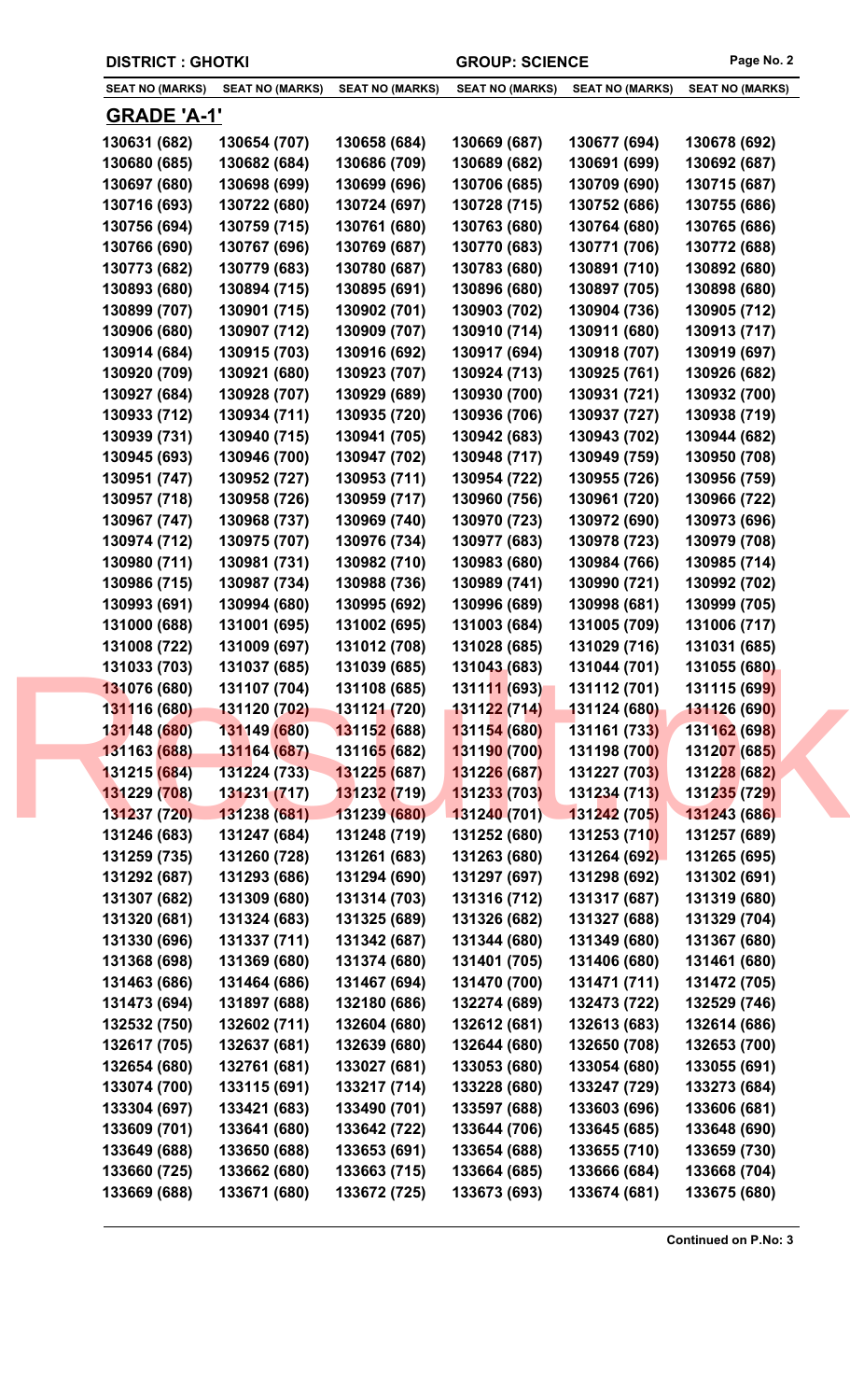|  | <b>DISTRICT : GHOTKI</b>     |                              |                                   | <b>GROUP: SCIENCE</b>        |                              | Page No. 3                   |
|--|------------------------------|------------------------------|-----------------------------------|------------------------------|------------------------------|------------------------------|
|  | SEAT NO (MARKS)              | <b>SEAT NO (MARKS)</b>       | <b>SEAT NO (MARKS)</b>            | <b>SEAT NO (MARKS)</b>       | <b>SEAT NO (MARKS)</b>       | <b>SEAT NO (MARKS)</b>       |
|  | <u>GRADE 'A-1'</u>           |                              |                                   |                              |                              |                              |
|  | 133677 (716)                 | 133678 (680)                 | 133679 (685)                      | 133680 (699)                 | 133681 (706)                 | 133682 (682)                 |
|  | 133683 (702)                 | 133685 (734)                 | 133686 (733)                      | 133687 (682)                 | 133689 (763)                 | 133701 (703)                 |
|  | 133704 (686)                 | 133705 (684)                 | 133707 (680)                      | 133708 (680)                 | 133709 (684)                 | 133711 (681)                 |
|  | 133713 (689)                 | 133714 (682)                 | 133715 (680)                      | 133720 (685)                 | 133721 (703)                 | 133722 (680)                 |
|  | 133723 (701)                 | 133724 (693)                 | 133726 (680)                      | 133728 (699)                 | 133729 (708)                 | 133730 (684)                 |
|  | 133731 (694)                 | 133732 (710)                 | 133734 (712)                      | 133736 (696)                 | 133739 (700)                 | 133743 (707)                 |
|  | 133744 (690)                 | 133771 (680)                 | 133773 (716)                      | 133778 (688)                 | 133779 (689)                 | 133780 (680)                 |
|  | 133781 (699)                 |                              |                                   |                              |                              |                              |
|  | <b>GRADE 'A'</b>             |                              |                                   |                              |                              |                              |
|  | 123502 (595)                 | 123504 (599)                 | 123517 (595)                      | 123525 (618)                 | 123527 (596)                 | 123531 (610)                 |
|  | 123535 (595)                 | 123537 (595)                 | 123542 (632)                      | 123545 (608)                 | 123557 (631)                 | 123565 (634)                 |
|  | 123566 (596)                 | 123578 (595)                 | 123583 (654)                      | 123587 (637)                 | 123600 (619)                 | 123606 (640)                 |
|  | 123607 (625)                 | 123621 (601)                 | 123628 (595)                      | 123635 (595)                 | 123661 (603)                 | 123667 (595)                 |
|  | 123673 (650)                 | 123676 (618)                 | 123683 (620)                      | 123684 (628)                 | 123685 (660)                 | 123701 (642)                 |
|  | 123751 (610)                 | 123752 (619)                 | 123753 (622)                      | 123754 (633)                 | 123755 (595)                 | 123757 (668)                 |
|  | 123792 (658)                 | 123793 (658)                 | 123798 (611)                      | 123809 (608)                 | 123810 (644)                 | 123816 (643)                 |
|  | 123824 (603)                 | 123826 (636)                 | 123828 (643)                      | 123833 (621)                 | 123834 (659)                 | 123841 (664)                 |
|  | 123844 (669)                 | 123848 (630)                 | 123854 (621)                      | 123857 (672)                 | 123858 (599)                 | 123859 (608)                 |
|  | 123860 (600)                 | 123865 (649)                 | 123874 (644)                      | 123885 (640)                 | 123886 (602)                 | 123891 (616)                 |
|  | 123893 (654)                 | 123896 (643)                 | 123903 (614)                      | 123905 (616)                 | 123909 (595)                 | 123914 (610)                 |
|  | 123925 (608)                 | 123929 (595)                 | 123936 (644)                      | 123942 (645)                 | 123943 (618)                 | 123953 (614)                 |
|  | 123954 (607)                 | 123955 (614)                 | 123988 (615)                      | 123991 (598)                 | 123992 (604)                 | 123993 (603)                 |
|  | 124013 (647)                 | 124053 (608)                 | 124054 (604)                      | 124057 (595)                 | 124079 (603)                 | 124094 (620)                 |
|  | 124110 (603)                 | 124126 (625)                 | 124153 (601)                      | 124161 (599)                 | 124174 (625)                 | 124199 (631)                 |
|  | 124205 (633)                 | 124207 (607)                 | 124224 (626)                      | 124226 (595)                 | 124229 (629)                 | 124231 (597)                 |
|  | 124233 (619)                 | 124287 (616)                 | 124288 (621)                      | 124289 (646)                 | 124290 (642)                 | 124331 (631)                 |
|  | 124339 (602)                 | 124340 (601)                 | 124345 (595)                      | 124365 (606)                 | 124378 (651)                 | 124380 (610)                 |
|  | 124383 (603)                 | 124388 (626)                 | 124389 (607)                      | 124390 (631)                 | 124394 (597)                 | 124398 (602)                 |
|  | 124399 (602)                 | 124400 (659)                 | 124401 (632)                      | 124408 (608)                 | 124410 (618)                 | 124413 (596)                 |
|  | 124414 (659)                 | 124415 (607)                 | <b>12441<mark>6 (</mark>642</b> ) | 124418 (665)                 | 124420 (652)                 | 124424 (600)                 |
|  | 124425 (609)                 | 124427 (631)                 | <b>12442<mark>8</mark></b> (665)  | 124429 (631)                 | 124430 (607)                 | 124431 (646)                 |
|  | 124449 (648)<br>124628 (636) | 124450 (668)<br>124630 (650) | 124452 (638)<br>124631 (623)      | 124622 (666)<br>124634 (609) | 124624 (595)<br>124636 (634) | 124625 (623)<br>124637 (657) |
|  | 124639 (649)                 | 124673 (595)                 | 124677 (600)                      | 124678 (595)                 | 124679 (599)                 | 124681 (635)                 |
|  | 124684 (644)                 | 124686 (655)                 | 124687 (634)                      | 124688 (660)                 | 124689 (625)                 | 124691 (666)                 |
|  | 124692 (613)                 | 124693 (611)                 | 124694 (662)                      | 124695 (650)                 | 124696 (654)                 | 124697 (654)                 |
|  | 124698 (641)                 | 124702 (622)                 | 124704 (644)                      | 124706 (609)                 | 124709 (629)                 | 124710 (619)                 |
|  | 124711 (628)                 | 124716 (618)                 | 124718 (662)                      | 124719 (671)                 | 124720 (643)                 | 124722 (667)                 |
|  | 124723 (637)                 | 124724 (650)                 | 124725 (639)                      | 124726 (633)                 | 124727 (644)                 | 124728 (623)                 |
|  | 124729 (634)                 | 124730 (641)                 | 124733 (633)                      | 124766 (645)                 | 124768 (599)                 | 124769 (672)                 |
|  | 124771 (648)                 | 124775 (673)                 | 124777 (639)                      | 124778 (669)                 | 124779 (667)                 | 124781 (622)                 |
|  | 124787 (610)                 | 124789 (646)                 | 124791 (649)                      | 124811 (644)                 | 124812 (631)                 | 124813 (620)                 |
|  | 124814 (631)                 | 124816 (648)                 | 124817 (627)                      | 124818 (639)                 | 124822 (656)                 | 124823 (605)                 |
|  | 124826 (644)                 | 124827 (650)                 | 124828 (656)                      | 124829 (653)                 | 124830 (648)                 | 124831 (656)                 |
|  | 124854 (604)                 | 124856 (600)                 | 124861 (613)                      | 124864 (642)                 | 124865 (644)                 | 124866 (629)                 |
|  | 124867 (638)                 | 124870 (659)                 | 124872 (621)                      | 124876 (665)                 | 124877 (673)                 | 124879 (656)                 |
|  | 124885 (664)                 | 124921 (609)                 | 124924 (634)                      | 124929 (641)                 | 124947 (610)                 | 124948 (595)                 |
|  | 124950 (652)                 | 124953 (666)                 | 124954 (651)                      | 124955 (637)                 | 124958 (597)                 | 124960 (617)                 |
|  | 124964 (595)                 | 124976 (595)                 | 125016 (595)                      | 125017 (600)                 | 125025 (606)                 | 125030 (606)                 |
|  | 125056 (614)                 | 125063 (595)                 | 125072 (609)                      | 125074 (625)                 | 125075 (609)                 | 125076 (616)                 |
|  | 125077 (655)                 | 125078 (640)                 | 125121 (647)                      | 125123 (653)                 | 125124 (595)                 | 125125 (664)                 |
|  |                              |                              |                                   |                              |                              |                              |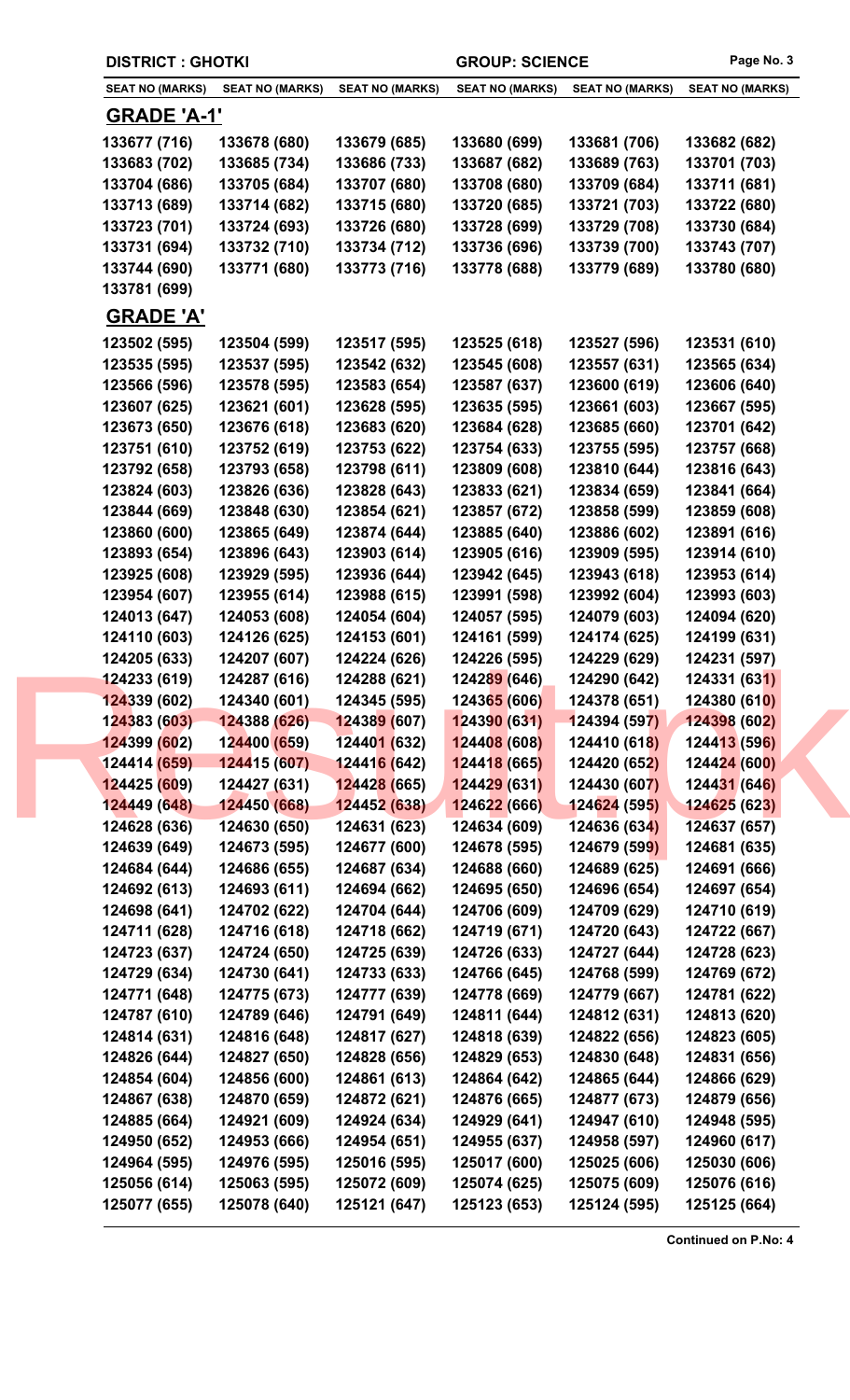|  | <b>DISTRICT : GHOTKI</b>     |                              |                                  | <b>GROUP: SCIENCE</b>        |                              | Page No. 4                   |
|--|------------------------------|------------------------------|----------------------------------|------------------------------|------------------------------|------------------------------|
|  | <b>SEAT NO (MARKS)</b>       | <b>SEAT NO (MARKS)</b>       | <b>SEAT NO (MARKS)</b>           | <b>SEAT NO (MARKS)</b>       | <b>SEAT NO (MARKS)</b>       | <b>SEAT NO (MARKS)</b>       |
|  | <b>GRADE 'A'</b>             |                              |                                  |                              |                              |                              |
|  | 125126 (620)                 | 125128 (638)                 | 125130 (657)                     | 125132 (629)                 | 125136 (611)                 | 125139 (610)                 |
|  | 125142 (637)                 | 125155 (644)                 | 125156 (640)                     | 125163 (641)                 | 125169 (631)                 | 125172 (612)                 |
|  | 125185 (615)                 | 125190 (595)                 | 125198 (634)                     | 125202 (597)                 | 125203 (621)                 | 125209 (613)                 |
|  | 125214 (606)                 | 125217 (598)                 | 125224 (624)                     | 125225 (599)                 | 125226 (652)                 | 125230 (599)                 |
|  | 125234 (597)                 | 125241 (609)                 | 125247 (595)                     | 125252 (627)                 | 125255 (661)                 | 125257 (607)                 |
|  | 125267 (639)                 | 125276 (602)                 | 125289 (596)                     | 125309 (625)                 | 125362 (617)                 | 125364 (624)                 |
|  | 125365 (637)                 | 125369 (669)                 | 125372 (618)                     | 125373 (631)                 | 125374 (636)                 | 125376 (650)                 |
|  | 125378 (603)                 | 125379 (673)                 | 125380 (664)                     | 125382 (643)                 | 125383 (650)                 | 125384 (650)                 |
|  | 125388 (651)                 | 125389 (674)                 | 125391 (668)                     | 125392 (659)                 | 125393 (666)                 | 125395 (648)                 |
|  | 125396 (662)                 | 125398 (642)                 | 125402 (630)                     | 125403 (638)                 | 125404 (617)                 | 125409 (659)                 |
|  | 125410 (657)                 | 125411 (668)                 | 125412 (664)                     | 125416 (648)                 | 125420 (665)                 | 125421 (673)                 |
|  | 125423 (658)                 | 125424 (670)                 | 125425 (663)                     | 125428 (659)                 | 125431 (638)                 | 125451 (595)                 |
|  | 125479 (673)                 | 125484 (649)                 | 125486 (645)                     | 125496 (597)                 | 125497 (622)                 | 125502 (619)                 |
|  | 125503 (617)                 | 125504 (595)                 | 125506 (598)                     | 125507 (616)                 | 125508 (634)                 | 125509 (612)                 |
|  | 125510 (595)                 | 125511 (648)                 | 125512 (659)                     | 125523 (595)                 | 125528 (621)                 | 125529 (595)                 |
|  | 125531 (595)                 | 125533 (674)                 | 125535 (657)                     | 125536 (648)                 | 125543 (633)                 | 125544 (620)                 |
|  | 125552 (596)                 | 125556 (595)                 | 125558 (643)                     | 125559 (634)                 | 125561 (608)                 | 125576 (643)                 |
|  | 125592 (618)                 | 125616 (621)                 | 125617 (604)                     | 125642 (667)                 | 125646 (645)                 | 125650 (640)                 |
|  | 125655 (597)                 | 125671 (640)                 | 125682 (674)                     | 125699 (635)                 | 125703 (606)                 | 125716 (609)                 |
|  | 125719 (595)                 | 125748 (614)                 | 125751 (596)                     | 125768 (600)                 | 125780 (617)                 | 125786 (645)                 |
|  | 125787 (631)                 | 125788 (666)                 | 125794 (638)                     | 125815 (651)                 | 125828 (595)                 | 125840 (595)                 |
|  | 125846 (625)                 | 125852 (632)                 | 125857 (616)                     | 125860 (608)                 | 125863 (651)                 | 125865 (648)                 |
|  | 125869 (622)                 | 125871 (668)                 | 125872 (617)                     | 125873 (613)                 | 125875 (596)                 | 125890 (605)                 |
|  | 125891 (623)                 | 125899 (595)                 | 125908 (595)                     | 125971 (648)                 | 125972 (638)                 | 125974 (668)                 |
|  | 125976 (658)                 | 125977 (667)                 | 125978 (643)                     | 125980 (621)                 | 125985 (657)                 | 125986 (638)                 |
|  | 125987 (638)                 | 125988 (620)                 | 125989 (673)                     | 125993 (595)                 | 125994 (641)                 | 125995 (663)                 |
|  | 125996 (630)                 | 125997 (652)                 | 125998 (635)                     | 125999 (634)                 | 126000 (621)                 | 126001 (647)                 |
|  | 126004 (670)                 | 126005 (653)                 | 126010 (669)                     | 126021 (657)                 | 126051 (633)                 | 126053 (606)                 |
|  | 126056 (662)                 | 126060 (660)                 | 126061 (672)                     | 126062 (652)                 | 126063 (600)                 | 126064 (674)                 |
|  | 126065 (657)                 | 126066 (659)                 | 126067 (665)                     | 126068 (654)                 | 126069 (638)                 | 126070 (621)                 |
|  | 126073 (641)                 | 126089 (650)                 | 126111 (651)                     | 126112(671)                  | 126113 (634)                 | 126115 (619)                 |
|  | 126118 (632)                 | 126119 (636)                 | <b>12612<mark>2</mark></b> (653) | 126123 (644)                 | 126124 (651)                 | 126126 (618)                 |
|  | 126127 (648)                 | 126128 (648)                 | 126129 (622)                     | 126130 (658)                 | 126131 (603)                 | 126133 (603)                 |
|  | 126134 (632)                 | 126136 (654)                 | 126137 (654)                     | 126138 (603)                 | 126139 (659)                 | 126140 (660)                 |
|  | 126144 (612)                 | 126145 (613)                 | 126146 (631)                     | 126147 (631)                 | 126148 (595)                 | 126149 (646)                 |
|  | 126150 (597)                 | 126152 (606)                 | 126159 (615)                     | 126162 (643)                 | 126166 (598)                 | 126177 (599)                 |
|  | 126178 (617)                 | 126180 (597)                 | 126182 (610)                     | 126189 (646)                 | 126191 (637)                 | 126193 (607)                 |
|  | 126194 (637)                 | 126198 (640)                 | 126203 (601)                     | 126204 (623)                 | 126205 (635)                 | 126206 (629)                 |
|  | 126207 (648)                 | 126208 (631)                 | 126209 (604)                     | 126210 (613)                 | 126211 (647)                 | 126213 (612)                 |
|  | 126218 (658)                 | 126219 (663)                 | 126220 (619)                     | 126222 (595)                 | 126225 (609)                 | 126226 (664)                 |
|  | 126229 (642)                 | 126234 (669)                 | 126235 (637)                     | 126237 (667)                 | 126238 (662)                 | 126239 (652)                 |
|  | 126240 (602)                 | 126246 (672)                 | 126249 (605)                     | 126250 (620)                 | 126255 (630)                 | 126285 (601)                 |
|  | 126290 (604)                 | 126301 (606)                 | 126305 (620)                     | 126310 (674)                 | 126328 (603)                 | 126339 (666)                 |
|  | 126348 (600)                 | 126392 (624)                 | 126393 (651)                     | 126395 (603)                 | 126412 (618)<br>126458 (604) | 126420 (597)                 |
|  | 126428 (599)                 | 126434 (657)                 | 126440 (595)                     | 126441 (602)                 |                              | 126467 (662)                 |
|  | 126468 (611)                 | 126469 (635)                 | 126489 (607)                     | 126498 (615)                 | 126499 (635)                 | 126500 (624)                 |
|  | 126505 (600)<br>126542 (595) | 126513 (615)                 | 126515 (595)                     | 126525 (664)                 | 126529 (595)                 | 126534 (613)<br>126575 (645) |
|  | 126576 (608)                 | 126543 (597)<br>126579 (597) | 126548 (630)<br>126580 (621)     | 126551 (607)<br>126582 (628) | 126562 (597)<br>126583 (609) | 126594 (595)                 |
|  | 126619 (608)                 | 126624 (598)                 | 126627 (629)                     | 126647 (635)                 | 126648 (596)                 | 126694 (601)                 |
|  | 126696 (598)                 | 126714 (595)                 | 126736 (595)                     | 126756 (595)                 | 126770 (608)                 | 126783 (595)                 |
|  |                              |                              |                                  |                              |                              |                              |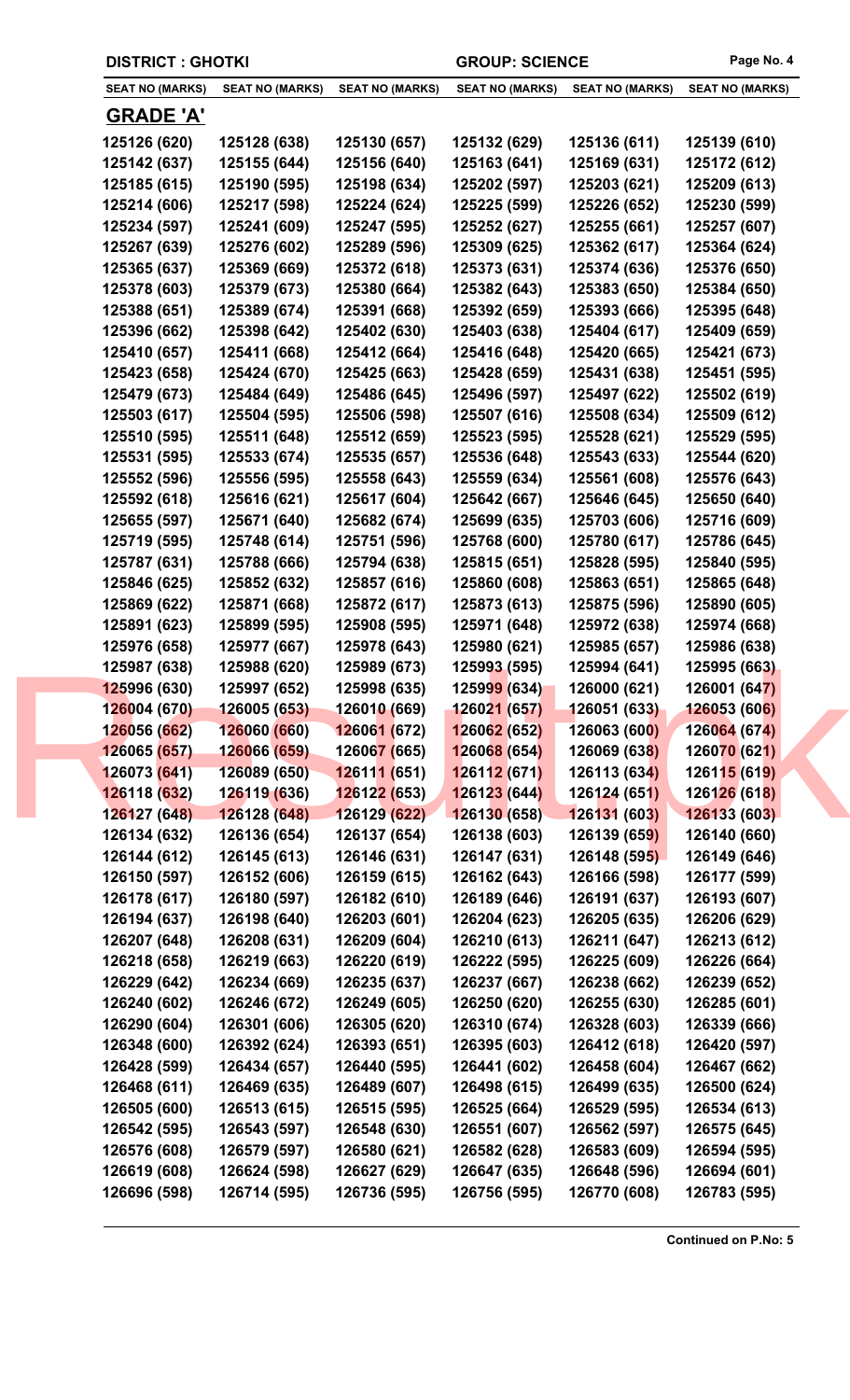| <b>DISTRICT : GHOTKI</b> |                        |                             | <b>GROUP: SCIENCE</b>  |                        | Page No. 5             |
|--------------------------|------------------------|-----------------------------|------------------------|------------------------|------------------------|
| <b>SEAT NO (MARKS)</b>   | <b>SEAT NO (MARKS)</b> | <b>SEAT NO (MARKS)</b>      | <b>SEAT NO (MARKS)</b> | <b>SEAT NO (MARKS)</b> | <b>SEAT NO (MARKS)</b> |
| <b>GRADE 'A'</b>         |                        |                             |                        |                        |                        |
| 126787 (595)             | 126803 (613)           | 126834 (617)                | 126851 (595)           | 126855 (636)           | 126919 (661)           |
| 126920 (595)             | 126976 (605)           | 126980 (610)                | 126986 (615)           | 126996 (632)           | 126997 (629)           |
| 127000 (636)             | 127006 (662)           | 127013 (596)                | 127016 (607)           | 127044 (630)           | 127046 (597)           |
| 127061 (622)             | 127069 (595)           | 127071 (612)                | 127074 (612)           | 127075 (662)           | 127081 (620)           |
| 127094 (603)             | 127095 (607)           | 127111 (612)                | 127162 (598)           | 127179 (612)           | 127180 (609)           |
| 127241 (613)             | 127290 (648)           | 127330 (595)                | 127361 (614)           | 127366 (612)           | 127367 (596)           |
| 127371 (602)             | 127384 (604)           | 127385 (667)                | 127387 (608)           | 127388 (617)           | 127389 (673)           |
| 127390 (667)             | 127398 (637)           | 127401 (629)                | 127404 (617)           | 127405 (627)           | 127406 (667)           |
| 127407 (595)             | 127408 (669)           | 127413 (638)                | 127414 (626)           | 127416 (673)           | 127418 (595)           |
| 127419 (657)             | 127421 (668)           | 127423 (650)                | 127425 (670)           | 127427 (662)           | 127430 (672)           |
| 127432 (661)             | 127444 (645)           | 127446 (673)                | 127448 (657)           | 127462 (660)           | 127474 (662)           |
| 127476 (670)             | 127481 (671)           | 127482 (646)                | 127485 (672)           | 127486 (666)           | 127487 (657)           |
| 127492 (662)             | 127493 (656)           | 127494 (625)                | 127495 (666)           | 127497 (610)           | 127498 (641)           |
| 127499 (641)             | 127500 (648)           | 127501 (642)                | 127502 (628)           | 127504 (609)           | 127506 (620)           |
| 127507 (652)             | 127508 (655)           | 127509 (634)                | 127510 (595)           | 127511 (656)           | 127512 (648)           |
| 127513 (643)             | 127515 (595)           | 127516 (597)                | 127518 (625)           | 127520 (600)           | 127521 (618)           |
| 127522 (601)             | 127525 (628)           | 127526 (614)                | 127527 (650)           | 127528 (668)           | 127529 (602)           |
| 127530 (662)             | 127532 (654)           | 127533 (648)                | 127534 (641)           | 127535 (633)           | 127536 (633)           |
| 127537 (651)             | 127538 (606)           | 127540 (659)                | 127543 (649)           | 127544 (615)           | 127545 (623)           |
| 127546 (634)             | 127549 (621)           | 127550 (632)                | 127551 (653)           | 127552 (663)           | 127553 (616)           |
| 127556 (668)             | 127557 (669)           | 127558 (654)                | 127559 (651)           | 127560 (667)           | 127561 (658)           |
| 127562 (650)             | 127563 (625)           | 127564 (662)                | 127565 (655)           | 127566 (652)           | 127567 (658)           |
| 127568 (623)             | 127569 (639)           | 127571 (595)                | 127586 (644)           | 127587 (632)           | 127589 (598)           |
| 127590 (625)             | 127591 (667)           | 127592 (608)                | 127593 (664)           | 127594 (637)           | 127595 (620)           |
| 127596 (670)             | 127597 (645)           | 127598 (665)                | 127599 (647)           | 127601 (647)           | 127602 (596)           |
| 127603 (663)             | 127604 (669)           | 127605 (660)                | 127606 (627)           | 127607 (633)           | 127609 (651)           |
| 127614 (665)             | 127615 (656)           | 127616 (663)                | 127617 (664)           | 127618 (601)           | 127619 (634)           |
| 127620 (636)             | 127625 (617)           | 127628 (633)                | 127629 (626)           | 127630 (638)           | <b>127634 (624)</b>    |
| 127635 (624)             | 127636 (599)           | 127638 (640)                | 127640 (634)           | 127641 (655)           | 127642 (622)           |
| 127643 (646)             | 127644 (633)           | 12764 <mark>5 (</mark> 660) | 127646 (641)           | 127647 (653)           | 127648 (618)           |
| 127650 (632)             | 127651 (654)           | 127654 (646)                | 127655 (646)           | 127657 (640)           | 127658 (605)           |
| 127659 (621)             | 127660 (663)           | <b>127661 (670)</b>         | 127662 (615)           | 127663 (662)           | 127664 (652)           |
| 127665 (619)             | 127666 (617)           | 127668 (605)                | 127669 (649)           | 127673 (661)           | 127676 (663)           |
| 127677 (663)             | 127678 (661)           | 127679 (638)                | 127681 (610)           | 127682 (635)           | 127683 (604)           |
| 127685 (598)             | 127688 (671)           | 127690 (666)                | 127691 (605)           | 127693 (644)           | 127694 (653)           |
| 127695 (609)             | 127701 (672)           | 127704 (657)                | 127710 (669)           | 127711 (659)           | 127712 (647)           |
| 127715 (673)             | 127717 (657)           | 127718 (611)                | 127720 (620)           | 127731 (612)           | 127732 (621)           |
| 127733 (617)             | 127735 (615)           | 127736 (635)                | 127740 (636)           | 127741 (643)           | 127742 (626)           |
| 127745 (604)             | 127746 (649)           | 127784 (611)                | 127786 (619)           | 127787 (607)           | 127789 (609)           |
| 127790 (616)             | 127794 (630)           | 127799 (602)                | 127819 (630)           | 127828 (624)           | 127833 (623)           |
| 127834 (617)             | 127836 (603)           | 127838 (595)                | 127839 (628)           | 127845 (595)           | 127900 (662)           |
| 127901 (629)             | 127921 (621)           | 127922 (629)                | 127924 (608)           | 127930 (660)           | 127931 (620)           |
| 127935 (601)             | 127936 (635)           | 127945 (659)                | 127948 (625)           | 127949 (661)           | 127954 (595)           |
| 127956 (649)             | 127958 (614)           | 127959 (647)                | 127960 (604)           | 127969 (595)           | 127971 (642)           |
| 127972 (648)             | 127973 (637)           | 127974 (596)                | 127976 (630)           | 127977 (668)           | 127982 (647)           |
| 127987 (599)             | 127988 (595)           | 127991 (618)                | 127992 (595)           | 127995 (619)           | 127998 (632)           |
| 128000 (595)             | 128001 (615)           | 128009 (639)                | 128011 (612)           | 128013 (636)           | 128015 (638)           |
| 128016 (663)             | 128018 (615)           | 128019 (655)                | 128020 (605)           | 128021 (644)           | 128023 (644)           |
| 128024 (606)             | 128025 (608)           | 128026 (608)                | 128029 (649)           | 128031 (595)           | 128036 (620)           |
| 128037 (668)             | 128038 (621)           | 128040 (616)                | 128042 (618)           | 128044 (645)           | 128049 (647)           |
| 128050 (626)             | 128051 (663)           | 128052 (608)                | 128053 (645)           | 128056 (619)           | 128058 (615)           |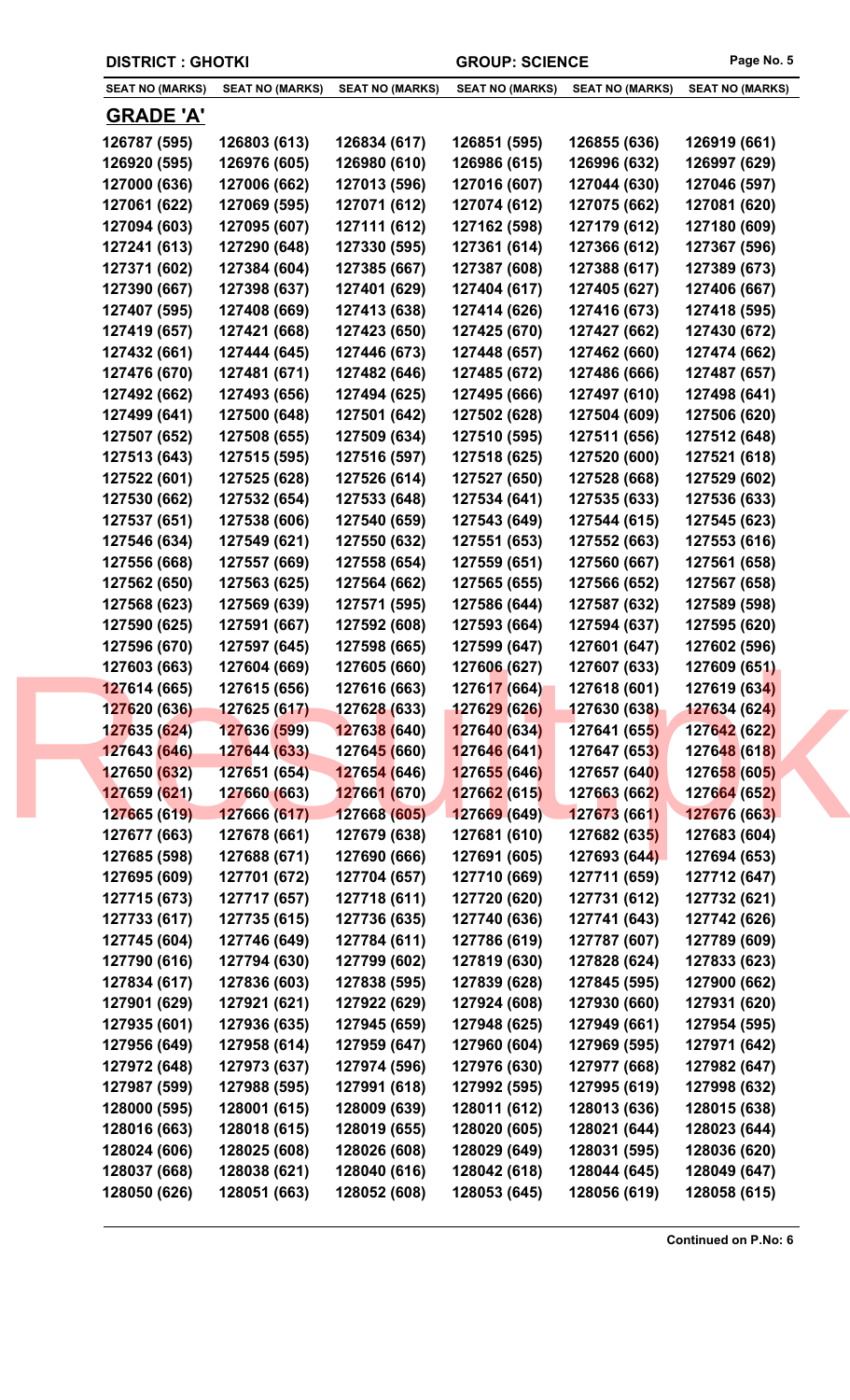|  | <b>DISTRICT : GHOTKI</b>     |                              |                              | <b>GROUP: SCIENCE</b>        |                              | Page No. 6                   |
|--|------------------------------|------------------------------|------------------------------|------------------------------|------------------------------|------------------------------|
|  | <b>SEAT NO (MARKS)</b>       | <b>SEAT NO (MARKS)</b>       | <b>SEAT NO (MARKS)</b>       | <b>SEAT NO (MARKS)</b>       | <b>SEAT NO (MARKS)</b>       | <b>SEAT NO (MARKS)</b>       |
|  | <u>GRADE 'A'</u>             |                              |                              |                              |                              |                              |
|  | 128059 (662)                 | 128060 (643)                 | 128064 (595)                 | 128068 (603)                 | 128069 (605)                 | 128071 (625)                 |
|  | 128074 (595)                 | 128075 (628)                 | 128076 (621)                 | 128077 (644)                 | 128082 (600)                 | 128083 (602)                 |
|  | 128085 (613)                 | 128090 (629)                 | 128094 (599)                 | 128096 (625)                 | 128131 (610)                 | 128133 (628)                 |
|  | 128136 (644)                 | 128151 (595)                 | 128160 (642)                 | 128172 (654)                 | 128189 (617)                 | 128210 (609)                 |
|  | 128228 (611)                 | 128231 (649)                 | 128238 (640)                 | 128245 (609)                 | 128269 (622)                 | 128270 (614)                 |
|  | 128281 (628)                 | 128286 (612)                 | 128296 (636)                 | 128298 (611)                 | 128300 (604)                 | 128302 (636)                 |
|  | 128309 (604)                 | 128310 (626)                 | 128311 (607)                 | 128313 (624)                 | 128319 (609)                 | 128324 (661)                 |
|  | 128326 (595)                 | 128338 (623)                 | 128340 (601)                 | 128354 (600)                 | 128357 (619)                 | 128358 (595)                 |
|  | 128359 (635)                 | 128362 (600)                 | 128363 (630)                 | 128365 (595)                 | 128368 (646)                 | 128389 (597)                 |
|  | 128393 (622)                 | 128398 (601)                 | 128404 (606)                 | 128405 (595)                 | 128406 (617)                 | 128407 (595)                 |
|  | 128427 (623)                 | 128434 (601)                 | 128438 (641)                 | 128439 (630)                 | 128449 (595)                 | 128518 (599)                 |
|  | 128519 (619)                 | 128524 (631)                 | 128535 (617)                 | 128537 (623)                 | 128539 (643)                 | 128540 (595)                 |
|  | 128541 (638)                 | 128542 (618)                 | 128543 (641)                 | 128544 (609)                 | 128548 (637)                 | 128550 (607)                 |
|  | 128551 (608)                 | 128556 (614)                 | 128557 (655)                 | 128558 (635)                 | 128559 (609)                 | 128561 (639)                 |
|  | 128564 (613)                 | 128565 (627)                 | 128567 (609)                 | 128579 (640)                 | 128580 (620)                 | 128581 (616)                 |
|  | 128597 (643)                 | 128598 (674)                 | 128599 (607)                 | 128600 (637)                 | 128601 (666)                 | 128605 (661)                 |
|  | 128606 (604)                 | 128607 (621)                 | 128609 (667)                 | 128610 (608)                 | 128611 (661)                 | 128613 (639)                 |
|  | 128615 (671)                 | 128616 (640)                 | 128618 (627)                 | 128619 (642)                 | 128620 (635)                 | 128631 (615)                 |
|  | 128633 (598)                 | 128635 (658)                 | 128636 (607)                 | 128637 (603)                 | 128640 (597)                 | 128641 (596)                 |
|  | 128643 (646)                 | 128644 (638)                 | 128646 (640)                 | 128649 (615)                 | 128650 (627)                 | 128654 (629)                 |
|  | 128663 (595)                 | 128666 (648)                 | 128667 (614)                 | 128678 (620)                 | 128687 (633)                 | 128689 (606)                 |
|  | 128690 (604)                 | 128691 (597)                 | 128693 (608)                 | 128699 (595)                 | 128702 (658)                 | 128706 (641)                 |
|  | 128710 (669)                 | 128711 (620)                 | 128713 (618)                 | 128718 (629)                 | 128719 (636)                 | 128721 (630)                 |
|  | 128722 (615)                 | 128723 (602)                 | 128730 (601)                 | 128752 (595)                 | 128756 (617)                 | 128791 (596)                 |
|  | 128792 (598)                 | 128797 (604)                 | 128823 (634)                 | 128836 (611)                 | 128840 (642)                 | 128842 (637)                 |
|  | 128894 (616)                 | 128903 (670)                 | 128905 (651)                 | 128912 (624)                 | 128923 (612)                 | 128931 (647)                 |
|  | 128932 (673)                 | 128935 (595)                 | 128969 (623)                 | 128976 (598)                 | 128986 (644)                 | 128990 (597)                 |
|  | 128993 (613)                 | 128997 (628)                 | <b>128999 (595)</b>          | 129005 (642)                 | 129021 (614)                 | <b>129056 (598)</b>          |
|  | 129059 (601)                 | 129060 (654)                 | 129061 (628)                 | 129065 (672)                 | 129068 (607)                 | 129079 (617)                 |
|  | 129095 (602)                 | 129100 (595)                 | 12911 <mark>0 (</mark> 614)  | 129116 (623)                 | 129122 (638)                 | 129145 (628)                 |
|  | 129146 (619)                 | 129148 (629)                 | 129157 (601)                 | 129162 (595)                 | 129204 (617)                 | 129215 (606)                 |
|  | 129231 (599)                 | 129233 (595)                 | 129234 (629)                 | 129235 (601)                 | 129236 (633)                 | 129237 (635)                 |
|  | 129238 (625)                 | 129239 (637)                 | 129242(615)                  | 129243(595)                  | 129244 (598)                 | 129246 (595)                 |
|  | 129247 (607)                 | 129248 (611)                 | 129250 (647)                 | 129251 (659)                 | 129252 (670)                 | 129262 (617)                 |
|  | 129263 (652)                 | 129264 (647)                 | 129266 (595)                 | 129267 (663)                 | 129268 (632)                 | 129269 (634)                 |
|  | 129270 (616)                 | 129271 (601)                 | 129272 (643)                 | 129273 (638)                 | 129274 (648)                 | 129275 (657)                 |
|  | 129276 (666)                 | 129277 (631)                 | 129278 (626)                 | 129279 (632)                 | 129280 (626)                 | 129281 (610)                 |
|  | 129282 (648)                 | 129283 (617)                 | 129284 (647)                 | 129285 (639)                 | 129286 (627)                 | 129298 (596)                 |
|  | 129299 (669)                 | 129301 (597)                 | 129304 (634)                 | 129315 (638)                 | 129316 (634)                 | 129318 (673)                 |
|  | 129319 (660)                 | 129324 (622)                 | 129325 (659)                 | 129326 (633)                 | 129327 (638)                 | 129332 (646)                 |
|  | 129333 (657)                 | 129334 (620)                 | 129336 (598)                 | 129338 (643)                 | 129341 (604)                 | 129344 (635)                 |
|  | 129345 (674)                 | 129346 (610)                 | 129348 (667)                 | 129350 (654)                 | 129352 (671)                 | 129354 (621)                 |
|  | 129356 (629)                 | 129359 (666)                 | 129364 (673)                 | 129372 (669)                 | 129375 (608)                 | 129397 (626)                 |
|  | 129400 (599)                 | 129401 (643)                 | 129404 (635)                 | 129408 (596)                 | 129420 (598)                 | 129422 (608)                 |
|  | 129441 (661)                 | 129443 (605)                 | 129444 (650)                 | 129445 (620)                 | 129447 (649)                 | 129457 (644)                 |
|  | 129460 (632)                 | 129461 (669)                 | 129464 (604)                 | 129474 (653)                 | 129492 (598)                 | 129493 (626)                 |
|  | 129500 (632)<br>129507 (615) | 129501 (618)<br>129514 (623) | 129502 (633)<br>129523 (660) | 129503 (619)<br>129524 (616) | 129504 (630)<br>129525 (660) | 129505 (646)                 |
|  | 129536 (672)                 | 129537 (648)                 | 129542 (641)                 | 129543 (631)                 | 129544 (605)                 | 129533 (629)<br>129546 (618) |
|  | 129562 (653)                 | 129563 (595)                 | 129564 (620)                 | 129569 (631)                 | 129570 (658)                 | 129571 (622)                 |
|  | 129573 (642)                 | 129579 (597)                 | 129580 (663)                 | 129589 (622)                 | 129595 (618)                 | 129603 (604)                 |
|  |                              |                              |                              |                              |                              |                              |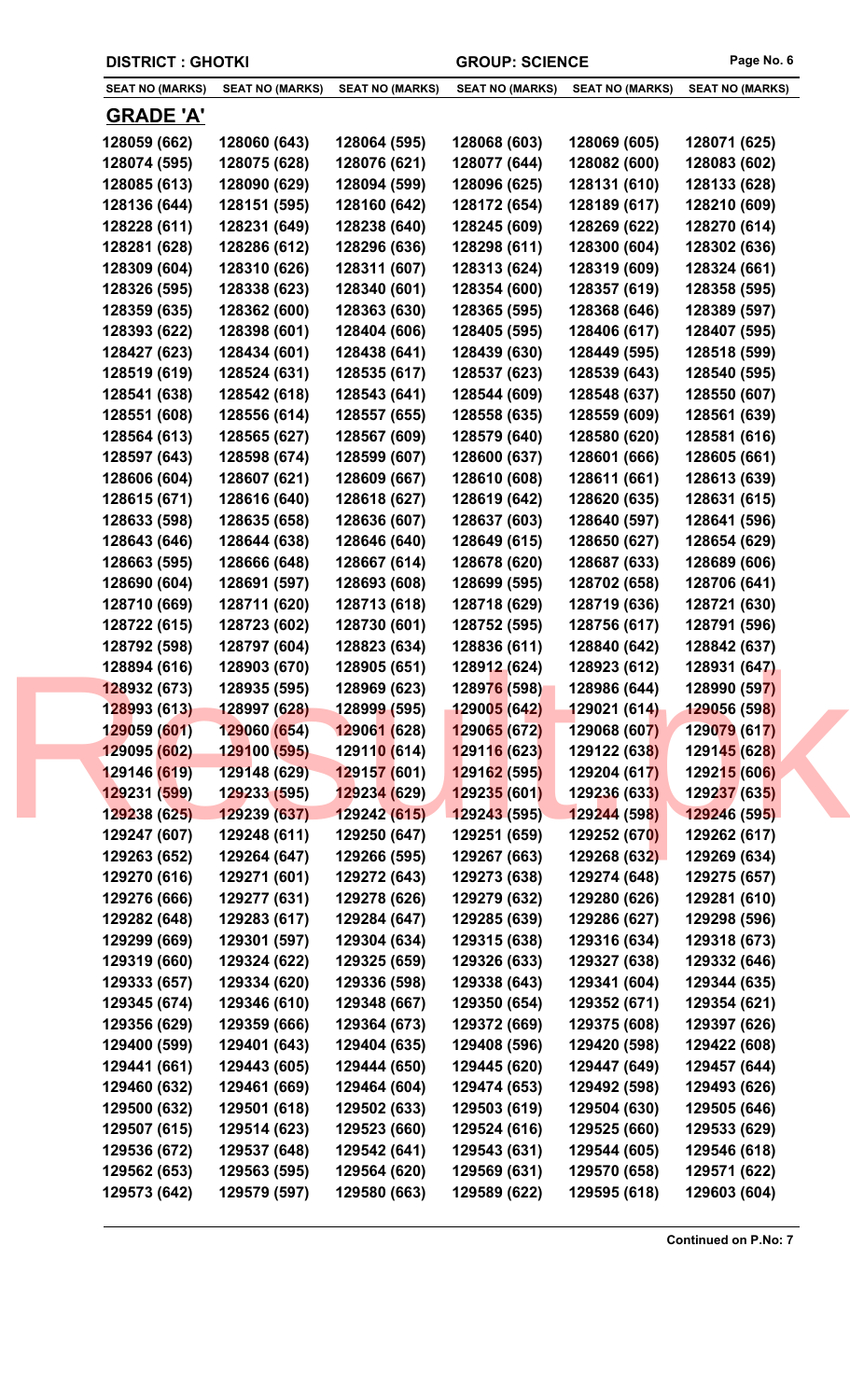| <b>DISTRICT : GHOTKI</b>     |                              |                              | <b>GROUP: SCIENCE</b>        |                              | Page No. 7                   |
|------------------------------|------------------------------|------------------------------|------------------------------|------------------------------|------------------------------|
| <b>SEAT NO (MARKS)</b>       | <b>SEAT NO (MARKS)</b>       | <b>SEAT NO (MARKS)</b>       | <b>SEAT NO (MARKS)</b>       | <b>SEAT NO (MARKS)</b>       | <b>SEAT NO (MARKS)</b>       |
| <b>GRADE 'A'</b>             |                              |                              |                              |                              |                              |
| 129604 (609)                 | 129605 (624)                 | 129608 (606)                 | 129610 (604)                 | 129613 (634)                 | 129618 (599)                 |
| 129626 (623)                 | 129639 (608)                 | 129644 (608)                 | 129646 (605)                 | 129648 (599)                 | 129649 (596)                 |
| 129651 (608)                 | 129652 (638)                 | 129654 (610)                 | 129657 (643)                 | 129658 (664)                 | 129659 (659)                 |
| 129661 (604)                 | 129662 (606)                 | 129663 (618)                 | 129664 (616)                 | 129667 (653)                 | 129669 (617)                 |
| 129671 (598)                 | 129674 (619)                 | 129675 (596)                 | 129676 (626)                 | 129682 (627)                 | 129688 (595)                 |
| 129691 (635)                 | 129709 (631)                 | 129715 (609)                 | 129716 (619)                 | 129717 (636)                 | 129718 (595)                 |
| 129721 (654)                 | 129726 (608)                 | 129730 (636)                 | 129732 (646)                 | 129738 (599)                 | 129758 (595)                 |
| 129766 (596)                 | 129771 (610)                 | 129774 (595)                 | 129787 (651)                 | 129802 (609)                 | 129803 (622)                 |
| 129804 (597)                 | 129805 (599)                 | 129806 (632)                 | 129814 (599)                 | 129820 (628)                 | 129830 (595)                 |
| 129861 (617)                 | 129863 (600)                 | 129873 (655)                 | 129877 (632)                 | 129881 (638)                 | 129888 (599)                 |
| 129891 (660)                 | 129893 (643)                 | 129895 (595)                 | 129899 (645)                 | 129909 (598)                 | 129912 (624)                 |
| 129913 (595)                 | 129914 (635)                 | 129915 (606)                 | 129916 (600)                 | 129917 (603)                 | 129922 (595)                 |
| 129930 (621)                 | 129934 (605)                 | 129935 (599)                 | 129936 (615)                 | 129984 (639)                 | 129985 (674)                 |
| 129987 (637)                 | 129989 (607)                 | 129990 (596)                 | 129993 (627)                 | 129996 (666)                 | 129997 (646)                 |
| 130002 (633)                 | 130013 (667)                 | 130018 (648)                 | 130021 (668)                 | 130022 (663)                 | 130023 (662)                 |
| 130026 (665)                 | 130028 (623)                 | 130033 (622)                 | 130036 (595)                 | 130039 (595)                 | 130040 (647)                 |
| 130042 (629)                 | 130043 (600)                 | 130044 (652)                 | 130049 (639)                 | 130054 (610)                 | 130055 (595)                 |
| 130056 (599)                 | 130061 (631)                 | 130063 (638)                 | 130067 (597)                 | 130069 (595)                 | 130071 (595)                 |
| 130085 (673)                 | 130086 (610)                 | 130087 (629)                 | 130099 (595)                 | 130106 (650)                 | 130108 (603)                 |
| 130112 (595)                 | 130115 (671)                 | 130161 (595)                 | 130165 (663)                 | 130167 (608)                 | 130173 (597)                 |
| 130176 (605)                 | 130184 (656)                 | 130185 (599)                 | 130203 (644)                 | 130204 (671)                 | 130207 (664)                 |
| 130208 (674)                 | 130215 (630)                 | 130249 (616)                 | 130322 (598)                 | 130324 (633)                 | 130351 (619)                 |
| 130352 (595)                 | 130354 (638)                 | 130356 (638)                 | 130358 (599)                 | 130369 (615)                 | 130375 (611)                 |
| 130376 (653)                 | 130380 (596)                 | 130388 (645)                 | 130391 (640)                 | 130394 (620)                 | 130400 (603)                 |
| 130401 (613)                 | 130403 (595)                 | 130405 (612)                 | 130407 (630)                 | 130409 (640)                 | 130410 (595)                 |
| 130411 (652)                 | 130413 (595)                 | 130417 (619)                 | 130419 (597)                 | 130421 (630)                 | 130422 (603)                 |
| 130424 (613)                 | 130426 (651)                 | 130429 (625)                 | 130432 (656)                 | 130435 (655)                 | <b>130437 (625)</b>          |
| 130441 (595)                 | 130445 (613)                 | 130446 (597)                 | 130466 (595)                 | 130467 (595)                 | 130469 (641)                 |
| 130470 (646)<br>130636 (627) | 130475 (601)<br>130637 (597) | 130582 (615)<br>130640 (615) | 130632 (611)<br>130641 (599) | 130634 (673)<br>130642 (606) | 130635 (651)<br>130643 (615) |
| 130644 (643)                 | 130646 (649)                 | 130649 (669)                 | 130651 (653)                 | 130652 (631)                 | 130653 (639)                 |
| 130655 (653)                 | 130656 (666)                 | 130660 (669)                 | 130662 (609)                 | 130663 (653)                 | 130667 (623)                 |
| 130668 (604)                 | 130670 (634)                 | 130671 (666)                 | 130672 (653)                 | 130673 (633)                 | 130674 (650)                 |
| 130675 (634)                 | 130676 (640)                 | 130683 (628)                 | 130684 (632)                 | 130685 (615)                 | 130687 (595)                 |
| 130688 (628)                 | 130690 (650)                 | 130693 (620)                 | 130694 (658)                 | 130696 (629)                 | 130700 (661)                 |
| 130701 (596)                 | 130702 (598)                 | 130705 (646)                 | 130707 (621)                 | 130708 (652)                 | 130710 (623)                 |
| 130711 (626)                 | 130712 (669)                 | 130713 (629)                 | 130714 (636)                 | 130717 (603)                 | 130718 (631)                 |
| 130720 (670)                 | 130721 (639)                 | 130723 (620)                 | 130725 (595)                 | 130727 (610)                 | 130729 (673)                 |
| 130731 (629)                 | 130732 (658)                 | 130734 (608)                 | 130735 (649)                 | 130736 (659)                 | 130737 (667)                 |
| 130738 (664)                 | 130739 (663)                 | 130741 (612)                 | 130742 (646)                 | 130743 (625)                 | 130744 (604)                 |
| 130748 (606)                 | 130749 (595)                 | 130750 (630)                 | 130751 (643)                 | 130753 (643)                 | 130754 (613)                 |
| 130757 (612)                 | 130758 (674)                 | 130760 (672)                 | 130762 (654)                 | 130768 (667)                 | 130774 (657)                 |
| 130775 (650)                 | 130777 (668)                 | 130778 (658)                 | 130781 (629)                 | 130782 (645)                 | 130784 (634)                 |
| 130799 (637)                 | 130818 (637)                 | 130900 (656)                 | 130908 (671)                 | 130912 (655)                 | 130922 (670)                 |
| 130962 (644)                 | 130963 (673)                 | 130964 (669)                 | 130971 (658)                 | 130991 (643)                 | 130997 (655)                 |
| 131004 (672)                 | 131007 (669)                 | 131010 (665)                 | 131011 (623)                 | 131013 (646)                 | 131027 (662)                 |
| 131030 (614)                 | 131032 (665)                 | 131034 (672)                 | 131035 (668)                 | 131036 (625)                 | 131038 (660)                 |
| 131040 (660)                 | 131041 (647)                 | 131042 (653)                 | 131046 (595)                 | 131047 (595)                 | 131049 (632)                 |
| 131050 (627)                 | 131051 (595)                 | 131052 (601)                 | 131053 (643)                 | 131054 (624)                 | 131056 (615)                 |
| 131057 (665)                 | 131058 (619)                 | 131059 (646)                 | 131060 (623)                 | 131061 (646)                 | 131063 (642)                 |
| 131064 (627)                 | 131065 (620)                 | 131066 (631)                 | 131067 (645)                 | 131068 (630)                 | 131069 (602)                 |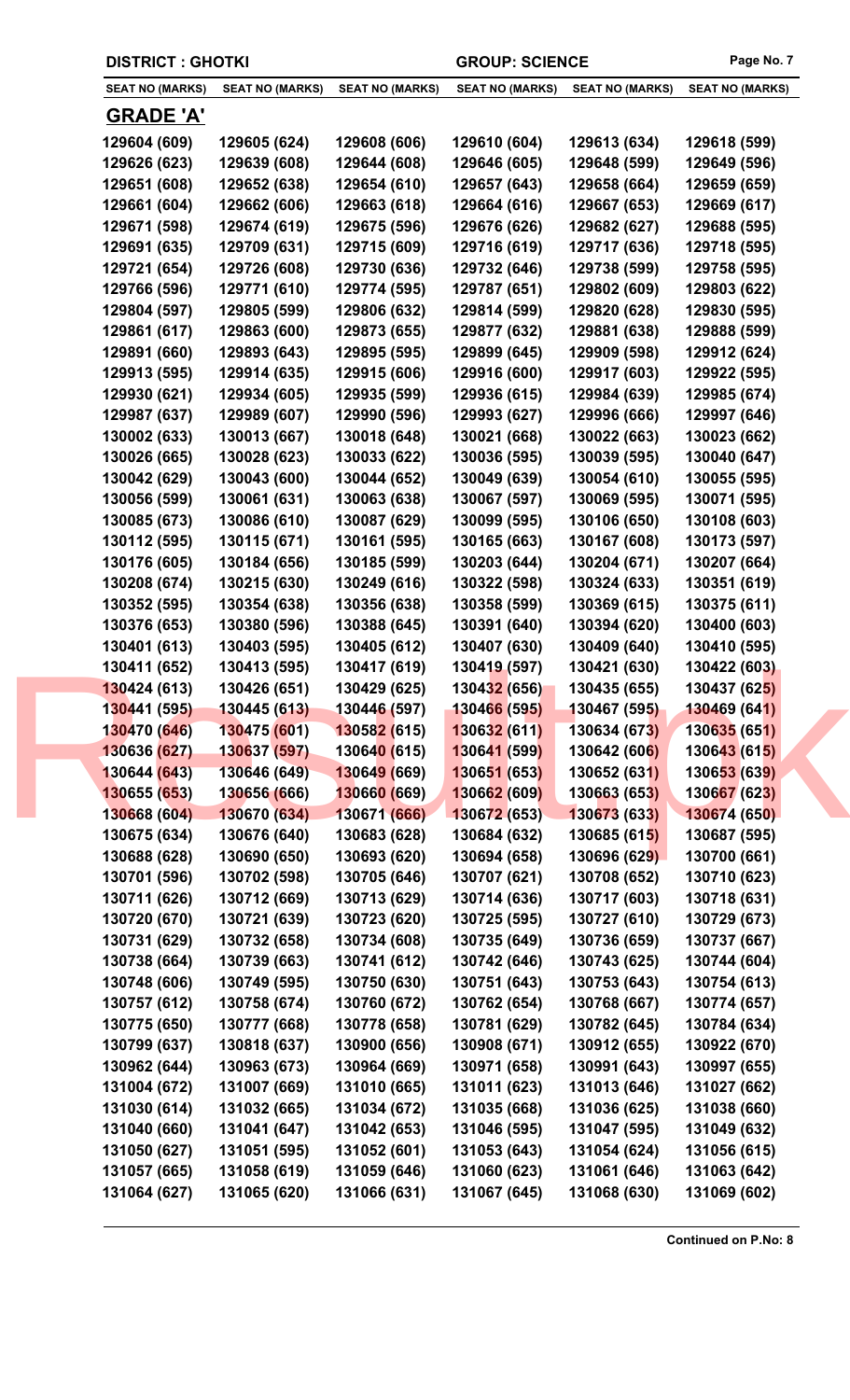| <b>DISTRICT : GHOTKI</b> |                        |                             | <b>GROUP: SCIENCE</b>  |                        | Page No. 8             |
|--------------------------|------------------------|-----------------------------|------------------------|------------------------|------------------------|
| <b>SEAT NO (MARKS)</b>   | <b>SEAT NO (MARKS)</b> | <b>SEAT NO (MARKS)</b>      | <b>SEAT NO (MARKS)</b> | <b>SEAT NO (MARKS)</b> | <b>SEAT NO (MARKS)</b> |
| <b>GRADE 'A'</b>         |                        |                             |                        |                        |                        |
| 131070 (632)             | 131073 (646)           | 131074 (623)                | 131075 (648)           | 131077 (648)           | 131078 (642)           |
| 131079 (628)             | 131080 (656)           | 131081 (622)                | 131082 (648)           | 131083 (657)           | 131084 (629)           |
| 131085 (601)             | 131087 (619)           | 131088 (610)                | 131089 (632)           | 131091 (609)           | 131092 (638)           |
| 131093 (623)             | 131095 (600)           | 131096 (603)                | 131097 (595)           | 131098 (595)           | 131100 (653)           |
| 131104 (641)             | 131105 (624)           | 131106 (656)                | 131109 (599)           | 131110 (653)           | 131113 (658)           |
| 131114 (670)             | 131118 (623)           | 131119 (662)                | 131123 (654)           | 131129 (668)           | 131147 (653)           |
| 131150 (653)             | 131153 (621)           | 131155 (669)                | 131156 (637)           | 131157 (663)           | 131158 (647)           |
| 131159 (671)             | 131160 (667)           | 131180 (644)                | 131181 (670)           | 131182 (604)           | 131183 (642)           |
| 131184 (595)             | 131188 (595)           | 131189 (674)                | 131192 (653)           | 131193 (609)           | 131195 (670)           |
| 131196 (595)             | 131197 (605)           | 131199 (638)                | 131202 (672)           | 131203 (632)           | 131205 (656)           |
| 131206 (609)             | 131209 (614)           | 131210 (610)                | 131212 (595)           | 131213 (650)           | 131214 (655)           |
| 131217 (635)             | 131220 (639)           | 131221 (636)                | 131222 (622)           | 131223 (666)           | 131230 (600)           |
| 131236 (621)             | 131241 (641)           | 131244 (661)                | 131245 (632)           | 131250 (635)           | 131251 (662)           |
| 131254 (599)             | 131256 (668)           | 131258 (672)                | 131262 (637)           | 131267 (612)           | 131291 (666)           |
| 131295 (655)             | 131296 (640)           | 131299 (656)                | 131300 (671)           | 131303 (656)           | 131304 (665)           |
| 131306 (664)             | 131308 (643)           | 131310 (609)                | 131311 (662)           | 131312 (648)           | 131318 (670)           |
| 131321 (636)             | 131322 (669)           | 131323 (617)                | 131328 (613)           | 131331 (670)           | 131332 (646)           |
| 131334 (645)             | 131335 (611)           | 131336 (630)                | 131338 (622)           | 131339 (643)           | 131340 (636)           |
| 131341 (663)             | 131343 (645)           | 131345 (604)                | 131346 (625)           | 131347 (635)           | 131348 (619)           |
| 131350 (649)             | 131351 (638)           | 131352 (635)                | 131353 (673)           | 131354 (658)           | 131356 (611)           |
| 131360 (613)             | 131361 (615)           | 131362 (640)                | 131363 (627)           | 131366 (608)           | 131371 (668)           |
| 131372 (669)             | 131373 (647)           | 131396 (617)                | 131397 (614)           | 131398 (598)           | 131400 (595)           |
| 131402 (647)             | 131405 (596)           | 131408 (652)                | 131409 (667)           | 131410 (633)           | 131411 (612)           |
| 131412 (619)             | 131414 (656)           | 131415 (608)                | 131416 (601)           | 131419 (617)           | 131420 (595)           |
| 131421 (663)             | 131422 (601)           | 131423 (667)                | 131424 (652)           | 131427 (627)           | 131428 (631)           |
| 131429 (630)             | 131430 (631)           | 131433 (652)                | 131446 (641)           | 131447 (597)           | 131448 (601)           |
| 131450 (595)             | 131451 (643)           | 131452 (601)                | 131453(607)            | 131455 (604)           | 131457 (623)           |
| 131458 (604)             | 131462 (671)           | 131465 (644)                | 131466 (672)           | 131468 (668)           | 131469 (671)           |
| 131474 (672)             | 131485 (595)           | 131491 (638)                | 131493 (609)           | 131494 (613)           | 131499 (603)           |
| 131500 (635)             | 131503 (640)           | 13150 <mark>5 (</mark> 597) | 131506 (615)           | 131536 (629)           | 131548 (616)           |
| 131571 (605)             | 131597 (595)           | 131616 (620)                | 131623 (615)           | 131625 (605)           | 131636 (598)           |
| 131638 (595)             | 131674 (613)           | 131693 (595)                | 131711 (605)           | 131712 (614)           | 131717 (615)           |
| 131733 (615)             | 131748 (606)           | 131752 (595)                | 131755 (606)           | 131757 (595)           | 131811 (639)           |
| 131812 (654)             | 131814 (644)           | 131816 (629)                | 131821 (635)           | 131822 (612)           | 131823 (617)           |
| 131824 (606)             | 131832 (602)           | 131834 (619)                | 131836 (644)           | 131838 (620)           | 131839 (595)           |
| 131840 (595)             | 131844 (595)           | 131847 (615)                | 131853 (595)           | 131858 (625)           | 131865 (605)           |
| 131867 (639)             | 131876 (615)           | 131878 (604)                | 131882 (595)           | 131884 (667)           | 131891 (647)           |
| 131894 (614)             | 131895 (625)           | 131903 (646)                | 131906 (651)           | 131907 (638)           | 131908 (642)           |
| 131909 (649)             | 131910 (616)           | 131914 (661)                | 131915 (612)           | 131919 (602)           | 131921 (625)           |
| 131922 (620)             | 131923 (631)           | 131924 (595)                | 131925 (652)           | 131926 (609)           | 131927 (644)           |
| 131928 (603)             | 131929 (641)           | 131934 (627)                | 131937 (610)           | 131941 (595)           | 131942 (614)           |
| 131943 (620)             | 131945 (621)           | 131948 (634)                | 131959 (609)           | 131962 (616)           | 131963 (606)           |
| 131967 (604)             | 131969 (640)           | 131973 (623)                | 131991 (662)           | 132051 (610)           | 132058 (595)           |
| 132077 (632)             | 132100 (636)           | 132173 (615)                | 132175 (600)           | 132178 (625)           | 132179 (602)           |
| 132183 (646)             | 132204 (602)           | 132205 (661)                | 132219 (617)           | 132225 (595)           | 132226 (605)           |
| 132232 (611)             | 132233 (609)           | 132236 (595)                | 132239 (616)           | 132240 (641)           | 132242 (646)           |
| 132245 (615)             | 132276 (595)           | 132278 (646)                | 132308 (607)           | 132321 (621)           | 132345 (647)           |
| 132359 (609)             | 132361 (612)           | 132378 (598)                | 132385 (596)           | 132389 (617)           | 132403 (617)           |
| 132406 (646)             | 132409 (617)           | 132416 (674)                | 132417 (646)           | 132422 (595)           | 132424 (671)           |
| 132426 (601)             | 132432 (603)           | 132436 (602)                | 132439 (651)           | 132441 (599)           | 132445 (598)           |
| 132448 (595)             | 132451 (595)           | 132457 (620)                | 132459 (608)           | 132465 (628)           | 132498 (641)           |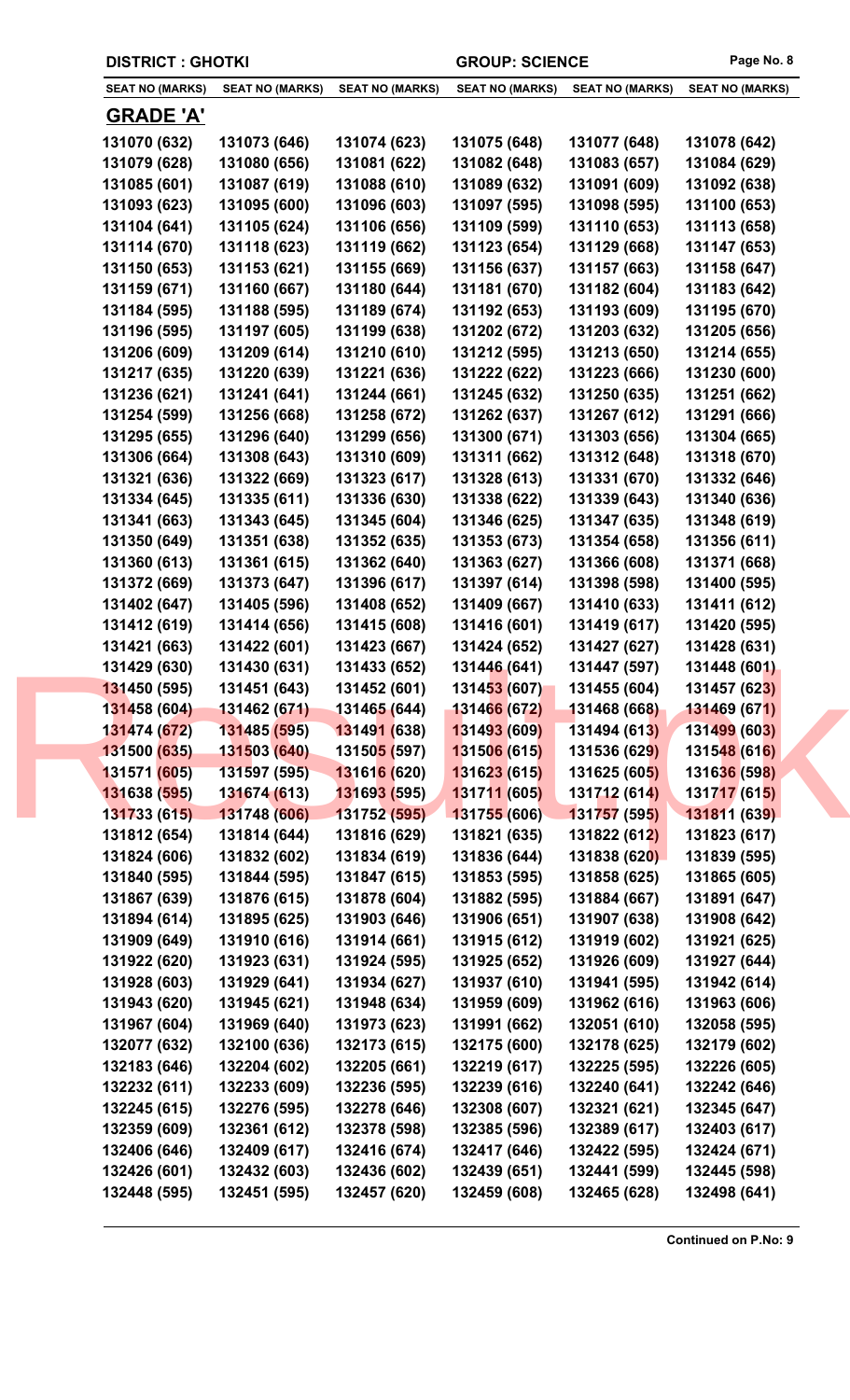| <b>DISTRICT : GHOTKI</b>     |                              |                              | <b>GROUP: SCIENCE</b>        |                              | Page No. 9                   |
|------------------------------|------------------------------|------------------------------|------------------------------|------------------------------|------------------------------|
| <b>SEAT NO (MARKS)</b>       | <b>SEAT NO (MARKS)</b>       | <b>SEAT NO (MARKS)</b>       | <b>SEAT NO (MARKS)</b>       | <b>SEAT NO (MARKS)</b>       | <b>SEAT NO (MARKS)</b>       |
| <b>GRADE 'A'</b>             |                              |                              |                              |                              |                              |
| 132499 (628)                 | 132500 (643)                 | 132504 (625)                 | 132507 (611)                 | 132509 (625)                 | 132517 (601)                 |
| 132519 (639)                 | 132525 (606)                 | 132530 (630)                 | 132533 (624)                 | 132534 (638)                 | 132535 (597)                 |
| 132536 (659)                 | 132537 (645)                 | 132540 (640)                 | 132545 (644)                 | 132547 (653)                 | 132548 (615)                 |
| 132549 (613)                 | 132551 (624)                 | 132552 (637)                 | 132553 (668)                 | 132555 (635)                 | 132556 (595)                 |
| 132557 (634)                 | 132559 (629)                 | 132560 (611)                 | 132561 (626)                 | 132564 (637)                 | 132596 (659)                 |
| 132600 (652)                 | 132601 (630)                 | 132603 (616)                 | 132605 (633)                 | 132606 (674)                 | 132607 (660)                 |
| 132608 (635)                 | 132610 (639)                 | 132611 (642)                 | 132615 (629)                 | 132616 (660)                 | 132618 (654)                 |
| 132619 (601)                 | 132620 (654)                 | 132631 (648)                 | 132632 (641)                 | 132633 (664)                 | 132634 (639)                 |
| 132635 (645)                 | 132636 (651)                 | 132638 (645)                 | 132640 (638)                 | 132641 (628)                 | 132642 (657)                 |
| 132643 (653)                 | 132645 (597)                 | 132646 (622)                 | 132648 (648)                 | 132649 (674)                 | 132651 (670)                 |
| 132652 (646)                 | 132655 (638)                 | 132656 (656)                 | 132657 (654)                 | 132658 (655)                 | 132659 (664)                 |
| 132676 (647)                 | 132680 (595)                 | 132681 (598)                 | 132688 (604)                 | 132689 (602)                 | 132691 (605)                 |
| 132698 (595)                 | 132704 (598)                 | 132719 (614)                 | 132720 (597)                 | 132721 (604)                 | 132725 (634)                 |
| 132726 (632)                 | 132733 (600)                 | 132734 (630)                 | 132736 (615)                 | 132753 (610)                 | 132754 (643)                 |
| 132755 (642)                 | 132756 (629)                 | 132760 (673)                 | 132765 (633)                 | 132766 (620)                 | 132769 (629)                 |
| 132771 (608)                 | 132779 (600)                 | 132783 (632)                 | 132784 (638)                 | 132785 (637)                 | 132786 (615)                 |
| 132793 (664)                 | 132806 (614)                 | 132807 (635)                 | 132808 (599)                 | 132816 (641)                 | 132818 (599)                 |
| 132825 (595)                 | 132852 (650)                 | 132853 (634)                 | 132855 (604)                 | 132856 (595)                 | 132857 (630)                 |
| 132858 (595)                 | 132859 (663)                 | 132868 (632)                 | 132872 (642)                 | 132873 (620)                 | 132877 (602)                 |
| 132878 (598)                 | 132882 (658)                 | 132886 (631)                 | 132890 (639)                 | 132893 (630)                 | 132896 (667)                 |
| 132897 (653)                 | 132898 (635)                 | 132899 (596)                 | 132908 (673)                 | 132909 (623)                 | 132910 (634)                 |
| 132911 (618)                 | 132912 (633)                 | 132913 (595)                 | 132942 (600)                 | 132945 (608)                 | 132947 (616)                 |
| 132951 (622)                 | 132954 (599)                 | 132955 (615)                 | 132958 (613)                 | 132964 (603)                 | 132968 (609)                 |
| 132972 (599)                 | 132997 (600)                 | 132999 (595)                 | 133006 (616)                 | 133008 (621)                 | 133030 (607)                 |
| 133042 (640)                 | 133043 (612)                 | 133047 (642)                 | 133049 (595)                 | 133050 (627)                 | 133052 (669)<br>133072 (649) |
| 133061 (608)<br>133075 (598) | 133062 (632)<br>133083 (627) | 133065 (606)<br>133084 (618) | 133069 (611)<br>133088 (632) | 133071 (610)<br>133089 (616) | 133096 (604)                 |
| 133097 (595)                 | 133099 (596)                 | 133100 (608)                 | <b>133105 (598)</b>          | 133109 (595)                 | 133113 (672)                 |
| 133118 (669)                 | 133119 (617)                 | 133125 (607)                 | 133126 (655)                 | 133128 (657)                 | 133134 (611)                 |
| 133135 (597)                 | 133139 (629)                 | 13314 <mark>5 (</mark> 659)  | 133159 (657)                 | 133161 (656)                 | 133162 (627)                 |
| 133188 (596)                 | 133196 (595)                 | 133197 (595)                 | 133198 (657)                 | 133199 (617)                 | 133200 (605)                 |
| 133203 (612)                 | 133208 (666)                 | 133210 (629)                 | 133212 (598)                 | 133213 (649)                 | 133215 (634)                 |
| 133218 (628)                 | 133219 (635)                 | 133220 (596)                 | 133222(614)                  | 133223(606)                  | 133225 (648)                 |
| 133226 (672)                 | 133227 (642)                 | 133229 (667)                 | 133230 (655)                 | 133231 (657)                 | 133232 (615)                 |
| 133233 (613)                 | 133234 (640)                 | 133235 (646)                 | 133236 (623)                 | 133237 (652)                 | 133240 (637)                 |
| 133241 (643)                 | 133242 (647)                 | 133243 (620)                 | 133244 (618)                 | 133245 (655)                 | 133246 (643)                 |
| 133248 (671)                 | 133249 (653)                 | 133250 (660)                 | 133251 (658)                 | 133252 (661)                 | 133253 (595)                 |
| 133254 (627)                 | 133255 (661)                 | 133256 (653)                 | 133261 (604)                 | 133264 (599)                 | 133267 (651)                 |
| 133271 (649)                 | 133272 (653)                 | 133274 (647)                 | 133275 (635)                 | 133276 (645)                 | 133279 (617)                 |
| 133280 (627)                 | 133281 (671)                 | 133295 (603)                 | 133305 (610)                 | 133361 (644)                 | 133363 (604)                 |
| 133372 (625)                 | 133377 (598)                 | 133382 (595)                 | 133384 (634)                 | 133387 (631)                 | 133389 (646)                 |
| 133390 (597)                 | 133396 (633)                 | 133402 (610)                 | 133403 (655)                 | 133404 (601)                 | 133406 (605)                 |
| 133409 (610)                 | 133418 (596)                 | 133432 (667)                 | 133434 (595)                 | 133440 (608)                 | 133465 (605)                 |
| 133483 (621)                 | 133485 (595)                 | 133492 (614)                 | 133495 (595)                 | 133502 (623)                 | 133506 (610)                 |
| 133513 (602)                 | 133541 (650)                 | 133552 (667)                 | 133556 (612)                 | 133558 (644)                 | 133565 (628)                 |
| 133570 (595)                 | 133571 (648)                 | 133574 (612)                 | 133575 (626)                 | 133576 (597)                 | 133586 (660)                 |
| 133587 (608)                 | 133592 (636)                 | 133594 (606)                 | 133600 (617)                 | 133601 (647)                 | 133602 (646)                 |
| 133604 (672)                 | 133605 (669)                 | 133607 (599)                 | 133610 (640)                 | 133611 (642)                 | 133615 (595)                 |
| 133617 (609)<br>133647 (666) | 133619 (654)<br>133651 (660) | 133620 (621)<br>133652 (637) | 133621 (638)<br>133656 (657) | 133643 (673)<br>133658 (664) | 133646 (672)<br>133661 (669) |
| 133667 (643)                 | 133670 (670)                 | 133676 (621)                 | 133684 (666)                 | 133688 (674)                 | 133690 (664)                 |
|                              |                              |                              |                              |                              |                              |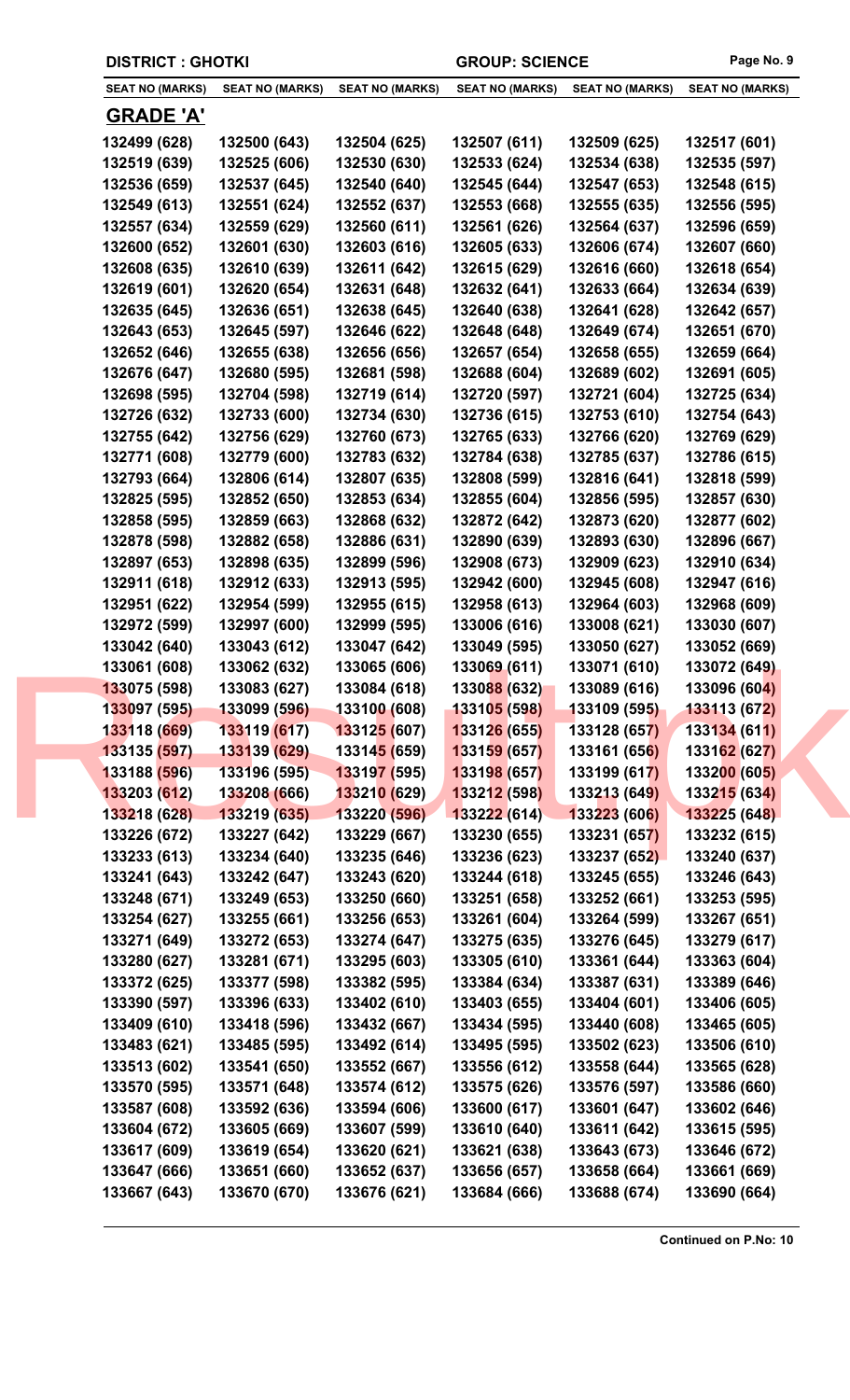|                              | <b>DISTRICT : GHOTKI</b>     |                                     |                              | <b>GROUP: SCIENCE</b>        | Page No. 10                  |
|------------------------------|------------------------------|-------------------------------------|------------------------------|------------------------------|------------------------------|
| <b>SEAT NO (MARKS)</b>       | <b>SEAT NO (MARKS)</b>       | <b>SEAT NO (MARKS)</b>              | <b>SEAT NO (MARKS)</b>       | <b>SEAT NO (MARKS)</b>       | <b>SEAT NO (MARKS)</b>       |
| <b>GRADE 'A'</b>             |                              |                                     |                              |                              |                              |
| 133702 (674)                 | 133703 (670)                 | 133706 (655)                        | 133710 (670)                 | 133712 (658)                 | 133716 (637)                 |
| 133717 (671)                 | 133718 (671)                 | 133719 (670)                        | 133725 (647)                 | 133727 (600)                 | 133733 (671)                 |
| 133735 (661)                 | 133737 (668)                 | 133738 (639)                        | 133740 (669)                 | 133741 (663)                 | 133742 (650)                 |
| 133745 (618)                 | 133746 (652)                 | 133747 (648)                        | 133748 (666)                 | 133774 (657)                 | 133777 (651)                 |
| 133782 (657)                 | 133785 (595)                 | 133786 (611)                        | 133787 (663)                 | 133789 (670)                 | 133790 (666)                 |
| 133791 (665)                 | 133792 (637)                 | 133793 (623)                        | 133794 (643)                 | 133795 (609)                 | 133796 (615)                 |
| 133797 (626)                 | 133799 (607)                 | 133800 (595)                        | 133801 (636)                 | 133802 (636)                 | 133803 (616)                 |
| 133804 (621)                 | 133805 (623)                 | 133806 (666)                        | 133807 (627)                 | 133808 (645)                 | 133809 (605)                 |
| 133811 (595)                 | 133812 (620)                 | 133813 (641)                        | 133814 (606)                 | 133816 (606)                 | 133819 (627)                 |
| 133820 (614)                 | 133821 (644)                 | 133822 (640)                        | 133823 (618)                 | 133825 (635)                 | 133826 (595)                 |
| 133827 (638)                 | 133829 (632)                 | 133830 (634)                        | 133831 (619)                 | 133834 (621)                 | 133851 (658)                 |
| 133853 (595)                 | 133861 (617)                 | 166620 (600)                        | 166791 (610)                 | 166907 (624)                 | 167030 (638)                 |
| 167091 (595)                 | 167154 (645)                 |                                     |                              |                              |                              |
| <b>GRADE 'B'</b>             |                              |                                     |                              |                              |                              |
| 123503 (529)                 | 123505 (574)                 | 123506 (516)                        | 123507 (577)                 | 123509 (538)                 | 123512 (535)                 |
| 123513 (512)                 | 123515 (560)                 | 123518 (546)                        | 123519 (512)                 | 123520 (562)                 | 123522 (517)                 |
| 123523 (568)                 | 123524 (510)                 | 123526 (563)                        | 123528 (581)                 | 123529 (515)                 | 123530 (550)                 |
| 123534 (566)                 | 123536 (510)                 | 123538 (555)                        | 123539 (540)                 | 123540 (512)                 | 123541 (557)                 |
| 123543 (549)                 | 123544 (561)                 | 123546 (580)                        | 123547 (518)                 | 123550 (537)                 | 123551 (576)                 |
| 123552 (535)                 | 123553 (549)                 | 123554 (544)                        | 123555 (521)                 | 123556 (527)                 | 123558 (563)                 |
| 123559 (549)                 | 123560 (525)                 | 123561 (527)                        | 123563 (569)                 | 123564 (543)                 | 123568 (553)                 |
| 123571 (510)                 | 123573 (573)                 | 123574 (553)                        | 123576 (541)                 | 123577 (560)                 | 123581 (545)                 |
| 123582 (539)                 | 123586 (548)                 | 123590 (510)                        | 123592 (510)                 | 123594 (510)                 | 123595 (542)                 |
| 123601 (524)                 | 123602 (581)                 | 123603 (586)                        | 123604 (547)                 | 123605 (533)                 | 123608 (549)                 |
| 123611 (511)                 | 123612 (543)                 | 123613 (531)                        | 123614 (523)                 | 123615 (575)                 | 123616 (510)                 |
| 123617 (537)                 | 123619 (541)                 | 123622 (555)                        | 123625 (540)                 | 123629 (545)                 | 123630 (548)                 |
| 123631 (531)                 | 123633 (589)                 | 123634 (581)                        | 123638 (516)                 | 123639 (510)                 | 123640 (555)                 |
| 123641 (519)                 | 123643 (589)                 | 123645 (539)                        | 123646 (564)                 | 123649 (587)                 | 123650 (578)                 |
| 123651 (535)<br>123659 (510) | 123652 (553)<br>123660 (555) | 123653 (529)<br><b>123662 (510)</b> | 123654 (540)<br>123663 (538) | 123656 (545)<br>123664 (527) | 123657 (522)                 |
| 123670 (563)                 | 123672 (520)                 | 123674 (563)                        | 123675 (573)                 | 123677 (586)                 | 123669 (536)<br>123678 (541) |
| 123679 (587)                 | 123680 (529)                 | 123681 (542)                        | 123682 (550)                 | 123687 (544)                 | 123691 (566)                 |
| 123692 (564)                 | 123693 (574)                 | 123695 (588)                        | 123697 (521)                 | 123699 (553)                 | 123700 (536)                 |
| 123702 (510)                 | 123705 (510)                 | 123708 (558)                        | 123709 (564)                 | 123710 (573)                 | 123712 (526)                 |
| 123713 (529)                 | 123794 (551)                 | 123795 (542)                        | 123799 (527)                 | 123801 (585)                 | 123802 (570)                 |
| 123803 (530)                 | 123804 (568)                 | 123807 (520)                        | 123808 (551)                 | 123811 (557)                 | 123815 (515)                 |
| 123818 (562)                 | 123819 (540)                 | 123829 (574)                        | 123832 (525)                 | 123837 (543)                 | 123838 (522)                 |
| 123842 (519)                 | 123846 (545)                 | 123849 (542)                        | 123851 (510)                 | 123853 (552)                 | 123861 (531)                 |
| 123866 (578)                 | 123872 (546)                 | 123873 (587)                        | 123876 (539)                 | 123877 (589)                 | 123878 (558)                 |
| 123879 (510)                 | 123881 (531)                 | 123882 (574)                        | 123887 (570)                 | 123892 (538)                 | 123894 (557)                 |
| 123898 (573)                 | 123904 (519)                 | 123910 (548)                        | 123911 (564)                 | 123915 (533)                 | 123919 (510)                 |
| 123931 (510)                 | 123932 (583)                 | 123934 (581)                        | 123939 (511)                 | 123940 (532)                 | 123945 (510)                 |
| 123946 (579)                 | 123947 (525)                 | 123948 (541)                        | 123949 (537)                 | 123951 (543)                 | 123958 (573)                 |
| 123960 (566)                 | 123967 (579)                 | 123968 (560)                        | 123970 (556)                 | 123971 (530)                 | 123972 (514)                 |
| 123973 (517)                 | 123974 (565)                 | 123976 (570)                        | 123980 (532)                 | 123981 (571)                 | 123982 (523)                 |
| 123984 (513)                 | 123985 (549)                 | 123986 (541)                        | 123994 (577)                 | 124003 (511)                 | 124008 (512)                 |
| 124009 (546)                 | 124010 (529)                 | 124051 (532)                        | 124055 (549)                 | 124056 (563)                 | 124058 (555)                 |
| 124059 (523)                 | 124062 (575)                 | 124066 (587)                        | 124067 (527)                 | 124068 (568)                 | 124069 (559)                 |
| 124070 (559)                 | 124072 (514)                 | 124076 (550)                        | 124077 (551)                 | 124080 (534)                 | 124083 (521)                 |
| 124087 (522)                 | 124090 (521)                 | 124091 (510)                        | 124092 (539)                 | 124096 (534)                 | 124097 (516)                 |
| 124099 (514)                 | 124102 (563)                 | 124104 (586)                        | 124113 (562)                 | 124119 (531)                 | 124124 (557)                 |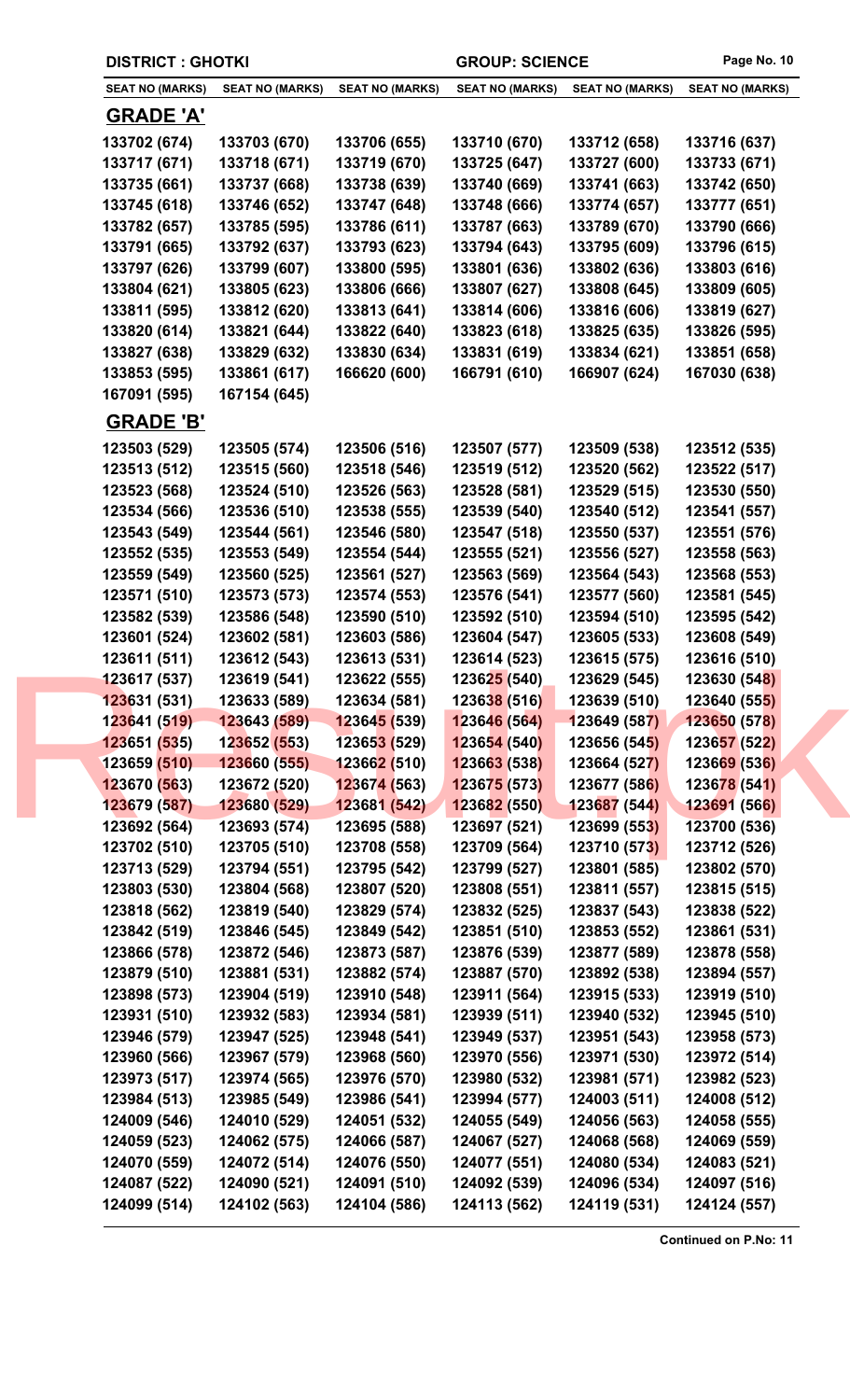|  | <b>DISTRICT : GHOTKI</b> |                        |                             | <b>GROUP: SCIENCE</b>  |                        | Page No. 11            |
|--|--------------------------|------------------------|-----------------------------|------------------------|------------------------|------------------------|
|  | <b>SEAT NO (MARKS)</b>   | <b>SEAT NO (MARKS)</b> | <b>SEAT NO (MARKS)</b>      | <b>SEAT NO (MARKS)</b> | <b>SEAT NO (MARKS)</b> | <b>SEAT NO (MARKS)</b> |
|  | <b>GRADE 'B'</b>         |                        |                             |                        |                        |                        |
|  | 124125 (540)             | 124132 (510)           | 124138 (512)                | 124144 (573)           | 124152 (586)           | 124154 (510)           |
|  | 124155 (554)             | 124157 (565)           | 124158 (510)                | 124160 (551)           | 124166 (540)           | 124167 (549)           |
|  | 124170 (512)             | 124171 (564)           | 124173 (540)                | 124180 (554)           | 124181 (563)           | 124182 (564)           |
|  | 124184 (551)             | 124187 (521)           | 124189 (585)                | 124191 (540)           | 124192 (532)           | 124193 (557)           |
|  | 124194 (551)             | 124195 (571)           | 124197 (555)                | 124200 (511)           | 124204 (530)           | 124208 (517)           |
|  | 124214 (536)             | 124215 (550)           | 124216 (580)                | 124217 (510)           | 124219 (560)           | 124220 (532)           |
|  | 124223 (559)             | 124225 (530)           | 124234 (555)                | 124236 (529)           | 124237 (543)           | 124240 (519)           |
|  | 124241 (533)             | 124242 (543)           | 124248 (515)                | 124250 (525)           | 124251 (517)           | 124254 (537)           |
|  | 124255 (543)             | 124256 (567)           | 124257 (580)                | 124258 (553)           | 124259 (572)           | 124261 (525)           |
|  | 124263 (524)             | 124266 (551)           | 124267 (510)                | 124270 (552)           | 124274 (564)           | 124275 (543)           |
|  | 124276 (516)             | 124277 (557)           | 124280 (514)                | 124291 (521)           | 124292 (582)           | 124293 (527)           |
|  | 124294 (511)             | 124296 (580)           | 124297 (527)                | 124298 (514)           | 124299 (567)           | 124300 (515)           |
|  | 124302 (571)             | 124305 (518)           | 124311 (517)                | 124312 (540)           | 124313 (545)           | 124314 (560)           |
|  | 124316 (519)             | 124317 (572)           | 124318 (538)                | 124321 (510)           | 124322 (510)           | 124323 (511)           |
|  | 124326 (530)             | 124330 (589)           | 124332 (535)                | 124335 (567)           | 124344 (562)           | 124346 (559)           |
|  | 124351 (510)             | 124352 (514)           | 124353 (580)                | 124354 (544)           | 124358 (519)           | 124359 (528)           |
|  | 124363 (549)             | 124364 (516)           | 124366 (549)                | 124367 (556)           | 124368 (576)           | 124369 (535)           |
|  | 124370 (517)             | 124371 (572)           | 124372 (567)                | 124375 (538)           | 124377 (589)           | 124381 (537)           |
|  | 124384 (582)             | 124385 (536)           | 124386 (516)                | 124387 (539)           | 124391 (524)           | 124393 (529)           |
|  | 124395 (544)             | 124396 (549)           | 124402 (581)                | 124403 (534)           | 124405 (552)           | 124406 (568)           |
|  | 124407 (517)             | 124409 (536)           | 124417 (559)                | 124421 (533)           | 124422 (586)           | 124426 (573)           |
|  | 124432 (510)             | 124436 (567)           | 124437 (570)                | 124438 (520)           | 124440 (529)           | 124455 (520)           |
|  | 124458 (554)             | 124473 (510)           | 124482 (521)                | 124591 (528)           | 124594 (510)           | 124599 (534)           |
|  | 124600 (514)             | 124601 (545)           | 124604 (513)                | 124611 (572)           | 124612 (578)           | 124615 (520)           |
|  | 124620 (582)             | 124626 (582)           | 124632 (520)                | 124635 (582)           | 124638 (589)           | 124640 (528)           |
|  | 124641 (584)             | 124642 (582)           | 124671 (556)                | 124674 (562)           | 124675 (524)           | 124676 (583)           |
|  | 124680 (585)             | 124682 (581)           | 124683 (568)                | 124685 (528)           | 124690 (562)           | 124700 (589)           |
|  | 124703 (560)             | 124705 (543)           | 124707 (575)                | 124713 (583)           | 124714 (568)           | 124717 (525)           |
|  | 124776 (579)             | 124783 (556)           | 124815 (526)                | 124819 (521)           | 124820 (563)           | 124824 (532)           |
|  | 124825 (546)             | 124832 (579)           | 12483 <mark>3 (</mark> 510) | 124834 (550)           | 124851 (553)           | 124852 (573)           |
|  | 124853 (568)             | 124855 (568)           | 124857 (571)                | 124858 (558)           | 124859 (551)           | 124860 (572)           |
|  | 124862 (577)             | 124863 (580)           | 124868 (578)                | 124869 (572)           | 124871 (513)           | 124873 (544)           |
|  | 124874 (566)             | 124875 (559)           | 124896 (510)                | 124897 (510)           | 124899(551)            | 124903 (526)           |
|  | 124908 (541)             | 124915 (510)           | 124916 (510)                | 124919 (551)           | 124920 (558)           | 124922 (541)           |
|  | 124923 (560)             | 124925 (568)           | 124927 (549)                | 124930 (564)           | 124932 (516)           | 124933 (581)           |
|  | 124937 (520)             | 124938 (568)           | 124939 (538)                | 124942 (541)           | 124945 (587)           | 124949 (536)           |
|  | 124951 (534)             | 124956 (532)           | 124957 (530)                | 124959 (538)           | 124962 (562)           | 124963 (568)           |
|  | 124974 (530)             | 124977 (530)           | 124978 (516)                | 124980 (546)           | 124982 (519)           | 124987 (561)           |
|  | 124997 (510)             | 124999 (510)           | 125003 (530)                | 125005 (527)           | 125008 (519)           | 125009 (514)           |
|  | 125010 (563)             | 125011 (527)           | 125014 (580)                | 125015 (516)           | 125018 (527)           | 125019 (544)           |
|  | 125020 (519)             | 125022 (513)           | 125023 (560)                | 125024 (544)           | 125026 (553)           | 125027 (544)           |
|  | 125031 (517)             | 125032 (588)           | 125036 (569)                | 125045 (510)           | 125046 (551)           | 125051 (577)           |
|  | 125052 (533)             | 125057 (510)           | 125060 (526)                | 125061 (537)           | 125062 (519)           | 125064 (564)           |
|  | 125065 (580)             | 125073 (584)           | 125079 (519)                | 125092 (552)           | 125094 (517)           | 125096 (534)           |
|  | 125122 (519)             | 125131 (520)           | 125133 (510)                | 125134 (530)           | 125137 (558)           | 125138 (571)           |
|  | 125140 (558)             | 125141 (521)           | 125143 (530)                | 125144 (553)           | 125145 (512)           | 125148 (547)           |
|  | 125150 (577)             | 125154 (520)           | 125162 (534)                | 125165 (583)           | 125174 (587)           | 125177 (538)           |
|  | 125179 (530)             | 125181 (514)           | 125182 (515)                | 125183 (531)           | 125191 (576)           | 125196 (552)           |
|  | 125199 (546)             | 125200 (532)           | 125201 (540)                | 125205 (555)           | 125206 (520)           | 125207 (516)           |
|  | 125210 (549)             | 125213 (587)           | 125218 (560)                | 125220 (543)           | 125227 (525)           | 125228 (572)           |
|  | 125231 (573)             | 125233 (564)           | 125237 (522)                | 125238 (560)           | 125240 (520)           | 125242 (520)           |
|  |                          |                        |                             |                        |                        |                        |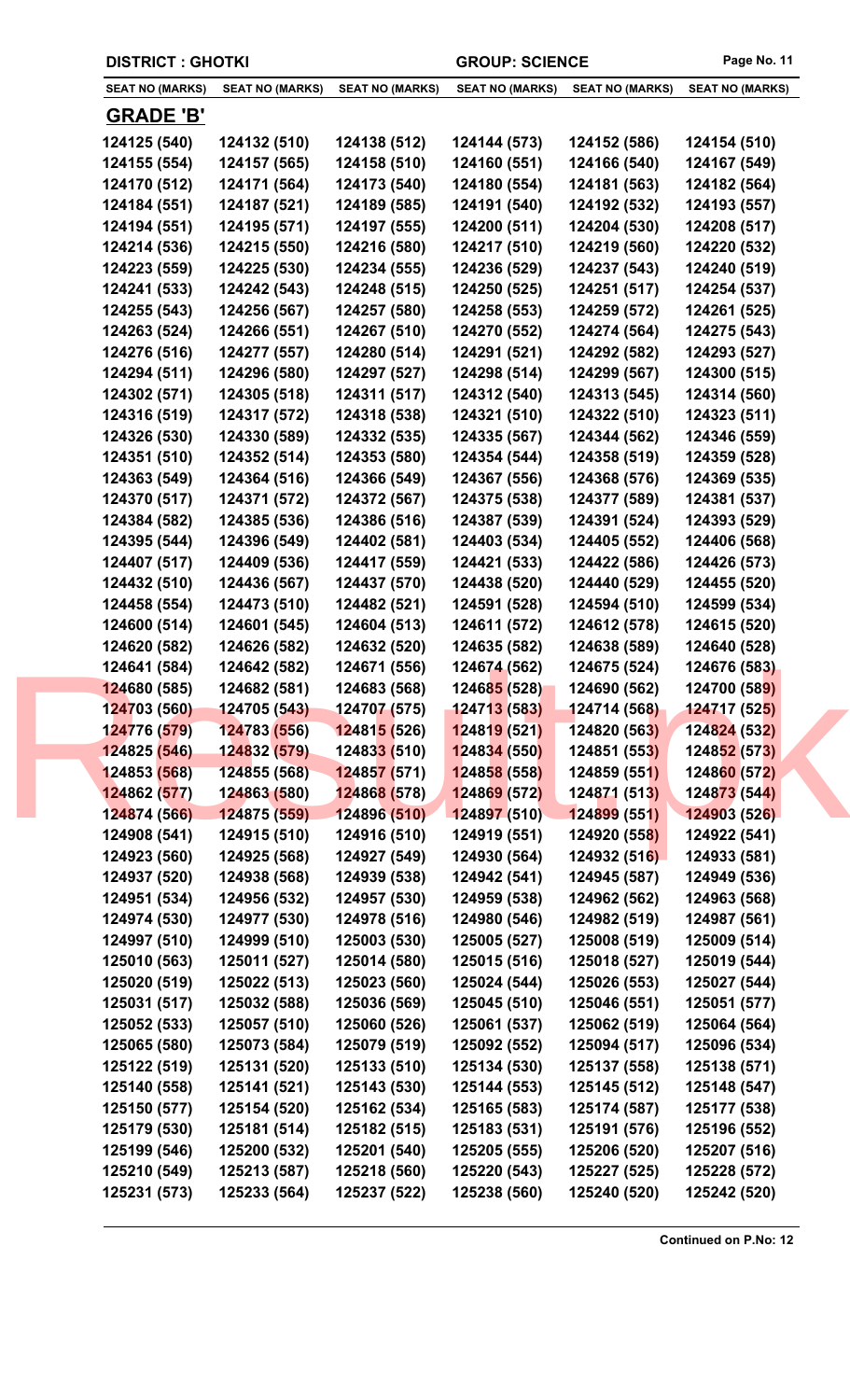| <b>DISTRICT : GHOTKI</b>     |                              |                                             | <b>GROUP: SCIENCE</b>        |                              | Page No. 12                  |  |
|------------------------------|------------------------------|---------------------------------------------|------------------------------|------------------------------|------------------------------|--|
| <b>SEAT NO (MARKS)</b>       | <b>SEAT NO (MARKS)</b>       | <b>SEAT NO (MARKS)</b>                      | <b>SEAT NO (MARKS)</b>       | <b>SEAT NO (MARKS)</b>       | <b>SEAT NO (MARKS)</b>       |  |
| <b>GRADE 'B'</b>             |                              |                                             |                              |                              |                              |  |
| 125246 (547)                 | 125251 (534)                 | 125258 (589)                                | 125259 (542)                 | 125260 (575)                 | 125262 (529)                 |  |
| 125263 (540)                 | 125268 (537)                 | 125270 (554)                                | 125273 (510)                 | 125274 (513)                 | 125275 (544)                 |  |
| 125277 (528)                 | 125280 (554)                 | 125282 (521)                                | 125283 (539)                 | 125284 (547)                 | 125286 (575)                 |  |
| 125288 (579)                 | 125291 (562)                 | 125294 (574)                                | 125303 (559)                 | 125305 (510)                 | 125307 (546)                 |  |
| 125308 (581)                 | 125453 (538)                 | 125454 (558)                                | 125457 (546)                 | 125458 (585)                 | 125460 (533)                 |  |
| 125461 (528)                 | 125462 (553)                 | 125491 (557)                                | 125492 (563)                 | 125493 (587)                 | 125499 (523)                 |  |
| 125500 (585)                 | 125501 (546)                 | 125521 (512)                                | 125522 (563)                 | 125524 (560)                 | 125525 (568)                 |  |
| 125526 (515)                 | 125537 (559)                 | 125542 (540)                                | 125546 (536)                 | 125547 (573)                 | 125554 (575)                 |  |
| 125555 (525)                 | 125557 (574)                 | 125560 (514)                                | 125562 (525)                 | 125577 (560)                 | 125581 (510)                 |  |
| 125582 (572)                 | 125585 (538)                 | 125591 (530)                                | 125598 (574)                 | 125599 (538)                 | 125606 (538)                 |  |
| 125608 (517)                 | 125609 (517)                 | 125610 (559)                                | 125611 (574)                 | 125615 (549)                 | 125618 (562)                 |  |
| 125619 (555)                 | 125643 (557)                 | 125644 (580)                                | 125651 (510)                 | 125652 (570)                 | 125654 (510)                 |  |
| 125656 (515)                 | 125657 (563)                 | 125666 (583)                                | 125669 (536)                 | 125674 (518)                 | 125675 (522)                 |  |
| 125677 (510)                 | 125681 (526)                 | 125683 (543)                                | 125687 (556)                 | 125688 (542)                 | 125692 (510)                 |  |
| 125693 (521)                 | 125700 (525)                 | 125701 (550)                                | 125704 (515)                 | 125705 (574)                 | 125708 (536)                 |  |
| 125709 (525)                 | 125711 (539)                 | 125712 (529)                                | 125721 (523)                 | 125722 (536)                 | 125725 (583)                 |  |
| 125728 (515)                 | 125732 (530)                 | 125734 (577)                                | 125736 (514)                 | 125738 (533)                 | 125740 (511)                 |  |
| 125747 (512)                 | 125749 (529)                 | 125752 (552)                                | 125753 (544)                 | 125755 (528)                 | 125756 (565)                 |  |
| 125757 (510)                 | 125760 (510)                 | 125764 (513)                                | 125774 (538)                 | 125777 (530)                 | 125781 (580)                 |  |
| 125785 (551)                 | 125791 (585)                 | 125793 (572)                                | 125798 (527)                 | 125806 (521)                 | 125817 (589)                 |  |
| 125821 (588)                 | 125822 (577)                 | 125824 (523)                                | 125829 (514)                 | 125830 (550)                 | 125831 (567)                 |  |
| 125836 (577)                 | 125837 (587)                 | 125838 (547)                                | 125839 (559)                 | 125841 (588)                 | 125843 (564)                 |  |
| 125847 (564)                 | 125850 (553)                 | 125851 (588)                                | 125855 (548)                 | 125858 (521)                 | 125859 (519)                 |  |
| 125861 (533)                 | 125862 (520)                 | 125866 (531)                                | 125870 (566)                 | 125874 (580)                 | 125895 (563)                 |  |
| 125898 (589)                 | 125900 (545)                 | 125902 (572)                                | 125906 (567)                 | 125907 (560)                 | 125910 (572)                 |  |
| 125913 (521)                 | 125920 (570)                 | 125923 (515)                                | 125973 (588)                 | 125979 (584)                 | 125981 (586)                 |  |
| 126002 (589)                 | 126071 (569)                 | 126114 (519)                                | 126121 (548)                 | 126132 (577)                 | 126141 (538)                 |  |
| 126143 (551)                 | 126153(514)                  | 126154 (564)                                | <b>126155 (548)</b>          | 126156 (534)                 | <b>126157 (569)</b>          |  |
| 126158 (582)                 | 126161 (536)<br>126187 (525) | 126173 (562)<br>12618 <mark>8 (</mark> 589) | 126176 (580)                 | 126181 (566)                 | 126183 (549)<br>126196 (569) |  |
| 126184 (569)<br>126199 (575) | 126200 (568)                 | 126201 (536)                                | 126190 (555)<br>126212 (567) | 126195 (510)<br>126214 (582) | <b>126215 (522)</b>          |  |
| 126216 (584)                 | 126217 (551)                 | 126221 (574)                                | 126228 (571)                 | 126231 (578)                 | 126236 (564)                 |  |
| 126251 (525)                 | 126252 (521)                 | 126254 (547)                                | 126261(531)                  | 126263 (545)                 | 126264 (510)                 |  |
| 126267 (571)                 | 126268 (519)                 | 126269 (519)                                | 126272 (543)                 | 126278 (512)                 | 126286 (577)                 |  |
| 126288 (577)                 | 126291 (560)                 | 126298 (512)                                | 126299 (514)                 | 126300 (582)                 | 126304 (540)                 |  |
| 126311 (545)                 | 126313 (555)                 | 126318 (512)                                | 126320 (586)                 | 126325 (581)                 | 126329 (571)                 |  |
| 126346 (557)                 | 126350 (570)                 | 126351 (516)                                | 126352 (520)                 | 126353 (554)                 | 126356 (567)                 |  |
| 126360 (516)                 | 126361 (529)                 | 126371 (587)                                | 126375 (585)                 | 126394 (566)                 | 126396 (511)                 |  |
| 126398 (562)                 | 126400 (517)                 | 126403 (550)                                | 126404 (567)                 | 126406 (588)                 | 126407 (510)                 |  |
| 126408 (589)                 | 126410 (510)                 | 126411 (510)                                | 126413 (572)                 | 126414 (513)                 | 126416 (582)                 |  |
| 126417 (555)                 | 126418 (589)                 | 126419 (552)                                | 126423 (545)                 | 126427 (574)                 | 126430 (537)                 |  |
| 126436 (529)                 | 126438 (555)                 | 126446 (541)                                | 126448 (525)                 | 126451 (536)                 | 126452 (510)                 |  |
| 126453 (527)                 | 126454 (528)                 | 126455 (527)                                | 126456 (548)                 | 126457 (537)                 | 126459 (516)                 |  |
| 126461 (538)                 | 126464 (513)                 | 126470 (519)                                | 126474 (532)                 | 126475 (539)                 | 126477 (573)                 |  |
| 126478 (538)                 | 126479 (572)                 | 126481 (531)                                | 126482 (552)                 | 126484 (519)                 | 126485 (526)                 |  |
| 126487 (524)                 | 126488 (544)                 | 126490 (576)                                | 126491 (573)                 | 126493 (583)                 | 126501 (573)                 |  |
| 126502 (567)                 | 126503 (530)                 | 126504 (580)                                | 126506 (569)                 | 126507 (533)                 | 126509 (566)                 |  |
| 126511 (528)                 | 126512 (573)                 | 126517 (548)                                | 126518 (545)                 | 126528 (548)                 | 126531 (531)                 |  |
| 126532 (578)                 | 126533 (557)                 | 126535 (574)                                | 126537 (539)                 | 126538 (575)                 | 126539 (510)                 |  |
| 126540 (570)                 | 126544 (538)                 | 126545 (528)                                | 126550 (562)                 | 126552 (536)                 | 126554 (561)                 |  |
| 126555 (552)                 | 126556 (521)                 | 126557 (513)                                | 126560 (542)                 | 126563 (547)                 | 126566 (536)                 |  |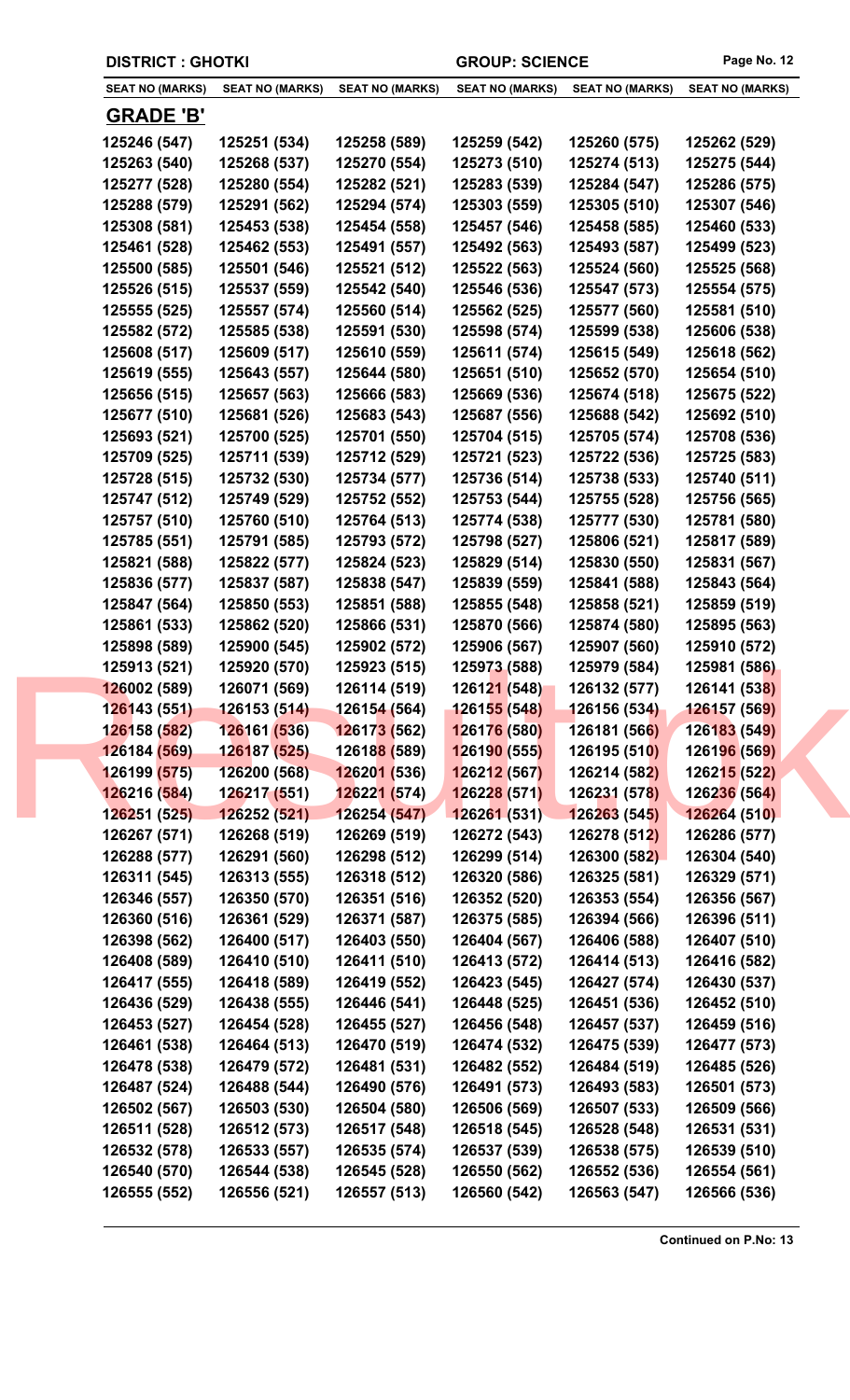|  | <b>DISTRICT : GHOTKI</b>     |                              |                              | <b>GROUP: SCIENCE</b>        |                              | Page No. 13                      |
|--|------------------------------|------------------------------|------------------------------|------------------------------|------------------------------|----------------------------------|
|  | <b>SEAT NO (MARKS)</b>       | <b>SEAT NO (MARKS)</b>       | <b>SEAT NO (MARKS)</b>       | <b>SEAT NO (MARKS)</b>       | <b>SEAT NO (MARKS)</b>       | <b>SEAT NO (MARKS)</b>           |
|  | <b>GRADE 'B'</b>             |                              |                              |                              |                              |                                  |
|  | 126568 (586)                 | 126571 (510)                 | 126572 (561)                 | 126574 (525)                 | 126581 (553)                 | 126584 (588)                     |
|  | 126585 (539)                 | 126588 (512)                 | 126589 (528)                 | 126590 (558)                 | 126591 (522)                 | 126595 (545)                     |
|  | 126596 (575)                 | 126600 (545)                 | 126601 (510)                 | 126602 (539)                 | 126606 (517)                 | 126611 (537)                     |
|  | 126615 (531)                 | 126618 (557)                 | 126621 (514)                 | 126625 (540)                 | 126626 (580)                 | 126634 (510)                     |
|  | 126639 (546)                 | 126640 (521)                 | 126643 (510)                 | 126645 (576)                 | 126646 (549)                 | 126651 (522)                     |
|  | 126657 (510)                 | 126691 (510)                 | 126697 (571)                 | 126699 (572)                 | 126700 (584)                 | 126702 (510)                     |
|  | 126703 (523)                 | 126704 (549)                 | 126705 (562)                 | 126711 (562)                 | 126713 (510)                 | 126719 (551)                     |
|  | 126722 (565)                 | 126723 (570)                 | 126725 (516)                 | 126726 (512)                 | 126730 (585)                 | 126731 (510)                     |
|  | 126735 (542)                 | 126739 (515)                 | 126746 (541)                 | 126752 (551)                 | 126754 (548)                 | 126759 (579)                     |
|  | 126762 (540)                 | 126764 (535)                 | 126766 (577)                 | 126768 (521)                 | 126772 (545)                 | 126773 (528)                     |
|  | 126774 (510)                 | 126775 (510)                 | 126781 (547)                 | 126782 (589)                 | 126789 (525)                 | 126792 (533)                     |
|  | 126793 (528)                 | 126795 (515)                 | 126796 (554)                 | 126797 (572)                 | 126798 (569)                 | 126799 (541)                     |
|  | 126800 (533)                 | 126809 (521)                 | 126811 (510)                 | 126816 (518)                 | 126817 (587)                 | 126818 (559)                     |
|  | 126821 (538)                 | 126831 (554)                 | 126836 (569)                 | 126837 (562)                 | 126838 (560)                 | 126839 (510)                     |
|  | 126841 (528)                 | 126843 (555)                 | 126845 (531)                 | 126848 (569)                 | 126849 (556)                 | 126850 (576)                     |
|  | 126852 (580)                 | 126853 (534)                 | 126854 (575)                 | 126857 (583)                 | 126858 (567)                 | 126859 (519)                     |
|  | 126860 (519)                 | 126862 (579)                 | 126864 (542)                 | 126867 (510)                 | 126868 (579)                 | 126869 (532)                     |
|  | 126872 (511)                 | 126873 (527)                 | 126874 (538)                 | 126941 (510)                 | 126943 (548)                 | 126944 (562)                     |
|  | 126955 (562)                 | 126956 (542)                 | 126958 (546)                 | 126959 (535)                 | 126962 (532)                 | 126965 (584)                     |
|  | 126968 (578)                 | 126969 (557)                 | 126971 (562)                 | 126974 (559)                 | 126979 (587)                 | 126982 (572)                     |
|  | 126983 (512)                 | 126984 (512)                 | 126985 (542)                 | 126988 (541)                 | 126991 (543)                 | 126993 (542)                     |
|  | 127003 (532)                 | 127004 (522)                 | 127012 (559)                 | 127015 (566)                 | 127021 (558)                 | 127023 (544)                     |
|  | 127024 (561)                 | 127025 (513)                 | 127037 (534)                 | 127038 (570)                 | 127043 (534)                 | 127045 (515)                     |
|  | 127047 (513)                 | 127065 (570)                 | 127066 (526)                 | 127076 (558)                 | 127078 (511)                 | 127079 (510)                     |
|  | 127082 (558)                 | 127083 (511)                 | 127084 (554)                 | 127085 (548)                 | 127087 (537)                 | 127089 (536)                     |
|  | 127091 (531)                 | 127093 (516)                 | 127096 (561)                 | 127098 (576)                 | 127099 (540)                 | 127100 (524)                     |
|  | 127101 (554)                 | 127104 (553)                 | 127107 (553)                 | 127108 (560)                 | 127109 (583)                 | <b>127110 (58<mark>5)</mark></b> |
|  | 127113 (563)                 | 127117 (568)                 | 127118 (526)                 | 127123 (561)                 | 127125 (528)                 | 127130 (510)                     |
|  | 127132 (554)                 | 127147 (567)                 | 127149 (510)                 | 127150 (512)                 | 127152 (525)                 | 127156 (553)                     |
|  | 127160 (588)                 | 127161 (545)                 | 12716 <mark>3 (</mark> 569)  | 127164 (580)                 | 127167 (518)                 | 127168 (510)                     |
|  | 127169 (510)                 | 127170 (530)                 | 127171 (587)                 | 127173 (547)                 | 127174 (546)                 | 127177 (531)                     |
|  | 127182 (535)                 | 127186 (572)                 | 127187 (564)                 | 127190 (559)                 | 127191 (515)                 | 127193 (548)                     |
|  | 127195 (538)                 | 127197 (510)                 | 127199 (561)                 | 127201 (579)                 | 127202 (522)                 | 127203 (530)                     |
|  | 127204 (521)                 | 127205 (527)                 | 127208 (513)                 | 127209 (562)                 | 127210 (539)                 | 127211 (569)                     |
|  | 127212 (543)                 | 127215 (551)                 | 127218 (510)                 | 127219 (510)                 | 127220 (559)                 | 127224 (554)                     |
|  | 127228 (528)                 | 127235 (565)                 | 127239 (537)                 | 127245 (532)                 | 127247 (568)                 | 127249 (524)                     |
|  | 127251 (510)                 | 127256 (530)                 | 127260 (545)                 | 127262 (510)                 | 127270 (519)                 | 127275 (510)                     |
|  | 127288 (510)                 | 127321 (534)                 | 127322 (510)                 | 127344 (510)                 | 127346 (569)                 | 127362 (524)                     |
|  | 127363 (551)                 | 127364 (577)                 | 127365 (579)                 | 127368 (539)                 | 127372 (583)                 | 127374 (552)                     |
|  | 127378 (564)                 | 127379 (580)                 | 127435 (539)                 | 127490 (579)                 | 127505 (567)                 | 127514 (578)                     |
|  | 127517 (581)                 | 127519 (585)                 | 127523 (583)                 | 127524 (581)                 | 127531 (575)                 | 127539 (579)                     |
|  | 127541 (580)                 | 127547 (558)                 | 127548 (561)                 | 127554 (569)                 | 127570 (581)                 | 127588 (543)                     |
|  | 127608 (586)                 | 127610 (540)                 | 127611 (523)                 | 127612 (529)                 | 127613 (573)                 | 127622 (571)                     |
|  | 127623 (543)                 | 127624 (536)                 | 127626 (581)                 | 127627 (535)                 | 127632 (585)                 | 127633 (583)                     |
|  | 127637 (542)                 | 127639 (527)                 | 127649 (535)                 | 127653 (539)                 | 127656 (561)                 | 127667 (577)                     |
|  | 127684 (581)                 | 127686 (559)                 | 127689 (555)                 | 127692 (566)                 | 127696 (570)                 | 127697 (554)                     |
|  | 127698 (510)                 | 127699 (537)                 | 127719 (582)                 | 127721 (527)                 | 127734 (581)                 | 127737 (582)                     |
|  | 127738 (564)                 | 127743 (589)                 | 127744 (576)                 | 127747 (537)                 | 127748 (527)                 | 127749 (514)                     |
|  |                              |                              |                              |                              |                              |                                  |
|  | 127781 (554)<br>127797 (532) | 127782 (530)<br>127800 (570) | 127785 (565)<br>127801 (516) | 127791 (589)<br>127803 (525) | 127792 (531)<br>127804 (546) | 127796 (534)<br>127809 (580)     |
|  |                              |                              | 127812 (514)                 |                              | 127815 (550)                 |                                  |
|  | 127810 (554)                 | 127811 (563)                 |                              | 127814 (569)                 |                              | 127816 (563)                     |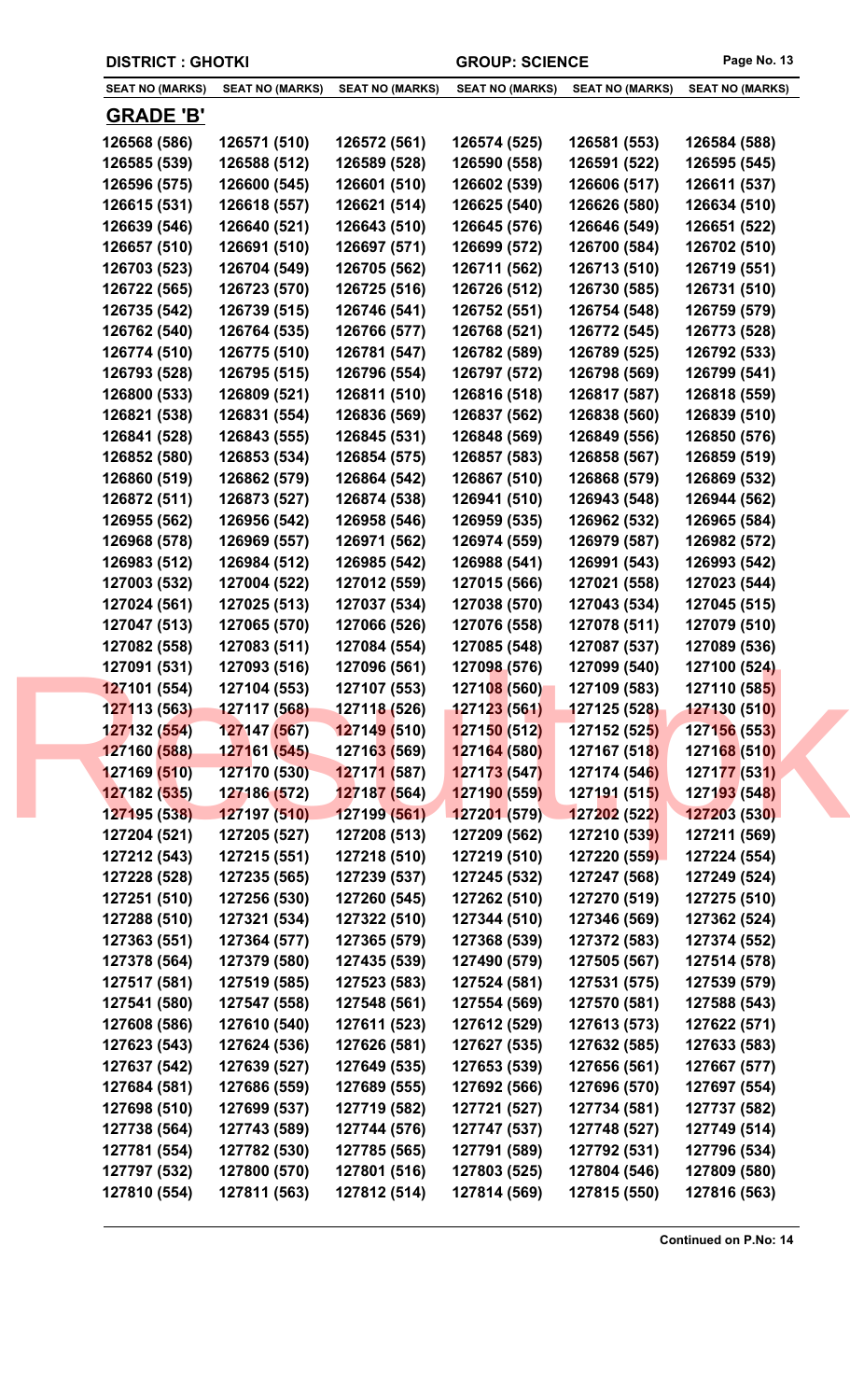| <b>DISTRICT: GHOTKI</b>      |                              |                                  | <b>GROUP: SCIENCE</b>       |                              | Page No. 14                  |
|------------------------------|------------------------------|----------------------------------|-----------------------------|------------------------------|------------------------------|
| <b>SEAT NO (MARKS)</b>       | <b>SEAT NO (MARKS)</b>       | <b>SEAT NO (MARKS)</b>           | <b>SEAT NO (MARKS)</b>      | <b>SEAT NO (MARKS)</b>       | <b>SEAT NO (MARKS)</b>       |
| <b>GRADE 'B'</b>             |                              |                                  |                             |                              |                              |
| 127820 (545)                 | 127821 (564)                 | 127822 (562)                     | 127823 (555)                | 127825 (548)                 | 127829 (577)                 |
| 127830 (537)                 | 127831 (517)                 | 127832 (587)                     | 127835 (560)                | 127837 (541)                 | 127841 (566)                 |
| 127843 (575)                 | 127846 (528)                 | 127847 (549)                     | 127849 (565)                | 127850 (510)                 | 127851 (563)                 |
| 127853 (582)                 | 127854 (510)                 | 127855 (580)                     | 127856 (515)                | 127864 (510)                 | 127868 (577)                 |
| 127869 (585)                 | 127870 (523)                 | 127871 (539)                     | 127872 (514)                | 127874 (584)                 | 127878 (530)                 |
| 127881 (528)                 | 127882 (529)                 | 127883 (518)                     | 127885 (516)                | 127886 (510)                 | 127887 (517)                 |
| 127889 (561)                 | 127892 (513)                 | 127894 (566)                     | 127895 (535)                | 127896 (510)                 | 127897 (563)                 |
| 127899 (562)                 | 127903 (564)                 | 127904 (534)                     | 127905 (574)                | 127907 (523)                 | 127910 (510)                 |
| 127923 (579)                 | 127925 (573)                 | 127926 (570)                     | 127929 (540)                | 127933 (530)                 | 127938 (547)                 |
| 127939 (583)                 | 127941 (563)                 | 127942 (517)                     | 127943 (554)                | 127944 (565)                 | 127946 (523)                 |
| 127947 (551)                 | 127950 (528)                 | 127951 (562)                     | 127952 (510)                | 127953 (567)                 | 127961 (533)                 |
| 127962 (581)                 | 127963 (534)                 | 127964 (537)                     | 127966 (524)                | 127967 (581)                 | 127968 (546)                 |
| 127975 (542)                 | 127978 (563)                 | 127979 (567)                     | 127980 (534)                | 127981 (585)                 | 127984 (559)                 |
| 127986 (558)                 | 127989 (585)                 | 127990 (543)                     | 127993 (547)                | 127994 (553)                 | 127996 (534)                 |
| 128006 (552)                 | 128007 (524)                 | 128008 (519)                     | 128010 (564)                | 128012 (555)                 | 128014 (542)                 |
| 128017 (513)                 | 128027 (533)                 | 128028 (529)                     | 128030 (586)                | 128033 (567)                 | 128034 (573)                 |
| 128046 (560)                 | 128047 (588)                 | 128048 (575)                     | 128055 (577)                | 128061 (573)                 | 128062 (582)                 |
| 128065 (588)                 | 128066 (584)                 | 128067 (569)                     | 128070 (578)                | 128072 (579)                 | 128073 (522)                 |
| 128078 (544)                 | 128079 (588)                 | 128080 (533)                     | 128084 (586)                | 128086 (588)                 | 128088 (589)                 |
| 128089 (581)                 | 128091 (575)                 | 128093 (565)                     | 128097 (560)                | 128098 (559)                 | 128099 (571)                 |
| 128100 (573)                 | 128132 (518)                 | 128135 (517)                     | 128138 (518)                | 128139 (524)                 | 128148 (561)                 |
| 128152 (539)                 | 128155 (522)                 | 128156 (526)                     | 128158 (521)                | 128159 (529)                 | 128161 (516)                 |
| 128163 (510)                 | 128166 (581)                 | 128167 (556)                     | 128168 (535)                | 128170 (510)                 | 128171 (525)                 |
| 128174 (557)                 | 128176 (519)                 | 128177 (537)                     | 128178 (519)                | 128180 (534)                 | 128190 (543)                 |
| 128191 (515)                 | 128193 (565)                 | 128198 (510)                     | 128200 (566)                | 128201 (535)                 | 128204 (532)                 |
| 128205 (520)                 | 128207 (514)                 | 128208 (544)                     | 128209 (526)                | 128227 (523)                 | 128229 (570)                 |
| 128230 (523)<br>128237 (578) | 128232 (582)<br>128240 (575) | 128233 (581)<br>128241 (539)     | 128234(561)<br>128242 (551) | 128235 (561)<br>128243 (511) | 128236 (529)<br>128244 (557) |
| 128246 (524)                 | 128247 (539)                 | <b>12824<mark>8</mark></b> (535) | 128251 (540)                | 128253 (587)                 | 128254 (517)                 |
| 128257 (525)                 | 128260 (567)                 | 12826 <mark>1 (</mark> 554)      | 128262 (561)                | 128264 (571)                 | 128266 (543)                 |
| 128267 (544)                 | 128268 (532)                 | 128271 (546)                     | 128272 (550)                | 128273 (521)                 | 128276 (581)                 |
| 128278 (510)                 | 128279 (541)                 | 128287 (523)                     | 128288 (572)                | 128289 (572)                 | 128290 (539)                 |
| 128291 (548)                 | 128292 (514)                 | 128293 (559)                     | 128294 (562)                | 128295 (513)                 | 128297 (540)                 |
| 128299 (513)                 | 128303 (581)                 | 128304 (564)                     | 128306 (510)                | 128308 (572)                 | 128316 (561)                 |
| 128317 (519)                 | 128321 (514)                 | 128322 (566)                     | 128323 (563)                | 128325 (547)                 | 128327 (525)                 |
| 128328 (569)                 | 128329 (574)                 | 128333 (574)                     | 128336 (533)                | 128337 (510)                 | 128341 (513)                 |
| 128342 (585)                 | 128343 (551)                 | 128344 (518)                     | 128345 (586)                | 128346 (551)                 | 128347 (552)                 |
| 128349 (576)                 | 128350 (545)                 | 128351 (541)                     | 128353 (540)                | 128355 (531)                 | 128356 (557)                 |
| 128360 (571)                 | 128361 (532)                 | 128366 (587)                     | 128367 (538)                | 128369 (510)                 | 128370 (555)                 |
| 128372 (545)                 | 128381 (534)                 | 128383 (563)                     | 128384 (539)                | 128386 (565)                 | 128387 (510)                 |
| 128390 (526)                 | 128392 (545)                 | 128395 (558)                     | 128399 (515)                | 128401 (543)                 | 128402 (571)                 |
| 128403 (571)                 | 128408 (570)                 | 128409 (524)                     | 128410 (530)                | 128411 (566)                 | 128413 (511)                 |
| 128420 (529)                 | 128425 (561)                 | 128435 (510)                     | 128437 (561)                | 128440 (562)                 | 128444 (513)                 |
| 128445 (521)                 | 128448 (568)                 | 128450 (589)                     | 128496 (549)                | 128497 (522)                 | 128498 (558)                 |
| 128501 (550)                 | 128502 (584)                 | 128503 (539)                     | 128504 (529)                | 128506 (563)                 | 128507 (563)                 |
| 128508 (581)                 | 128509 (518)                 | 128510 (587)                     | 128511 (510)                | 128513 (547)                 | 128515 (510)                 |
| 128516 (543)                 | 128517 (575)                 | 128520 (558)                     | 128521 (573)                | 128525 (510)                 | 128526 (536)                 |
| 128527 (539)                 | 128528 (542)                 | 128529 (535)                     | 128532 (522)                | 128533 (588)                 | 128534 (564)                 |
| 128536 (584)                 | 128538 (557)                 | 128545 (589)                     | 128546 (543)                | 128547 (572)                 | 128553 (572)                 |
| 128560 (558)                 | 128562 (550)                 | 128563 (528)                     | 128566 (582)                | 128568 (551)                 | 128569 (534)                 |
| 128570 (570)                 | 128571 (567)                 | 128572 (535)                     | 128574 (566)                | 128575 (584)                 | 128576 (545)                 |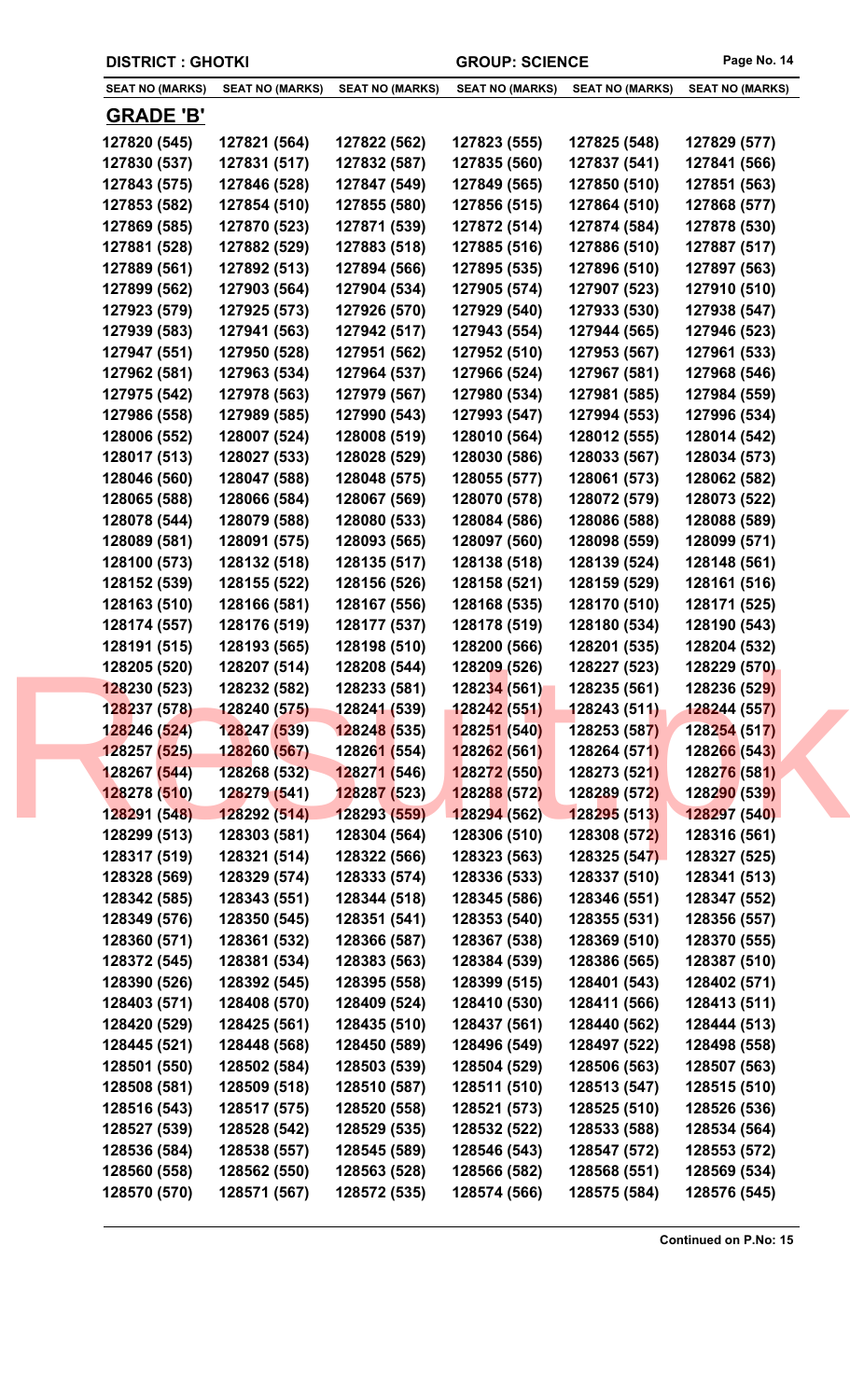| <b>DISTRICT: GHOTKI</b> |                        |                             | <b>GROUP: SCIENCE</b>  |                        | Page No. 15            |
|-------------------------|------------------------|-----------------------------|------------------------|------------------------|------------------------|
| <b>SEAT NO (MARKS)</b>  | <b>SEAT NO (MARKS)</b> | <b>SEAT NO (MARKS)</b>      | <b>SEAT NO (MARKS)</b> | <b>SEAT NO (MARKS)</b> | <b>SEAT NO (MARKS)</b> |
| <b>GRADE 'B'</b>        |                        |                             |                        |                        |                        |
| 128577 (539)            | 128578 (510)           | 128596 (583)                | 128604 (579)           | 128608 (573)           | 128617 (587)           |
| 128632 (588)            | 128634 (542)           | 128645 (552)                | 128647 (574)           | 128648 (542)           | 128651 (566)           |
| 128652 (547)            | 128655 (512)           | 128656 (545)                | 128657 (567)           | 128660 (531)           | 128661 (516)           |
| 128662 (523)            | 128664 (572)           | 128665 (510)                | 128673 (535)           | 128674 (532)           | 128675 (588)           |
| 128676 (510)            | 128677 (552)           | 128680 (586)                | 128683 (582)           | 128692 (566)           | 128694 (527)           |
| 128695 (511)            | 128696 (584)           | 128697 (517)                | 128700 (537)           | 128701 (528)           | 128705 (514)           |
| 128707 (529)            | 128708 (565)           | 128714 (576)                | 128715 (510)           | 128716 (562)           | 128720 (523)           |
| 128726 (534)            | 128729 (589)           | 128751 (544)                | 128753 (523)           | 128755 (566)           | 128758 (530)           |
| 128760 (534)            | 128762 (527)           | 128766 (526)                | 128768 (562)           | 128769 (514)           | 128771 (559)           |
| 128775 (510)            | 128777 (536)           | 128779 (549)                | 128780 (554)           | 128781 (522)           | 128782 (522)           |
| 128787 (524)            | 128789 (560)           | 128793 (526)                | 128794 (520)           | 128795 (557)           | 128796 (575)           |
| 128798 (572)            | 128800 (510)           | 128801 (534)                | 128809 (586)           | 128811 (565)           | 128828 (571)           |
| 128831 (554)            | 128833 (512)           | 128835 (528)                | 128838 (580)           | 128841 (576)           | 128843 (579)           |
| 128845 (566)            | 128846 (563)           | 128850 (513)                | 128860 (541)           | 128865 (580)           | 128866 (582)           |
| 128869 (515)            | 128876 (516)           | 128879 (510)                | 128889 (510)           | 128892 (572)           | 128897 (516)           |
| 128902 (561)            | 128907 (555)           | 128908 (582)                | 128913 (581)           | 128918 (524)           | 128921 (530)           |
| 128922 (516)            | 128926 (574)           | 128927 (567)                | 128928 (572)           | 128929 (570)           | 128930 (572)           |
| 128933 (529)            | 128934 (534)           | 128940 (521)                | 128961 (536)           | 128966 (586)           | 128967 (547)           |
| 128968 (535)            | 128970 (545)           | 128974 (541)                | 128977 (535)           | 128978 (534)           | 128979 (553)           |
| 128981 (571)            | 128982 (536)           | 128985 (567)                | 128987 (542)           | 128988 (559)           | 128991 (514)           |
| 128992 (539)            | 128994 (558)           | 128995 (587)                | 128996 (530)           | 128998 (510)           | 129001 (577)           |
| 129006 (549)            | 129008 (534)           | 129009 (520)                | 129011 (516)           | 129014 (572)           | 129016 (550)           |
| 129017 (568)            | 129018 (531)           | 129022 (536)                | 129027 (531)           | 129030 (525)           | 129031 (529)           |
| 129033 (518)            | 129035 (547)           | 129037 (522)                | 129040 (545)           | 129042 (589)           | 129043 (589)           |
| 129044 (519)            | 129047 (578)           | 129048 (533)                | 129051 (524)           | 129052 (532)           | 129053 (561)           |
| 129063 (522)            | 129064 (520)           | 129066 (510)                | 129069 (588)           | 129070 (510)           | 129078 (581)           |
| 129080 (542)            | 129083 (536)           | 129084 (550)                | 129085(510)            | 129090 (530)           | 129092 (531)           |
| 129094 (510)            | 129097 (533)           | 129102 (528)                | 129103 (563)           | 129106 (528)           | 129108 (510)           |
| 129113 (532)            | 129118 (510)           | <mark>129119 (547)</mark>   | 129131 (510)           | 129135 (510)           | 129139 (518)           |
| 129141 (550)            | 129144 (535)           | 12914 <mark>7 (</mark> 550) | 129151 (510)           | 129152 (560)           | 129153 (524)           |
| 129154 (539)            | 129156 (518)           | 129159 (567)                | 129160(541)            | 129161 (569)           | 129163 (540)           |
| 129164 (525)            | 129165 (541)           | 129170 (513)                | 129173 (516)           | 129175 (577)           | 129178 (549)           |
| 129180 (555)            | 129181 (550)           | 129184 (510)                | 129189 (521)           | 129191 (557)           | 129194 (530)           |
| 129196 (511)            | 129197 (553)           | 129199 (521)                | 129200 (544)           | 129201 (517)           | 129202 (550)           |
| 129205 (522)            | 129206 (571)           | 129208 (511)                | 129212 (550)           | 129213 (550)           | 129217 (587)           |
| 129232 (525)            | 129240 (551)           | 129241 (562)                | 129245 (551)           | 129249 (555)           | 129261 (569)           |
| 129265 (583)            | 129303 (536)           | 129306 (555)                | 129307 (515)           | 129308 (557)           | 129309 (559)           |
| 129310 (589)            | 129311 (524)           | 129317 (532)                | 129320 (554)           | 129323 (534)           | 129328 (524)           |
| 129331 (513)            | 129335 (562)           | 129337 (541)                | 129342 (510)           | 129343 (560)           | 129347 (545)           |
| 129351 (575)            | 129363 (568)           | 129365 (579)                | 129366 (510)           | 129367 (581)           | 129368 (567)           |
| 129369 (548)            | 129373 (510)           | 129374 (515)                | 129378 (571)           | 129398 (526)           | 129399 (552)           |
| 129402 (548)            | 129405 (553)           | 129406 (540)                | 129407 (538)           | 129409 (543)           | 129411 (555)           |
| 129413 (575)            | 129414 (569)           | 129415 (512)                | 129417 (530)           | 129424 (541)           | 129442 (562)           |
| 129446 (582)            | 129448 (585)           | 129451 (557)                | 129452 (510)           | 129453 (512)           | 129455 (544)           |
| 129456 (532)            | 129458 (517)           | 129459 (576)                | 129463 (521)           | 129466 (573)           | 129468 (510)           |
| 129471 (531)            | 129472 (544)           | 129473 (556)                | 129477 (510)           | 129480 (539)           | 129484 (531)           |
| 129485 (538)            | 129486 (572)           | 129487 (510)                | 129494 (568)           | 129495 (550)           | 129496 (556)           |
| 129497 (517)            | 129498 (589)           | 129499 (538)                | 129509 (577)           | 129512 (547)           | 129513 (510)           |
| 129515 (565)            | 129519 (517)           | 129522 (568)                | 129526 (553)           | 129529 (534)           | 129530 (544)           |
| 129531 (546)            | 129534 (534)           | 129538 (568)                | 129539 (543)           | 129540 (555)           | 129545 (572)           |
| 129554 (527)            | 129558 (547)           | 129566 (578)                | 129568 (523)           | 129572 (563)           | 129578 (510)           |
|                         |                        |                             |                        |                        |                        |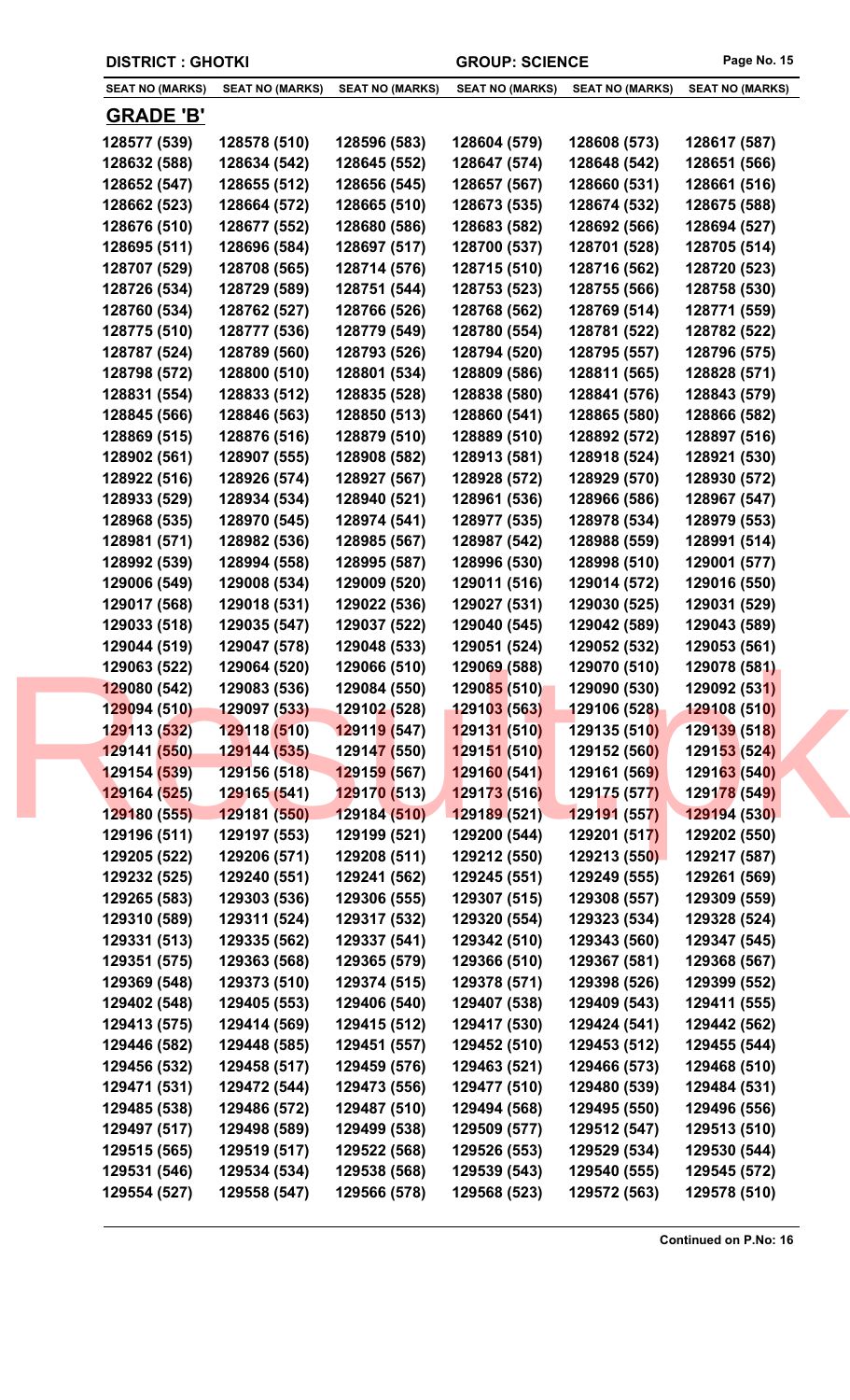| <b>DISTRICT : GHOTKI</b>     |                              |                              | <b>GROUP: SCIENCE</b>        |                              | Page No. 16                  |
|------------------------------|------------------------------|------------------------------|------------------------------|------------------------------|------------------------------|
| <b>SEAT NO (MARKS)</b>       | <b>SEAT NO (MARKS)</b>       | <b>SEAT NO (MARKS)</b>       | <b>SEAT NO (MARKS)</b>       | <b>SEAT NO (MARKS)</b>       | <b>SEAT NO (MARKS)</b>       |
| <b>GRADE 'B'</b>             |                              |                              |                              |                              |                              |
| 129582 (510)                 | 129583 (530)                 | 129587 (554)                 | 129588 (567)                 | 129594 (588)                 | 129598 (581)                 |
| 129599 (574)                 | 129601 (573)                 | 129611 (519)                 | 129614 (553)                 | 129615 (575)                 | 129616 (556)                 |
| 129617 (576)                 | 129619 (516)                 | 129620 (558)                 | 129621 (561)                 | 129627 (550)                 | 129628 (553)                 |
| 129629 (510)                 | 129635 (544)                 | 129637 (538)                 | 129645 (586)                 | 129650 (550)                 | 129653 (533)                 |
| 129660 (529)                 | 129665 (523)                 | 129666 (551)                 | 129668 (576)                 | 129670 (538)                 | 129672 (535)                 |
| 129678 (513)                 | 129679 (538)                 | 129683 (565)                 | 129684 (554)                 | 129686 (561)                 | 129687 (540)                 |
| 129689 (566)                 | 129693 (520)                 | 129696 (549)                 | 129698 (552)                 | 129701 (561)                 | 129702 (579)                 |
| 129707 (520)                 | 129708 (566)                 | 129710 (545)                 | 129711 (510)                 | 129719 (579)                 | 129720 (585)                 |
| 129722 (566)                 | 129723 (543)                 | 129724 (580)                 | 129725 (569)                 | 129727 (570)                 | 129728 (530)                 |
| 129729 (579)                 | 129731 (512)                 | 129733 (565)                 | 129734 (547)                 | 129736 (542)                 | 129737 (585)                 |
| 129739 (510)                 | 129740 (567)                 | 129741 (575)                 | 129743 (567)                 | 129744 (510)                 | 129745 (532)                 |
| 129754 (574)                 | 129759 (544)                 | 129760 (522)                 | 129765 (536)                 | 129769 (556)                 | 129784 (544)                 |
| 129786 (584)                 | 129796 (536)                 | 129798 (514)                 | 129800 (524)                 | 129801 (510)                 | 129808 (586)                 |
| 129811 (566)                 | 129812 (563)                 | 129813 (539)                 | 129815 (559)                 | 129817 (559)                 | 129821 (562)                 |
| 129822 (555)                 | 129824 (510)                 | 129826 (533)                 | 129829 (566)                 | 129831 (526)                 | 129832 (510)                 |
| 129846 (521)                 | 129847 (516)                 | 129862 (512)                 | 129864 (584)                 | 129865 (572)                 | 129869 (510)                 |
| 129871 (589)                 | 129872 (586)                 | 129874 (534)                 | 129879 (535)                 | 129882 (520)                 | 129884 (521)                 |
| 129885 (538)                 | 129886 (528)                 | 129887 (549)                 | 129890 (533)                 | 129892 (556)                 | 129894 (579)                 |
| 129898 (525)                 | 129900 (525)                 | 129902 (581)                 | 129903 (515)                 | 129904 (541)                 | 129905 (555)                 |
| 129906 (510)                 | 129907 (549)                 | 129908 (537)                 | 129918 (510)                 | 129919 (516)                 | 129920 (523)                 |
| 129921 (564)                 | 129923 (510)                 | 129924 (579)                 | 129925 (543)                 | 129926 (528)                 | 129927 (540)                 |
| 129929 (588)                 | 129931 (544)                 | 129932 (531)                 | 129982 (563)                 | 129983 (519)                 | 130001 (525)                 |
| 130004 (535)                 | 130006 (555)                 | 130009 (540)                 | 130010 (541)                 | 130015 (544)                 | 130020 (557)                 |
| 130025 (588)                 | 130027 (530)                 | 130029 (586)                 | 130031 (566)                 | 130041 (511)                 | 130045 (582)                 |
| 130046 (562)                 | 130047 (572)                 | 130050 (560)                 | 130052 (524)                 | 130059 (575)                 | 130064 (566)                 |
| 130065 (576)                 | 130066 (531)                 | 130068 (549)                 | 130072 (521)                 | 130073 (562)                 | 130074 (534)                 |
| 130075 (589)                 | 130076 (570)                 | 130078 (582)                 | 130082 (565)                 | 130084 (582)                 | 130090 (541)                 |
| 130092 (516)                 | 130093 (549)                 | 130094 (558)                 | 130096 (540)                 | 130097 (540)                 | 130101 (563)                 |
| 130109 (580)                 | 130110 (548)                 | 130111 (545)                 | 130114 (510)                 | 130116 (584)                 | 130117 (517)                 |
| 130118 (510)                 | 130141 (558)                 | 13014 <mark>6 (</mark> 525)  | 130152(514)                  | 130156 (561)                 | 130158 (513)                 |
| 130162 (560)                 | 130164 (570)                 | 130166 (530)                 | 130169 (559)                 | 130171 (558)                 | 130172 (522)                 |
| 130175 (578)                 | 130180 (528)                 | 130181 (583)                 | 130186 (538)                 | 130188 (552)                 | 130189 (573)                 |
| 130190 (529)                 | 130193 (514)                 | 130200 (515)                 | 130201(564)                  | 130202 (519)                 | 130212 (510)                 |
| 130213 (529)                 | 130216 (553)                 | 130219 (553)                 | 130222 (557)                 | 130223 (527)                 | 130226 (510)                 |
| 130227 (562)                 | 130228 (572)                 | 130229 (560)                 | 130230 (551)                 | 130232 (579)                 | 130233 (533)                 |
| 130235 (546)                 | 130238 (518)                 | 130241 (570)                 | 130244 (537)                 | 130245 (538)                 | 130248 (564)                 |
| 130257 (581)                 | 130261 (560)                 | 130297 (545)                 | 130298 (531)                 | 130300 (557)                 | 130301 (583)                 |
| 130302 (531)                 | 130305 (585)                 | 130308 (569)                 | 130310 (553)                 | 130312 (510)                 | 130313 (560)                 |
| 130316 (511)                 | 130319 (562)                 | 130325 (586)                 | 130326 (510)                 | 130355 (574)                 | 130357 (523)                 |
| 130360 (534)                 | 130364 (532)                 | 130366 (520)                 | 130367 (568)                 | 130368 (563)                 | 130371 (510)                 |
| 130378 (562)                 | 130379 (531)                 | 130382 (560)                 | 130385 (578)                 | 130386 (585)                 | 130387 (560)                 |
| 130389 (522)                 | 130390 (589)                 | 130392 (518)                 | 130393 (531)                 | 130395 (575)                 | 130396 (561)                 |
| 130397 (510)                 | 130399 (560)                 | 130402 (584)                 | 130404 (516)                 | 130412 (561)                 | 130414 (583)                 |
| 130415 (550)<br>130430 (545) | 130416 (563)<br>130434 (510) | 130418 (514)<br>130438 (550) | 130420 (570)<br>130440 (513) | 130425 (536)<br>130442 (510) | 130427 (537)<br>130444 (586) |
| 130448 (532)                 | 130451 (553)                 | 130454 (572)                 | 130456 (543)                 | 130457 (536)                 | 130459 (543)                 |
| 130461 (510)                 | 130462 (557)                 | 130464 (510)                 | 130465 (526)                 | 130468 (548)                 | 130473 (571)                 |
| 130474 (510)                 | 130476 (561)                 | 130478 (579)                 | 130479 (535)                 | 130481 (518)                 | 130482 (538)                 |
| 130483 (574)                 | 130485 (576)                 | 130489 (570)                 | 130494 (514)                 | 130496 (540)                 | 130498 (517)                 |
| 130500 (525)                 | 130501 (528)                 | 130506 (510)                 | 130508 (586)                 | 130509 (531)                 | 130510 (550)                 |
| 130511 (513)                 | 130514 (584)                 | 130515 (511)                 | 130521 (526)                 | 130552 (530)                 | 130553 (533)                 |
|                              |                              |                              |                              |                              |                              |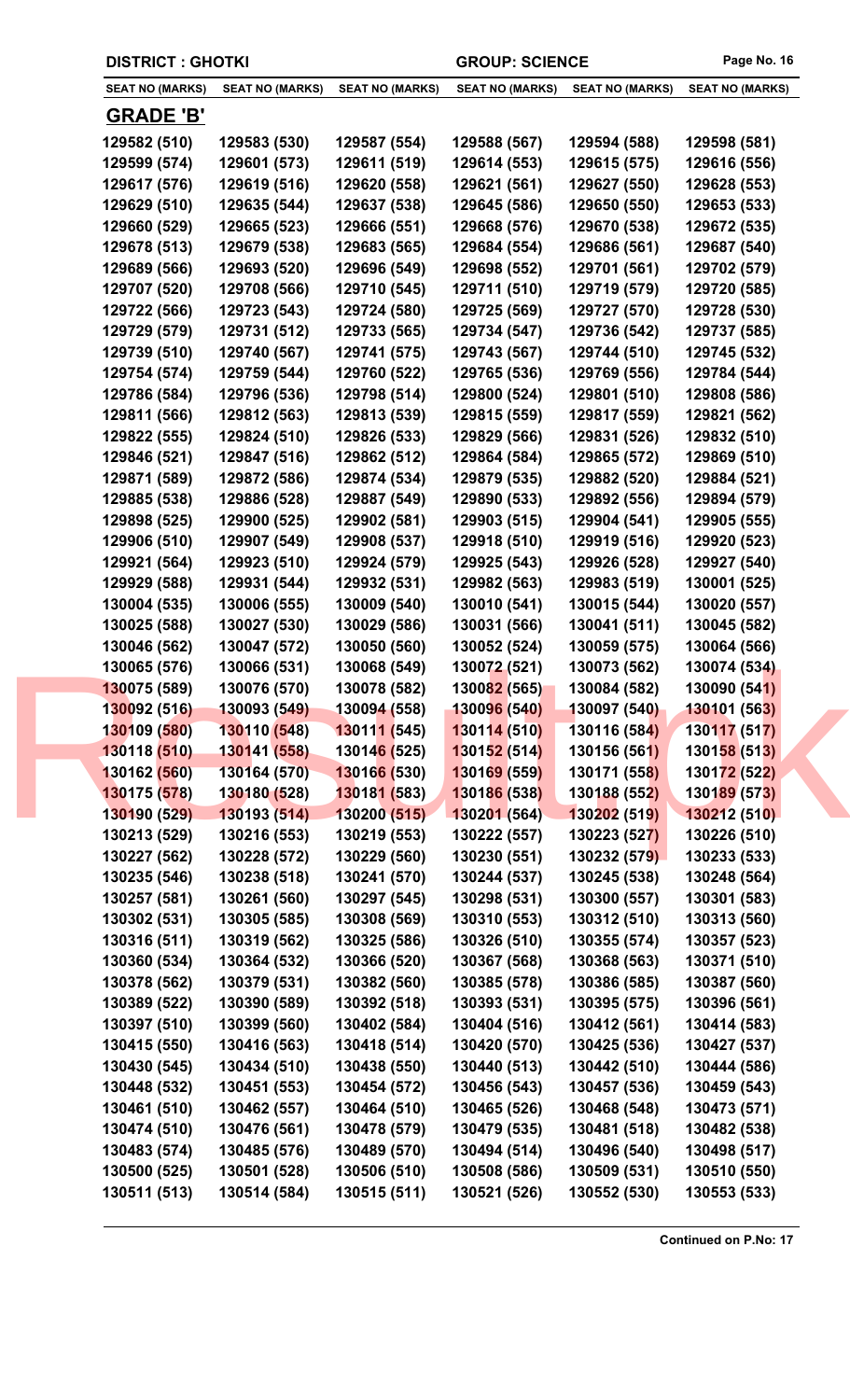|  | <b>DISTRICT : GHOTKI</b>     |                              |                              | <b>GROUP: SCIENCE</b>        |                              | Page No. 17                  |
|--|------------------------------|------------------------------|------------------------------|------------------------------|------------------------------|------------------------------|
|  | <b>SEAT NO (MARKS)</b>       | <b>SEAT NO (MARKS)</b>       | <b>SEAT NO (MARKS)</b>       | <b>SEAT NO (MARKS)</b>       | <b>SEAT NO (MARKS)</b>       | <b>SEAT NO (MARKS)</b>       |
|  | <b>GRADE 'B'</b>             |                              |                              |                              |                              |                              |
|  | 130554 (545)                 | 130555 (559)                 | 130556 (573)                 | 130557 (514)                 | 130559 (515)                 | 130560 (510)                 |
|  | 130563 (566)                 | 130564 (515)                 | 130566 (576)                 | 130567 (519)                 | 130568 (540)                 | 130570 (549)                 |
|  | 130571 (520)                 | 130572 (514)                 | 130574 (564)                 | 130576 (580)                 | 130580 (551)                 | 130585 (531)                 |
|  | 130586 (559)                 | 130588 (539)                 | 130592 (585)                 | 130594 (510)                 | 130597 (525)                 | 130598 (514)                 |
|  | 130604 (511)                 | 130609 (560)                 | 130617 (510)                 | 130618 (550)                 | 130619 (510)                 | 130633 (510)                 |
|  | 130638 (580)                 | 130639 (520)                 | 130647 (583)                 | 130648 (513)                 | 130650 (517)                 | 130657 (583)                 |
|  | 130659 (560)                 | 130661 (583)                 | 130665 (571)                 | 130666 (576)                 | 130679 (522)                 | 130681 (564)                 |
|  | 130695 (583)                 | 130703 (581)                 | 130704 (588)                 | 130726 (521)                 | 130730 (588)                 | 130733 (548)                 |
|  | 130740 (583)                 | 130745 (569)                 | 130747 (551)                 | 130776 (541)                 | 130797 (518)                 | 130800 (523)                 |
|  | 130817 (587)                 | 130819 (575)                 | 130822 (552)                 | 130861 (569)                 | 130864 (560)                 | 130865 (524)                 |
|  | 130866 (513)                 | 130867 (575)                 | 130869 (530)                 | 130870 (577)                 | 130872 (561)                 | 130873 (566)                 |
|  | 130875 (530)                 | 130876 (569)                 | 130878 (527)                 | 131026 (539)                 | 131045 (526)                 | 131048 (583)                 |
|  | 131062 (561)                 | 131071 (581)                 | 131072 (577)                 | 131086 (571)                 | 131090 (589)                 | 131094 (574)                 |
|  | 131099 (567)                 | 131101 (573)                 | 131102 (572)                 | 131103 (582)                 | 131117 (584)                 | 131125 (525)                 |
|  | 131127 (562)                 | 131128 (565)                 | 131146 (550)                 | 131151 (565)                 | 131166 (586)                 | 131167 (551)                 |
|  | 131176 (580)                 | 131177 (553)                 | 131178 (571)                 | 131185 (553)                 | 131186 (545)                 | 131187 (588)                 |
|  | 131191 (571)                 | 131194 (518)                 | 131200 (516)                 | 131201 (537)                 | 131204 (550)                 | 131208 (530)                 |
|  | 131211 (587)                 | 131216 (572)                 | 131255 (571)                 | 131266 (546)                 | 131301 (510)                 | 131305 (538)                 |
|  | 131313 (579)                 | 131315 (574)                 | 131333 (533)                 | 131355 (577)                 | 131357 (565)                 | 131358 (551)                 |
|  | 131359 (561)                 | 131364 (560)                 | 131365 (567)                 | 131370 (571)                 | 131399 (586)                 | 131407 (566)                 |
|  | 131413 (557)                 | 131417 (542)                 | 131418 (577)                 | 131426 (559)                 | 131431 (540)                 | 131432 (535)                 |
|  | 131454 (576)                 | 131456 (583)                 | 131459 (534)                 | 131460 (512)                 | 131482 (544)                 | 131486 (557)                 |
|  | 131488 (562)                 | 131490 (589)                 | 131492 (553)                 | 131495 (523)                 | 131496 (527)                 | 131497 (553)                 |
|  | 131501 (583)                 | 131504 (531)                 | 131509 (543)                 | 131510 (525)                 | 131512 (563)                 | 131513 (563)                 |
|  | 131515 (542)<br>131533 (510) | 131518 (583)<br>131542 (577) | 131523 (525)<br>131544 (558) | 131524 (589)<br>131546 (513) | 131528 (544)<br>131555 (543) | 131531 (588)<br>131557 (569) |
|  | 131561 (513)                 | 131563 (523)                 | 131577 (515)                 | 131578 (510)                 | 131581 (517)                 | 131588 (510)                 |
|  | 131589 (530)                 | 131590 (523)                 | 131595 (536)                 | 131596 (510)                 | 131598 (510)                 | 131599 (528)                 |
|  | 131602 (537)                 | 131603 (563)                 | 131604 (540)                 | 131617 (569)                 | 131618 (536)                 | 131621 (585)                 |
|  | 131622 (545)                 | 131624 (547)                 | 13162 <mark>6 (</mark> 510)  | 131627 (519)                 | 131632 (536)                 | 131634 (548)                 |
|  | 131635 (528)                 | 131639 (540)                 | 131640 (530)                 | 131641 (523)                 | 131642 (580)                 | 131649 (565)                 |
|  | 131650 (544)                 | 131651 (552)                 | 131654 (557)                 | 131657 (521)                 | 131659 (513)                 | 131662 (510)                 |
|  | 131676 (538)                 | 131677 (510)                 | 131679 (573)                 | 131682(513)                  | 131683 (556)                 | 131684 (567)                 |
|  | 131685 (549)                 | 131686 (551)                 | 131687 (510)                 | 131688 (514)                 | 131689 (562)                 | 131695 (523)                 |
|  | 131696 (548)                 | 131697 (537)                 | 131698 (541)                 | 131700 (565)                 | 131703 (570)                 | 131708 (588)                 |
|  | 131709 (539)                 | 131713 (510)                 | 131714 (540)                 | 131715 (571)                 | 131716 (533)                 | 131718 (555)                 |
|  | 131719 (538)                 | 131720 (545)                 | 131725 (511)                 | 131727 (549)                 | 131728 (575)                 | 131729 (544)                 |
|  | 131732 (539)                 | 131734 (584)                 | 131741 (512)                 | 131743 (525)                 | 131745 (578)                 | 131746 (560)                 |
|  | 131750 (582)                 | 131751 (510)                 | 131753 (513)                 | 131756 (563)                 | 131759 (574)                 | 131760 (587)                 |
|  | 131766 (519)                 | 131767 (543)                 | 131770 (543)                 | 131813 (549)                 | 131820 (513)                 | 131825 (536)                 |
|  | 131827 (518)                 | 131828 (558)                 | 131829 (581)                 | 131830 (569)                 | 131837 (568)                 | 131841 (547)                 |
|  | 131843 (525)                 | 131849 (535)                 | 131850 (530)                 | 131854 (534)                 | 131855 (584)                 | 131856 (573)                 |
|  | 131857 (567)                 | 131859 (537)                 | 131861 (576)                 | 131864 (581)                 | 131866 (538)                 | 131868 (569)                 |
|  | 131869 (555)                 | 131870 (588)                 | 131871 (583)                 | 131872 (544)                 | 131874 (582)                 | 131877 (545)                 |
|  | 131880 (510)                 | 131881 (546)                 | 131883 (563)                 | 131885 (574)                 | 131888 (558)                 | 131890 (574)                 |
|  | 131893 (579)                 | 131896 (510)                 | 131899 (586)                 | 131900 (571)                 | 131901 (587)                 | 131902 (541)                 |
|  | 131904 (513)<br>131933 (581) | 131905 (569)<br>131935 (579) | 131913 (558)<br>131936 (589) | 131917 (549)<br>131938 (523) | 131931 (585)<br>131939 (579) | 131932 (552)<br>131940 (587) |
|  | 131946 (580)                 | 131947 (568)                 | 131949 (578)                 | 131950 (515)                 | 131951 (515)                 | 131952 (528)                 |
|  | 131953 (540)                 | 131954 (551)                 | 131955 (543)                 | 131956 (563)                 | 131958 (557)                 | 131960 (532)                 |
|  | 131965 (543)                 | 131966 (581)                 | 131968 (527)                 | 131970 (514)                 | 131971 (513)                 | 131976 (510)                 |
|  |                              |                              |                              |                              |                              |                              |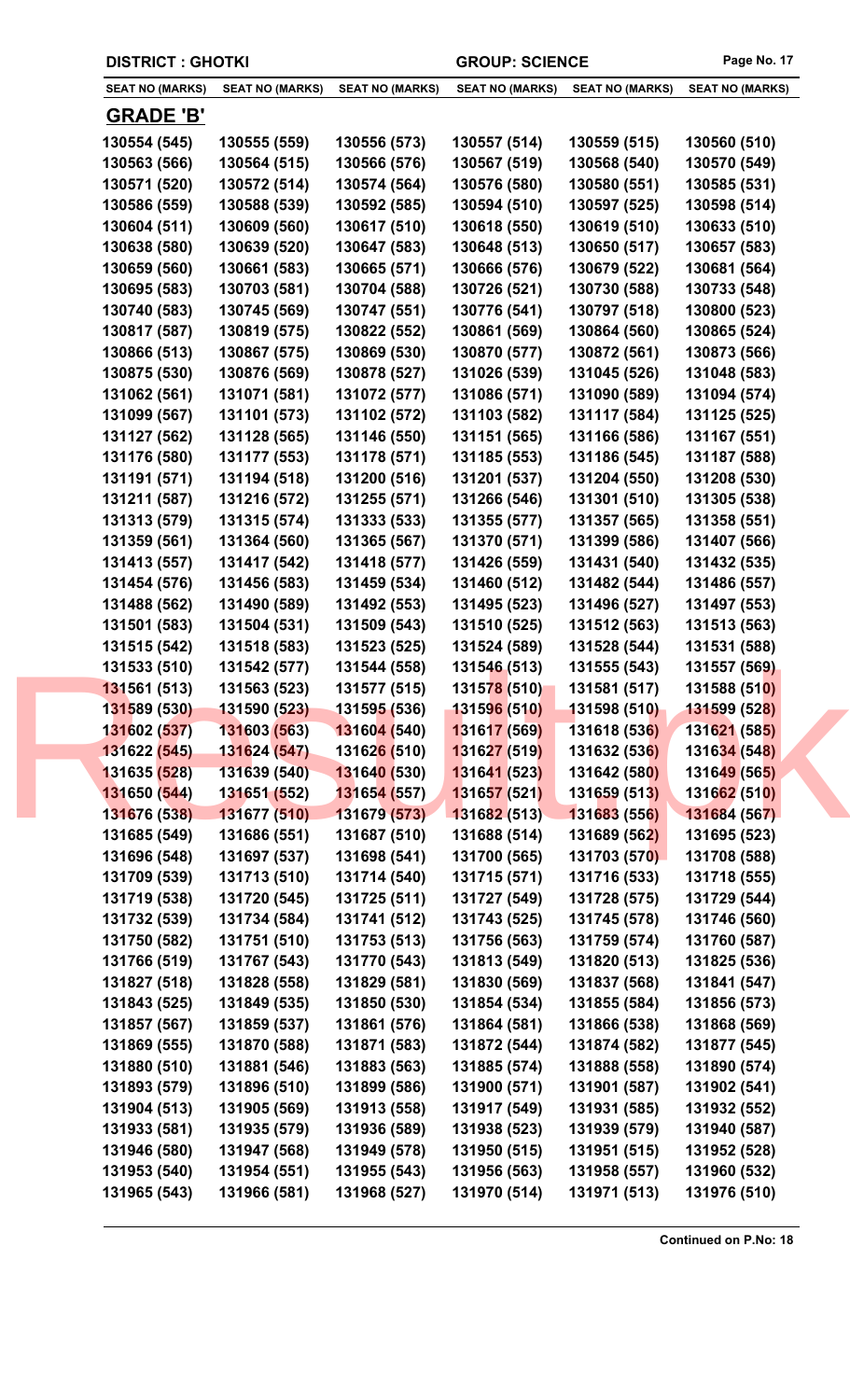| <b>DISTRICT: GHOTKI</b> |                        |                                  | <b>GROUP: SCIENCE</b>  |                        | Page No. 18            |
|-------------------------|------------------------|----------------------------------|------------------------|------------------------|------------------------|
| <b>SEAT NO (MARKS)</b>  | <b>SEAT NO (MARKS)</b> | <b>SEAT NO (MARKS)</b>           | <b>SEAT NO (MARKS)</b> | <b>SEAT NO (MARKS)</b> | <b>SEAT NO (MARKS)</b> |
| <b>GRADE 'B'</b>        |                        |                                  |                        |                        |                        |
| 131986 (587)            | 131990 (519)           | 131992 (541)                     | 131993 (585)           | 131994 (567)           | 131995 (549)           |
| 132034 (565)            | 132053 (567)           | 132061 (574)                     | 132062 (533)           | 132063 (561)           | 132064 (549)           |
| 132066 (571)            | 132071 (528)           | 132072 (540)                     | 132078 (519)           | 132086 (510)           | 132087 (553)           |
| 132090 (558)            | 132094 (510)           | 132095 (533)                     | 132096 (536)           | 132102 (553)           | 132103 (546)           |
| 132107 (520)            | 132110 (559)           | 132111 (535)                     | 132113 (511)           | 132115 (527)           | 132124 (545)           |
| 132125 (562)            | 132126 (528)           | 132131 (510)                     | 132152 (572)           | 132154 (529)           | 132155 (521)           |
| 132158 (554)            | 132159 (584)           | 132163 (535)                     | 132164 (540)           | 132167 (542)           | 132168 (557)           |
| 132182 (553)            | 132184 (560)           | 132186 (515)                     | 132197 (510)           | 132199 (516)           | 132200 (573)           |
| 132202 (572)            | 132203 (517)           | 132207 (510)                     | 132213 (510)           | 132214 (541)           | 132215 (543)           |
| 132216 (529)            | 132217 (576)           | 132221 (515)                     | 132222 (520)           | 132223 (581)           | 132224 (588)           |
| 132227 (520)            | 132230 (584)           | 132234 (512)                     | 132235 (558)           | 132237 (546)           | 132241 (589)           |
| 132243 (553)            | 132246 (559)           | 132247 (589)                     | 132248 (568)           | 132255 (551)           | 132256 (522)           |
| 132264 (575)            | 132269 (527)           | 132273 (530)                     | 132275 (512)           | 132279 (526)           | 132282 (585)           |
| 132296 (540)            | 132299 (566)           | 132303 (531)                     | 132306 (523)           | 132322 (522)           | 132324 (583)           |
| 132327 (559)            | 132331 (510)           | 132332 (547)                     | 132334 (561)           | 132339 (577)           | 132340 (570)           |
| 132346 (577)            | 132348 (553)           | 132349 (568)                     | 132354 (588)           | 132356 (572)           | 132358 (576)           |
| 132367 (557)            | 132368 (584)           | 132371 (547)                     | 132374 (530)           | 132375 (586)           | 132376 (532)           |
| 132379 (523)            | 132380 (530)           | 132386 (521)                     | 132387 (523)           | 132390 (510)           | 132391 (544)           |
| 132392 (576)            | 132399 (568)           | 132401 (586)                     | 132402 (519)           | 132404 (520)           | 132405 (564)           |
| 132407 (510)            | 132408 (537)           | 132410 (565)                     | 132411 (579)           | 132420 (528)           | 132421 (515)           |
| 132423 (516)            | 132425 (549)           | 132427 (521)                     | 132430 (536)           | 132433 (581)           | 132435 (521)           |
| 132437 (514)            | 132442 (563)           | 132443 (581)                     | 132446 (574)           | 132447 (581)           | 132450 (518)           |
| 132452 (557)            | 132453 (553)           | 132454 (564)                     | 132458 (578)           | 132460 (519)           | 132463 (550)           |
| 132472 (510)            | 132475 (584)           | 132476 (558)                     | 132487 (528)           | 132489 (549)           | 132493 (551)           |
| 132496 (520)            | 132497 (517)           | 132501 (586)                     | 132502 (531)           | 132503 (565)           | 132510 (538)           |
| 132512 (521)            | 132513 (510)           | 132514 (531)                     | 132518 (519)           | 132524 (542)           | 132527 (588)           |
| 132531 (510)            | 132538 (570)           | 132539 (582)                     | 132541(530)            | 132542 (550)           | 132543 (520)           |
| 132544 (567)            | 132550 (568)           | 132554 (536)                     | <b>132558 (528)</b>    | 132562 (543)           | <b>132563 (564)</b>    |
| 132565 (522)            | 132597 (566)           | <b>13259<mark>9</mark></b> (555) | 132609 (530)           | 132647 (571)           | 132671 (574)           |
| 132672 (525)            | 132677 (556)           | 13267 <mark>8 (</mark> 510)      | 132679 (530)           | 132682 (538)           | 132683 (510)           |
| 132684 (557)            | 132685 (510)           | 132686 (517)                     | 132687 (574)           | 132690 (588)           | 132692 (554)           |
| 132693 (536)            | 132694 (518)           | 132696 (554)                     | 132697 (519)           | 132699 (581)           | 132700 (542)           |
| 132701 (541)            | 132706 (520)           | 132708 (558)                     | 132709(554)            | 132710 (519)           | 132714 (527)           |
| 132715 (565)            | 132716 (561)           | 132717 (558)                     | 132722 (557)           | 132727 (572)           | 132728 (516)           |
| 132730 (510)            | 132731 (530)           | 132732 (544)                     | 132735 (587)           | 132738 (553)           | 132741 (560)           |
| 132743 (511)            | 132745 (542)           | 132750 (510)                     | 132751 (516)           | 132752 (561)           | 132758 (566)           |
| 132759 (517)            | 132762 (543)           | 132764 (582)                     | 132767 (577)           | 132768 (523)           | 132772 (513)           |
| 132775 (573)            | 132776 (562)           | 132777 (578)                     | 132781 (526)           | 132782 (584)           | 132787 (564)           |
| 132788 (565)            | 132789 (546)           | 132790 (551)                     | 132791 (580)           | 132792 (514)           | 132805 (549)           |
| 132813 (515)            | 132815 (547)           | 132817 (553)                     | 132823 (514)           | 132824 (570)           | 132826 (535)           |
| 132830 (510)            | 132833 (557)           | 132838 (515)                     | 132851 (521)           | 132860 (578)           | 132861 (558)           |
| 132862 (560)            | 132864 (572)           | 132865 (512)                     | 132867 (540)           | 132869 (532)           | 132870 (574)           |
| 132874 (567)            | 132875 (521)           | 132876 (531)                     | 132880 (521)           | 132881 (548)           | 132892 (555)           |
| 132894 (530)            | 132900 (553)           | 132901 (522)                     | 132903 (542)           | 132905 (534)           | 132906 (510)           |
| 132915 (510)            | 132916 (555)           | 132917 (510)                     | 132923 (562)           | 132924 (519)           | 132925 (586)           |
| 132926 (530)            | 132927 (551)           | 132928 (552)                     | 132941 (530)           | 132943 (577)           | 132946 (525)           |
| 132948 (519)            | 132950 (581)           | 132952 (519)                     | 132953 (540)           | 132956 (572)           | 132957 (567)           |
| 132959 (586)            | 132960 (583)           | 132965 (562)                     | 132967 (563)           | 132969 (547)           | 132970 (567)           |
| 132971 (512)            | 132973 (569)           | 132974 (570)                     | 132975 (577)           | 132976 (556)           | 132978 (581)           |
| 132991 (567)            | 132992 (571)           | 132993 (567)                     | 132994 (571)           | 132998 (582)           | 133000 (566)           |
| 133001 (565)            | 133002 (534)           | 133003 (527)                     | 133004 (516)           | 133005 (543)           | 133007 (566)           |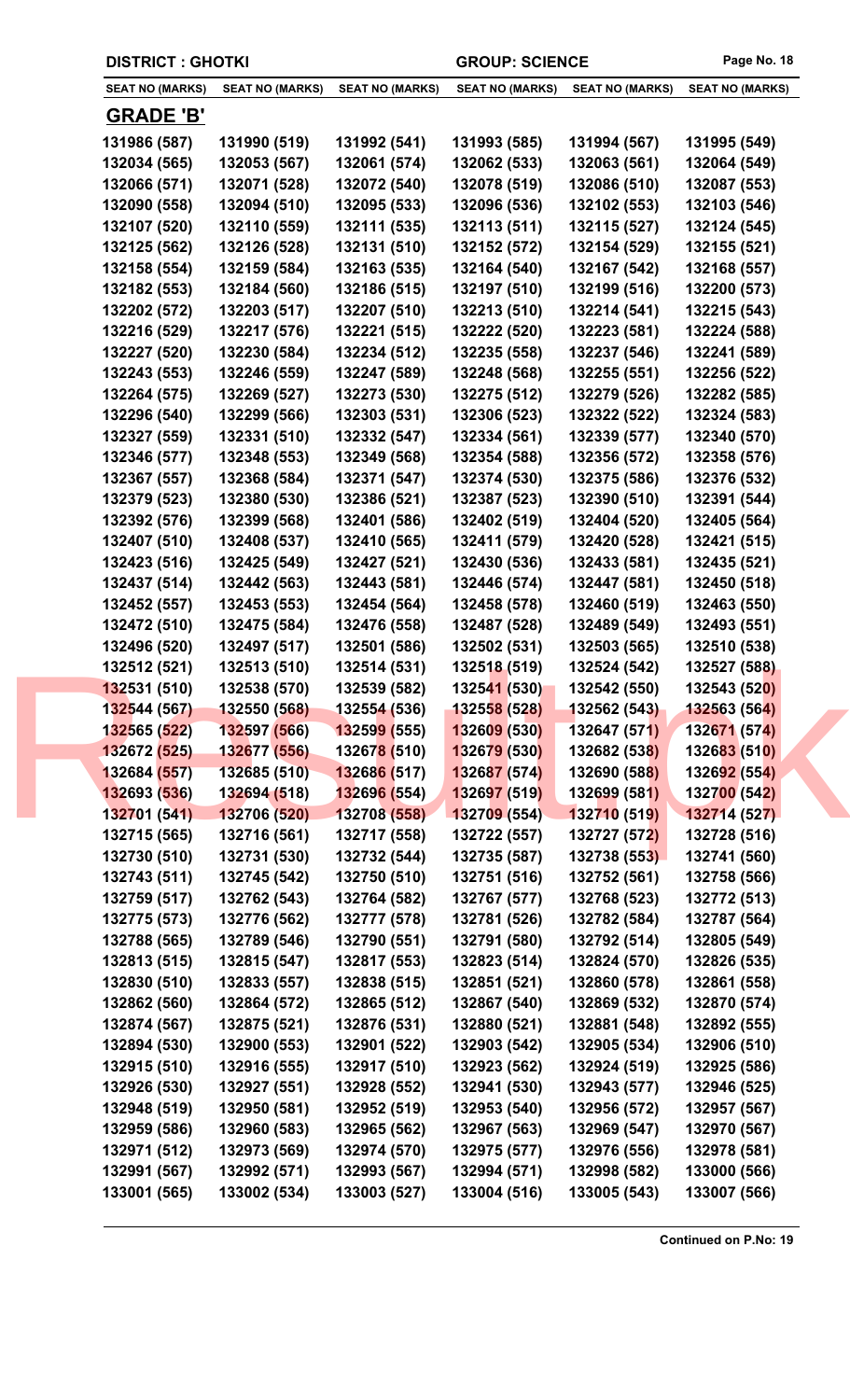| <b>DISTRICT : GHOTKI</b> |                              |                              |                              |                              | <b>GROUP: SCIENCE</b>        | Page No. 19                  |
|--------------------------|------------------------------|------------------------------|------------------------------|------------------------------|------------------------------|------------------------------|
|                          | <b>SEAT NO (MARKS)</b>       | <b>SEAT NO (MARKS)</b>       | <b>SEAT NO (MARKS)</b>       | <b>SEAT NO (MARKS)</b>       | <b>SEAT NO (MARKS)</b>       | <b>SEAT NO (MARKS)</b>       |
|                          | <b>GRADE 'B'</b>             |                              |                              |                              |                              |                              |
|                          | 133010 (521)                 | 133028 (589)                 | 133029 (564)                 | 133032 (541)                 | 133033 (541)                 | 133034 (539)                 |
|                          | 133036 (519)                 | 133037 (564)                 | 133040 (521)                 | 133041 (588)                 | 133044 (587)                 | 133045 (517)                 |
|                          | 133048 (585)                 | 133051 (557)                 | 133056 (529)                 | 133057 (532)                 | 133058 (540)                 | 133059 (570)                 |
|                          | 133060 (577)                 | 133063 (586)                 | 133064 (534)                 | 133068 (562)                 | 133073 (516)                 | 133076 (521)                 |
|                          | 133079 (573)                 | 133081 (528)                 | 133082 (552)                 | 133085 (577)                 | 133086 (571)                 | 133087 (552)                 |
|                          | 133091 (555)                 | 133092 (555)                 | 133093 (566)                 | 133095 (551)                 | 133103 (560)                 | 133104 (548)                 |
|                          | 133106 (537)                 | 133108 (572)                 | 133111 (522)                 | 133112 (581)                 | 133117 (540)                 | 133120 (531)                 |
|                          | 133123 (518)                 | 133124 (559)                 | 133129 (550)                 | 133130 (510)                 | 133131 (534)                 | 133132 (554)                 |
|                          | 133133 (578)                 | 133138 (579)                 | 133140 (552)                 | 133141 (510)                 | 133142 (510)                 | 133143 (579)                 |
|                          | 133146 (544)                 | 133149 (531)                 | 133150 (583)                 | 133151 (534)                 | 133153 (574)                 | 133154 (574)                 |
|                          | 133155 (563)                 | 133158 (532)                 | 133160 (586)                 | 133165 (566)                 | 133170 (532)                 | 133171 (575)                 |
|                          | 133172 (575)                 | 133173 (559)                 | 133177 (572)                 | 133178 (559)                 | 133179 (563)                 | 133180 (522)                 |
|                          | 133181 (547)                 | 133185 (515)                 | 133191 (537)                 | 133192 (547)                 | 133195 (578)                 | 133201 (589)                 |
|                          | 133202 (565)                 | 133204 (577)                 | 133205 (546)                 | 133207 (532)                 | 133209 (542)                 | 133211 (540)                 |
|                          | 133214 (581)                 | 133216 (523)                 | 133239 (582)                 | 133257 (587)                 | 133258 (557)                 | 133259 (574)                 |
|                          | 133262 (538)                 | 133263 (562)                 | 133265 (572)                 | 133268 (540)                 | 133269 (537)                 | 133270 (576)                 |
|                          | 133277 (516)                 | 133282 (531)                 | 133284 (511)                 | 133287 (521)                 | 133290 (571)                 | 133299 (580)                 |
|                          | 133302 (520)                 | 133303 (557)                 | 133306 (532)                 | 133308 (550)                 | 133362 (531)                 | 133364 (521)                 |
|                          | 133365 (537)                 | 133369 (510)                 | 133370 (510)                 | 133375 (557)                 | 133376 (578)                 | 133383 (532)                 |
|                          | 133385 (510)                 | 133386 (510)                 | 133391 (576)                 | 133392 (576)                 | 133393 (528)                 | 133397 (532)                 |
|                          | 133398 (520)                 | 133399 (515)                 | 133400 (535)                 | 133401 (566)                 | 133405 (513)                 | 133408 (515)                 |
|                          | 133410 (571)                 | 133411 (525)                 | 133412 (514)                 | 133416 (510)                 | 133417 (535)                 | 133419 (586)                 |
|                          | 133424 (574)                 | 133425 (579)                 | 133427 (518)                 | 133429 (526)                 | 133430 (549)                 | 133433 (580)                 |
|                          | 133436 (530)<br>133494 (512) | 133442 (570)<br>133496 (561) | 133449 (510)<br>133497 (571) | 133457 (521)<br>133500 (566) | 133460 (521)<br>133501 (589) | 133484 (586)<br>133503 (567) |
|                          | 133505 (569)                 | 133507 (553)                 | 133508 (563)                 | 133509 (580)                 | 133510 (526)                 | 133515 (525)                 |
|                          | 133517 (531)                 | 133519 (558)                 | 133524 (532)                 | 133527 (537)                 | 133528 (529)                 | 133529 (554)                 |
|                          | 133531 (519)                 | 133532 (526)                 | 133534 (510)                 | <b>133535 (510)</b>          | 133536 (510)                 | 133540 (567)                 |
|                          | 133544 (551)                 | 133547 (572)                 | 133548 (581)                 | 133549 (549)                 | 133551 (566)                 | 133553 (571)                 |
|                          | 133557 (535)                 | 133559 (584)                 | 13356 <mark>0 (</mark> 521)  | 133561 (516)                 | 133564 (574)                 | 133566 (524)                 |
|                          | 133569 (515)                 | 133573 (580)                 | 133577 (575)                 | 133578 (552)                 | 133579 (528)                 | 133580 (558)                 |
|                          | 133581 (526)                 | 133582 (586)                 | <b>133591 (553)</b>          | 133595 (520)                 | 133598 (589)                 | 133599 (570)                 |
|                          | 133612 (510)                 | 133613 (566)                 | 133614 (577)                 | 133616 (565)                 | 133618 (539)                 | 133657 (570)                 |
|                          | 133665 (570)                 | 133772 (587)                 | 133775 (548)                 | 133776 (518)                 | 133784 (578)                 | 133788 (581)                 |
|                          | 133798 (511)                 | 133815 (578)                 | 133818 (585)                 | 133828 (562)                 | 133852 (520)                 | 166502 (528)                 |
|                          | 166603 (561)                 | 166604 (535)                 | 166605 (559)                 | 166638 (510)                 | 166639 (554)                 | 166643 (572)                 |
|                          | 166669 (522)                 | 166691 (510)                 | 166698 (530)                 | 166703 (588)                 | 166707 (515)                 | 166751 (544)                 |
|                          | 166764 (563)                 | 166772 (529)                 | 166773 (563)                 | 166774 (588)                 | 166792 (517)                 | 166796 (535)                 |
|                          | 166811 (525)                 | 166812 (513)                 | 166815 (553)                 | 166816 (548)                 | 166817 (577)                 | 166842 (510)                 |
|                          | 166864 (582)                 | 166892 (545)                 | 166894 (537)                 | 166895 (533)                 | 166905 (552)                 | 166945 (575)                 |
|                          | 166947 (535)                 | 166965 (566)                 | 166967 (512)                 | 167026 (589)                 | 167033 (543)                 | 167035 (555)                 |
|                          | 167037 (526)                 | 167043 (510)                 | 167047 (580)                 | 167048 (538)                 | 167049 (553)                 | 167062 (548)                 |
|                          | 167063 (542)                 | 167088 (522)                 | 167089 (564)                 | 167090 (510)                 | 167092 (522)                 | 167095 (536)                 |
|                          | 167097 (523)                 | 167099 (553)                 | 167100 (532)                 | 167101 (551)                 | 167102 (552)                 | 167122 (541)                 |
|                          | 167123 (550)<br>167198 (578) | 167131 (510)<br>167203 (530) | 167156 (525)<br>167246 (569) | 167171 (541)<br>167247 (584) | 167172 (542)                 | 167192 (582)                 |
|                          | <b>GRADE 'C'</b>             |                              |                              |                              |                              |                              |
|                          | 123508 (453)                 | 123510 (482)                 | 123511 (504)                 | 123514 (495)                 | 123516 (479)                 | 123521 (504)                 |
|                          | 123532 (504)                 | 123533 (481)                 | 123549 (497)                 | 123567 (481)                 | 123569 (466)                 | 123570 (503)                 |
|                          | 123572 (466)                 | 123575 (499)                 | 123584 (450)                 | 123585 (494)                 | 123591 (458)                 | 123598 (470)                 |
|                          | 123609 (468)                 | 123618 (478)                 | 123620 (489)                 | 123623 (475)                 | 123624 (473)                 | 123626 (501)                 |
|                          |                              |                              |                              |                              |                              |                              |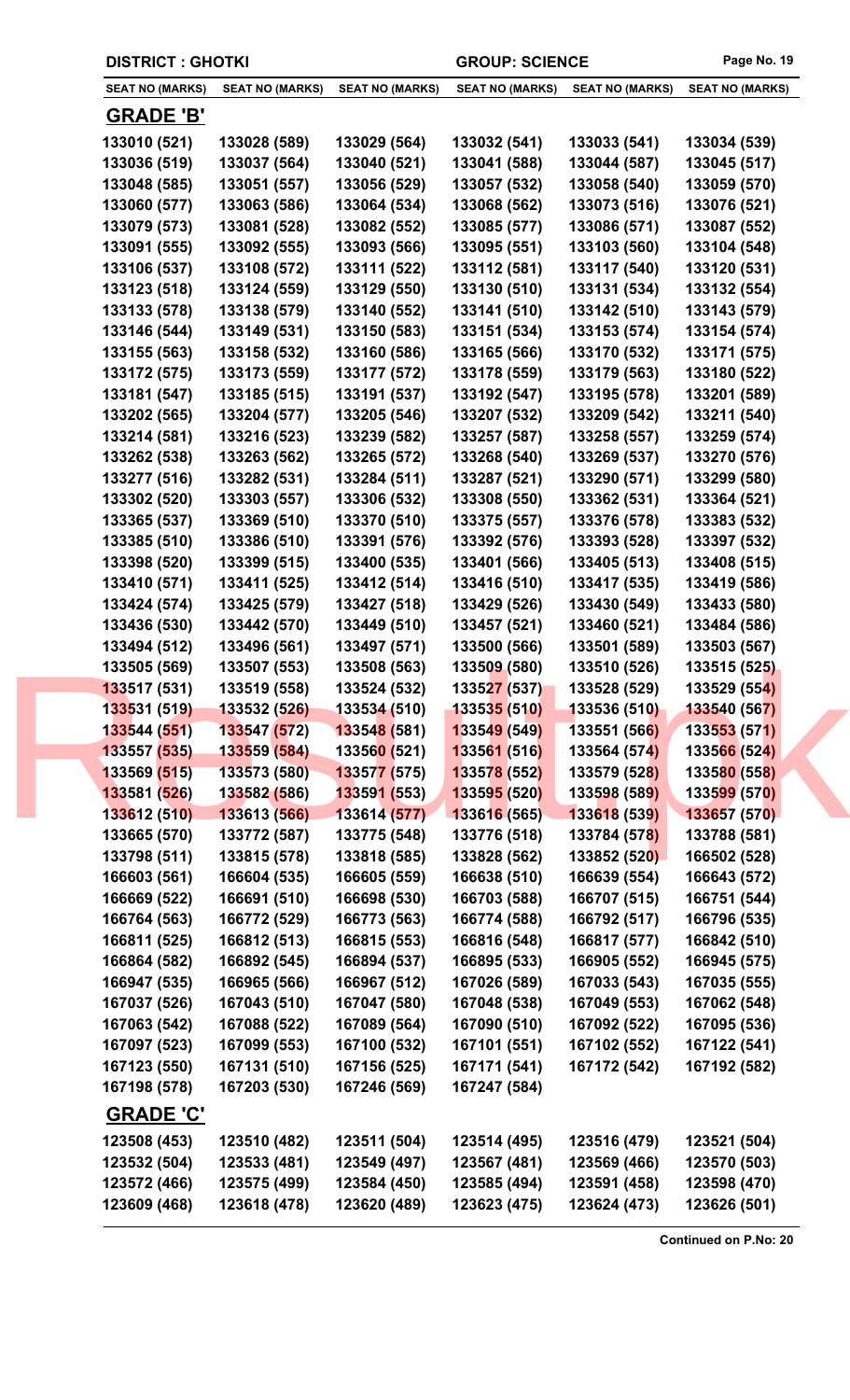|  | <b>DISTRICT : GHOTKI</b>     |                              |                              | <b>GROUP: SCIENCE</b>        |                              | Page No. 20                  |  |
|--|------------------------------|------------------------------|------------------------------|------------------------------|------------------------------|------------------------------|--|
|  | <b>SEAT NO (MARKS)</b>       | <b>SEAT NO (MARKS)</b>       | <b>SEAT NO (MARKS)</b>       | <b>SEAT NO (MARKS)</b>       | <b>SEAT NO (MARKS)</b>       | <b>SEAT NO (MARKS)</b>       |  |
|  | <b>GRADE 'C'</b>             |                              |                              |                              |                              |                              |  |
|  | 123627 (493)                 | 123632 (429)                 | 123636 (480)                 | 123637 (475)                 | 123642 (481)                 | 123644 (495)                 |  |
|  | 123648 (488)                 | 123655 (477)                 | 123658 (503)                 | 123665 (501)                 | 123666 (496)                 | 123686 (455)                 |  |
|  | 123689 (472)                 | 123690 (504)                 | 123694 (481)                 | 123696 (474)                 | 123698 (491)                 | 123703 (458)                 |  |
|  | 123706 (469)                 | 123707 (497)                 | 123711 (462)                 | 123714 (433)                 | 123715 (485)                 | 123796 (485)                 |  |
|  | 123797 (476)                 | 123805 (463)                 | 123806 (466)                 | 123812 (460)                 | 123813 (491)                 | 123817 (488)                 |  |
|  | 123820 (459)                 | 123821 (453)                 | 123822 (484)                 | 123830 (476)                 | 123835 (464)                 | 123836 (428)                 |  |
|  | 123839 (500)                 | 123840 (493)                 | 123847 (446)                 | 123852 (504)                 | 123855 (437)                 | 123856 (483)                 |  |
|  | 123862 (425)                 | 123863 (472)                 | 123868 (429)                 | 123870 (466)                 | 123871 (489)                 | 123880 (499)                 |  |
|  | 123883 (472)                 | 123888 (500)                 | 123895 (466)                 | 123897 (431)                 | 123899 (440)                 | 123902 (494)                 |  |
|  | 123906 (488)                 | 123907 (485)                 | 123912 (439)                 | 123913 (476)                 | 123917 (504)                 | 123921 (496)                 |  |
|  | 123926 (492)                 | 123927 (485)                 | 123928 (487)                 | 123941 (485)                 | 123950 (479)                 | 123952 (443)                 |  |
|  | 123956 (439)                 | 123957 (478)                 | 123959 (447)                 | 123962 (468)                 | 123963 (464)                 | 123965 (447)                 |  |
|  | 123966 (486)                 | 123975 (491)                 | 123977 (472)                 | 123978 (498)                 | 123979 (457)                 | 123983 (460)                 |  |
|  | 123987 (495)                 | 123989 (470)                 | 123990 (488)                 | 123995 (457)                 | 124002 (479)                 | 124006 (444)                 |  |
|  | 124011 (467)                 | 124012 (489)                 | 124052 (449)                 | 124060 (468)                 | 124061 (464)                 | 124063 (425)                 |  |
|  | 124064 (451)                 | 124065 (463)                 | 124071 (502)                 | 124073 (429)                 | 124074 (484)                 | 124078 (473)                 |  |
|  | 124081 (479)                 | 124082 (485)                 | 124084 (452)                 | 124085 (480)                 | 124086 (478)                 | 124088 (481)                 |  |
|  | 124089 (499)                 | 124093 (501)                 | 124095 (487)                 | 124100 (504)                 | 124101 (488)                 | 124103 (492)                 |  |
|  | 124105 (456)                 | 124106 (451)                 | 124108 (430)                 | 124109 (439)                 | 124111 (437)                 | 124112 (470)                 |  |
|  | 124114 (485)                 | 124115 (483)                 | 124116 (425)                 | 124117 (470)                 | 124118 (483)                 | 124121 (475)                 |  |
|  | 124122 (433)                 | 124123 (504)                 | 124127 (453)                 | 124128 (444)                 | 124129 (484)                 | 124133 (427)                 |  |
|  | 124134 (436)                 | 124140 (425)                 | 124141 (461)                 | 124142 (443)                 | 124143 (494)                 | 124145 (469)                 |  |
|  | 124147 (437)                 | 124148 (456)                 | 124149 (447)                 | 124150 (440)                 | 124151 (425)                 | 124156 (493)                 |  |
|  | 124159 (451)                 | 124162 (497)                 | 124163 (471)                 | 124164 (491)                 | 124168 (436)                 | 124169 (502)                 |  |
|  | 124172 (473)                 | 124177 (428)                 | 124178 (501)                 | 124179 (440)                 | 124183 (449)                 | 124185 (482)                 |  |
|  | 124186 (450)                 | 124188 (471)                 | 124198 (488)                 | 124201 (439)                 | 124202 (448)                 | 124203 (502)                 |  |
|  | 124210 (468)                 | 124211 (494)                 | 124218 (443)                 | 124221 (465)                 | 124222 (448)                 | 124227 (481)                 |  |
|  | 124228 (425)                 | 124230(494)                  | 124232 (496)                 | 124238 (496)                 | 124239 (490)                 | 124243 (450)                 |  |
|  | 124244 (499)                 | 124245 (454)                 | 124246 (463)                 | 124247 (442)                 | 124252 (429)                 | 124253 (436)                 |  |
|  | 124260 (472)                 | 124262 (482)                 | 12426 <mark>4 (</mark> 468)  | 124265 (493)                 | 124268 (467)                 | 124269 (486)                 |  |
|  | 124272 (488)                 | 124273(480)                  | 124278 (496)                 | 124279 (479)                 | 124282 (470)                 | 124283 (440)                 |  |
|  | 124285 (501)                 | 124295 (500)                 | 124301 (473)                 | 124303 (464)                 | 124304 (458)                 | 124306 (437)                 |  |
|  | 124307 (464)                 | 124308 (496)                 | 124309 (467)                 | 124310(473)                  | 124315 (502)                 | 124319 (437)                 |  |
|  | 124320 (500)                 | 124325 (473)                 | 124328 (440)                 | 124333 (483)                 | 124334 (459)                 | 124337 (448)                 |  |
|  | 124338 (461)                 | 124341 (441)                 | 124343 (482)                 | 124347 (463)                 | 124349 (483)                 | 124350 (455)                 |  |
|  | 124356 (482)                 | 124357 (440)                 | 124360 (428)                 | 124361 (464)                 | 124373 (450)                 | 124374 (503)                 |  |
|  | 124376 (493)                 | 124382 (489)                 | 124392 (489)                 | 124397 (447)                 | 124404 (488)                 | 124419 (493)                 |  |
|  | 124423 (485)                 | 124433 (457)                 | 124434 (447)                 | 124435 (499)                 | 124439 (471)                 | 124441 (463)                 |  |
|  | 124442 (493)                 | 124443 (488)                 | 124444 (496)                 | 124446 (489)                 | 124451 (477)                 | 124453 (480)                 |  |
|  | 124454 (463)                 | 124459 (485)                 | 124461 (458)                 | 124462 (464)                 | 124463 (433)                 | 124467 (470)                 |  |
|  | 124469 (438)                 | 124474 (468)                 | 124475 (476)                 | 124476 (460)                 | 124478 (470)                 | 124479 (450)                 |  |
|  | 124485 (496)                 | 124486 (455)                 | 124490 (457)                 | 124491 (481)                 | 124592 (459)                 | 124593 (500)                 |  |
|  | 124595 (487)                 | 124597 (429)                 | 124598 (439)                 | 124602 (460)                 | 124603 (475)                 | 124605 (466)                 |  |
|  | 124606 (450)                 | 124607 (430)                 | 124608 (489)                 | 124614 (467)                 | 124616 (460)                 | 124623 (501)                 |  |
|  | 124633 (437)                 | 124672 (504)                 | 124699 (492)                 | 124715 (491)                 | 124883 (480)                 | 124898 (444)                 |  |
|  | 124900 (448)                 | 124901 (426)                 | 124904 (472)                 | 124906 (433)                 | 124909 (490)                 | 124910 (488)                 |  |
|  | 124911 (487)                 | 124912 (448)                 | 124914 (497)                 | 124917 (484)                 | 124918 (476)                 | 124926 (425)                 |  |
|  | 124928 (456)<br>124943 (479) | 124931 (467)                 | 124934 (498)                 | 124935 (504)                 | 124936 (457)                 | 124941 (494)                 |  |
|  | 124970 (446)                 | 124944 (490)<br>124972 (435) | 124946 (425)<br>124973 (431) | 124961 (495)<br>124975 (455) | 124967 (471)<br>124979 (499) | 124969 (442)<br>124983 (459) |  |
|  | 124985 (469)                 | 124986 (458)                 | 124988 (466)                 | 124993 (440)                 | 124995 (480)                 | 124996 (496)                 |  |
|  |                              |                              |                              |                              |                              |                              |  |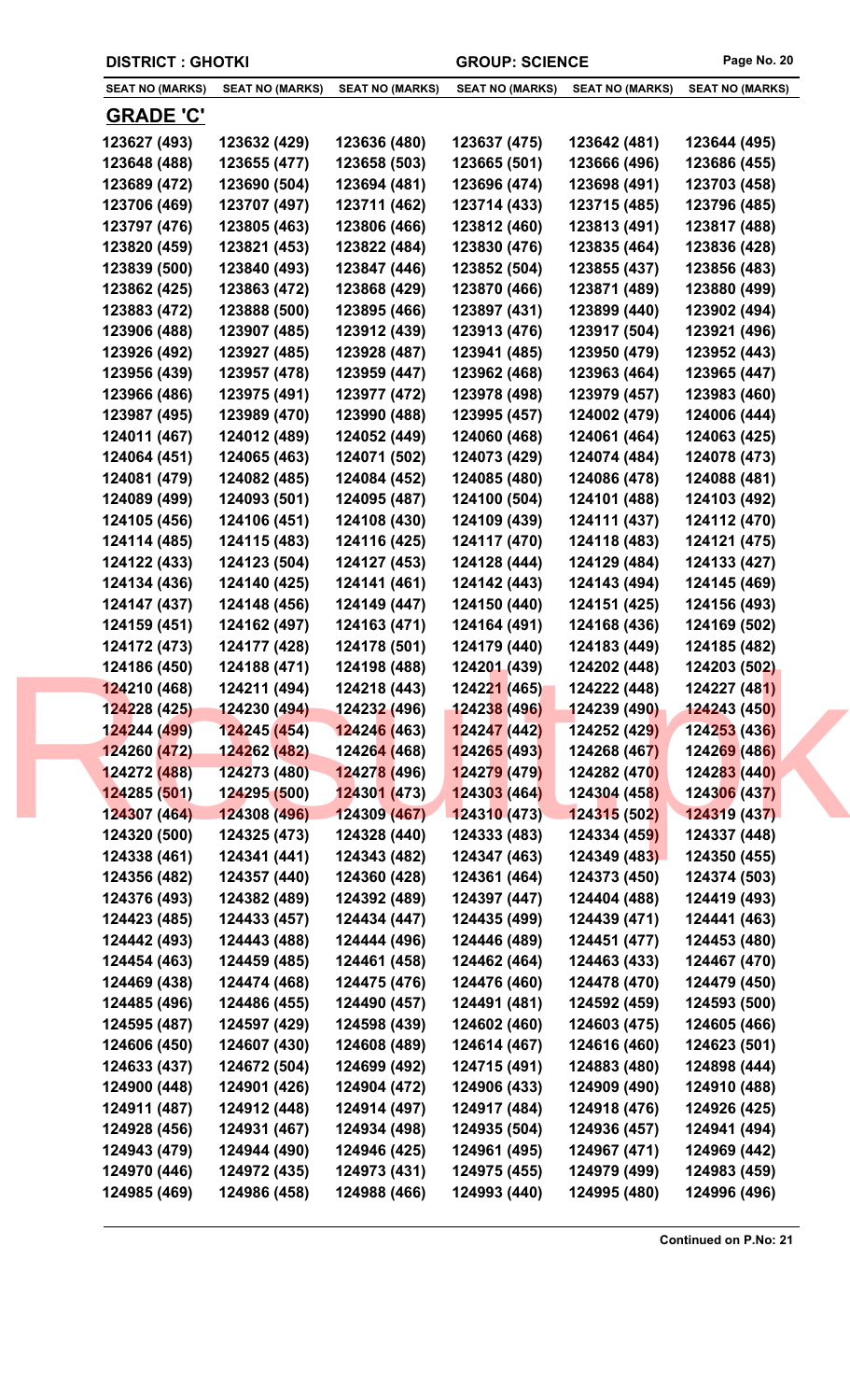|  | <b>DISTRICT : GHOTKI</b>     |                              |                              | <b>GROUP: SCIENCE</b>       |                              | Page No. 21                  |
|--|------------------------------|------------------------------|------------------------------|-----------------------------|------------------------------|------------------------------|
|  | <b>SEAT NO (MARKS)</b>       | <b>SEAT NO (MARKS)</b>       | <b>SEAT NO (MARKS)</b>       | <b>SEAT NO (MARKS)</b>      | <b>SEAT NO (MARKS)</b>       | <b>SEAT NO (MARKS)</b>       |
|  | <b>GRADE 'C'</b>             |                              |                              |                             |                              |                              |
|  | 125000 (504)                 | 125001 (481)                 | 125002 (480)                 | 125004 (487)                | 125006 (496)                 | 125007 (461)                 |
|  | 125021 (426)                 | 125028 (437)                 | 125029 (460)                 | 125033 (496)                | 125034 (485)                 | 125035 (442)                 |
|  | 125037 (488)                 | 125038 (468)                 | 125039 (461)                 | 125040 (465)                | 125041 (487)                 | 125042 (482)                 |
|  | 125043 (455)                 | 125044 (447)                 | 125047 (502)                 | 125048 (462)                | 125049 (454)                 | 125050 (463)                 |
|  | 125053 (487)                 | 125054 (437)                 | 125055 (462)                 | 125058 (441)                | 125067 (434)                 | 125069 (468)                 |
|  | 125070 (436)                 | 125071 (491)                 | 125080 (473)                 | 125081 (474)                | 125082 (481)                 | 125083 (455)                 |
|  | 125085 (439)                 | 125087 (461)                 | 125088 (427)                 | 125093 (429)                | 125095 (469)                 | 125127 (496)                 |
|  | 125135 (498)                 | 125146 (437)                 | 125147 (481)                 | 125149 (500)                | 125151 (449)                 | 125152 (492)                 |
|  | 125153 (489)                 | 125158 (430)                 | 125160 (437)                 | 125161 (472)                | 125164 (446)                 | 125167 (496)                 |
|  | 125170 (490)                 | 125173 (496)                 | 125176 (445)                 | 125186 (460)                | 125188 (454)                 | 125189 (445)                 |
|  | 125195 (463)                 | 125197 (481)                 | 125204 (479)                 | 125208 (439)                | 125212 (453)                 | 125219 (502)                 |
|  | 125221 (483)                 | 125222 (476)                 | 125232 (497)                 | 125235 (504)                | 125239 (431)                 | 125243 (471)                 |
|  | 125248 (440)                 | 125249 (425)                 | 125250 (469)                 | 125253 (439)                | 125256 (425)                 | 125265 (491)                 |
|  | 125269 (494)                 | 125271 (502)                 | 125272 (503)                 | 125279 (426)                | 125285 (480)                 | 125290 (481)                 |
|  | 125292 (426)                 | 125295 (438)                 | 125296 (436)                 | 125297 (434)                | 125298 (448)                 | 125300 (461)                 |
|  | 125301 (489)                 | 125302 (448)                 | 125310 (468)                 | 125452 (498)                | 125455 (494)                 | 125456 (428)                 |
|  | 125459 (485)                 | 125463 (441)                 | 125494 (474)                 | 125495 (446)                | 125527 (495)                 | 125532 (482)                 |
|  | 125538 (442)                 | 125549 (425)                 | 125551 (469)                 | 125553 (425)                | 125563 (455)                 | 125565 (437)                 |
|  | 125579 (464)                 | 125580 (502)                 | 125583 (494)                 | 125584 (502)                | 125586 (435)                 | 125587 (442)                 |
|  | 125588 (489)                 | 125589 (459)                 | 125593 (486)                 | 125596 (476)                | 125600 (447)                 | 125601 (472)                 |
|  | 125602 (433)                 | 125603 (467)                 | 125605 (441)                 | 125612 (450)                | 125614 (489)                 | 125641 (457)                 |
|  | 125645 (443)                 | 125647 (482)                 | 125648 (439)                 | 125649 (503)                | 125658 (467)                 | 125659 (427)                 |
|  | 125660 (477)                 | 125661 (456)                 | 125662 (499)                 | 125663 (448)                | 125664 (472)                 | 125670 (492)                 |
|  | 125673 (499)                 | 125676 (456)                 | 125684 (483)                 | 125685 (477)                | 125686 (425)                 | 125690 (464)                 |
|  | 125695 (439)                 | 125697 (466)                 | 125698 (488)                 | 125702 (483)                | 125707 (447)                 | 125710 (427)                 |
|  | 125713 (479)                 | 125714 (448)                 | 125715 (448)                 | 125717 (484)                | 125718 (472)                 | 125720 (437)                 |
|  | 125723 (425)                 | 125724 (456)                 | 125726 (439)                 | 125727 (495)                | 125729 (431)                 | 125730 (497)                 |
|  | 125731 (456)                 | 125735 (469)                 | 125741 (494)                 | <b>125746 (436)</b>         | 125754 (429)                 | <b>125758 (492)</b>          |
|  | 125759 (470)                 | 125761 (457)                 | 125766 (463)                 | 125767 (459)                | 125769 (438)                 | 125770 (450)                 |
|  | 125776 (491)                 | 125782 (486)                 | 12578 <mark>4 (</mark> 504)  | 125790 (465)                | 125795 (484)                 | 125796 (460)                 |
|  | 125797 (482)<br>125814 (493) | 125799 (477)<br>125819 (498) | 125802 (431)<br>125820 (501) | 125804(433)<br>125825 (447) | 125807 (475)<br>125827 (425) | 125810 (467)<br>125832 (489) |
|  | 125834 (488)                 | 125835 (454)                 | 125842 (439)                 | 125844(492)                 | 125845 (469)                 | 125848 (447)                 |
|  | 125849 (462)                 | 125853 (473)                 | 125854 (481)                 | 125864 (480)                | 125876 (427)                 | 125881 (498)                 |
|  | 125885 (471)                 | 125886 (441)                 | 125888 (501)                 | 125889 (498)                | 125893 (444)                 | 125894 (489)                 |
|  | 125897 (440)                 | 125903 (425)                 | 125904 (491)                 | 125915 (486)                | 125919 (442)                 | 125922 (426)                 |
|  | 125925 (468)                 | 125926 (465)                 | 125929 (498)                 | 125931 (435)                | 125933 (472)                 | 125934 (425)                 |
|  | 125935 (425)                 | 125936 (460)                 | 125937 (469)                 | 126057 (462)                | 126116 (465)                 | 126117 (501)                 |
|  | 126151 (498)                 | 126171 (478)                 | 126174 (475)                 | 126175 (489)                | 126179 (500)                 | 126185 (459)                 |
|  | 126186 (491)                 | 126244 (456)                 | 126245 (481)                 | 126253 (440)                | 126256 (496)                 | 126258 (465)                 |
|  | 126260 (464)                 | 126262 (474)                 | 126265 (467)                 | 126266 (485)                | 126273 (470)                 | 126274 (475)                 |
|  | 126275 (486)                 | 126276 (484)                 | 126279 (472)                 | 126280 (469)                | 126281 (425)                 | 126283 (465)                 |
|  | 126284 (497)                 | 126295 (484)                 | 126296 (457)                 | 126302 (449)                | 126303 (481)                 | 126306 (443)                 |
|  | 126317 (449)                 | 126321 (466)                 | 126322 (489)                 | 126323 (446)                | 126324 (488)                 | 126327 (437)                 |
|  | 126331 (451)                 | 126335 (450)                 | 126336 (470)                 | 126342 (430)                | 126343 (494)                 | 126347 (450)                 |
|  | 126349 (486)                 | 126354 (500)                 | 126355 (472)                 | 126362 (455)                | 126365 (468)                 | 126368 (484)                 |
|  | 126369 (471)                 | 126373 (467)                 | 126374 (495)                 | 126397 (429)                | 126399 (482)                 | 126401 (458)                 |
|  | 126402 (462)                 | 126405 (468)                 | 126409 (502)                 | 126415 (503)                | 126421 (457)                 | 126422 (426)                 |
|  | 126424 (441)                 | 126425 (425)                 | 126426 (465)                 | 126429 (464)                | 126432 (483)                 | 126435 (425)                 |
|  | 126437 (487)                 | 126443 (499)                 | 126445 (501)                 | 126447 (498)                | 126449 (483)                 | 126465 (494)                 |
|  | 126466 (481)                 | 126471 (484)                 | 126472 (429)                 | 126473 (497)                | 126483 (492)                 | 126486 (476)                 |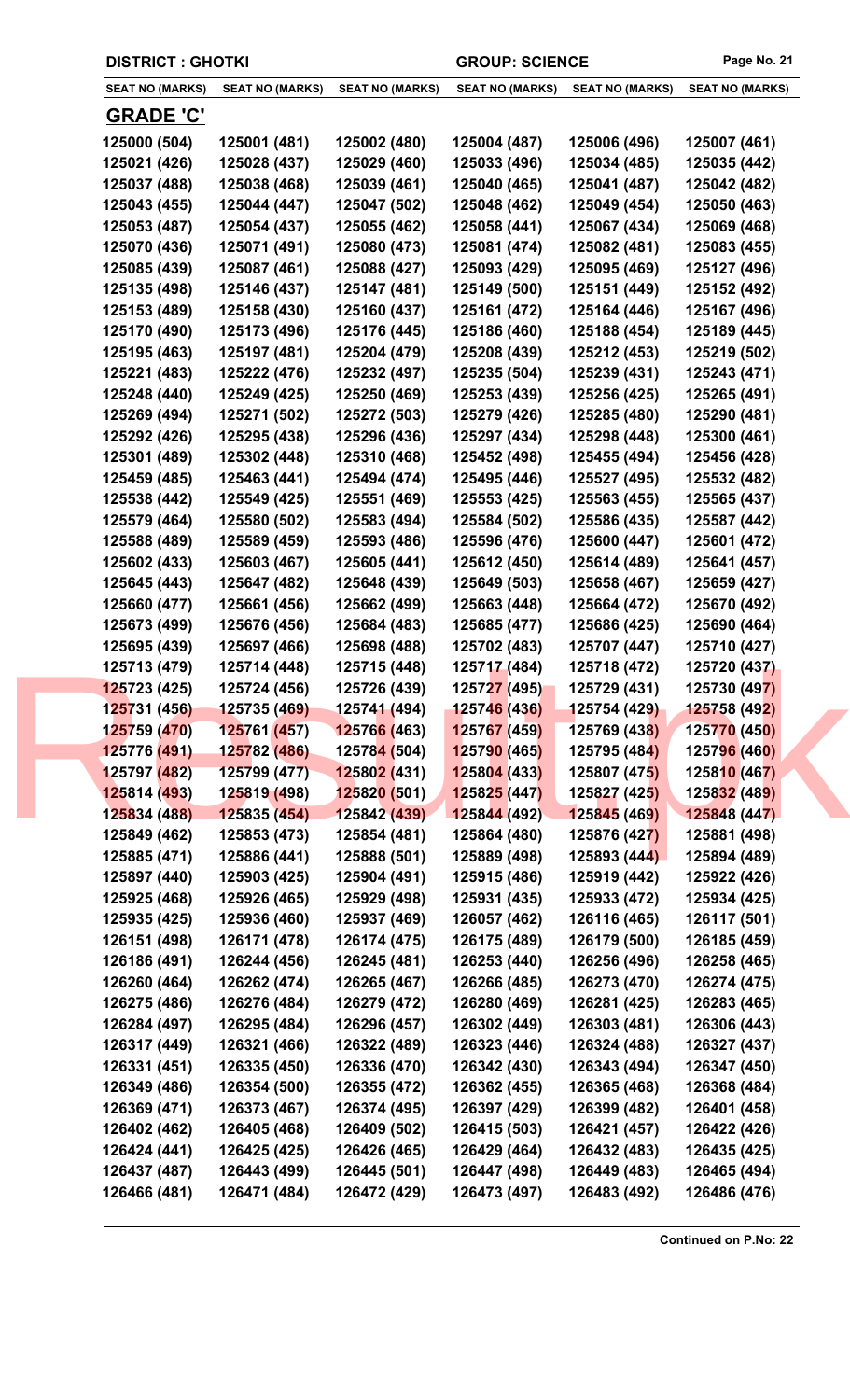| <b>DISTRICT: GHOTKI</b>      |                              |                              | <b>GROUP: SCIENCE</b>        |                              | Page No. 22                  |
|------------------------------|------------------------------|------------------------------|------------------------------|------------------------------|------------------------------|
| <b>SEAT NO (MARKS)</b>       | <b>SEAT NO (MARKS)</b>       | <b>SEAT NO (MARKS)</b>       | <b>SEAT NO (MARKS)</b>       | <b>SEAT NO (MARKS)</b>       | <b>SEAT NO (MARKS)</b>       |
| <b>GRADE 'C'</b>             |                              |                              |                              |                              |                              |
| 126492 (502)                 | 126495 (474)                 | 126496 (486)                 | 126497 (452)                 | 126508 (487)                 | 126510 (447)                 |
| 126514 (482)                 | 126519 (494)                 | 126520 (481)                 | 126521 (466)                 | 126522 (432)                 | 126523 (426)                 |
| 126526 (484)                 | 126527 (492)                 | 126536 (502)                 | 126541 (483)                 | 126546 (501)                 | 126547 (502)                 |
| 126549 (487)                 | 126553 (489)                 | 126558 (462)                 | 126559 (476)                 | 126564 (452)                 | 126567 (474)                 |
| 126569 (482)                 | 126573 (495)                 | 126577 (497)                 | 126586 (490)                 | 126592 (435)                 | 126598 (443)                 |
| 126599 (469)                 | 126605 (431)                 | 126609 (447)                 | 126610 (438)                 | 126612 (479)                 | 126613 (449)                 |
| 126616 (468)                 | 126617 (455)                 | 126620 (486)                 | 126622 (425)                 | 126628 (425)                 | 126629 (447)                 |
| 126630 (504)                 | 126631 (468)                 | 126632 (466)                 | 126635 (450)                 | 126641 (429)                 | 126644 (460)                 |
| 126652 (445)                 | 126655 (450)                 | 126656 (428)                 | 126658 (475)                 | 126660 (499)                 | 126663 (425)                 |
| 126664 (459)                 | 126667 (441)                 | 126692 (472)                 | 126693 (471)                 | 126695 (491)                 | 126698 (472)                 |
| 126701 (488)                 | 126706 (491)                 | 126707 (475)                 | 126709 (448)                 | 126710 (504)                 | 126712 (493)                 |
| 126715 (449)                 | 126716 (489)                 | 126717 (475)                 | 126718 (477)                 | 126720 (431)                 | 126721 (482)                 |
| 126724 (495)                 | 126729 (490)                 | 126732 (449)                 | 126734 (456)                 | 126737 (440)                 | 126738 (468)                 |
| 126742 (466)                 | 126743 (452)                 | 126744 (449)                 | 126747 (501)                 | 126757 (503)                 | 126761 (482)                 |
| 126763 (500)                 | 126765 (487)                 | 126767 (462)                 | 126769 (480)                 | 126771 (486)                 | 126776 (449)                 |
| 126777 (499)                 | 126778 (451)                 | 126780 (490)                 | 126784 (497)                 | 126785 (497)                 | 126786 (482)                 |
| 126788 (476)                 | 126790 (482)                 | 126794 (425)                 | 126801 (469)                 | 126805 (491)                 | 126806 (429)                 |
| 126808 (435)                 | 126812 (434)                 | 126815 (437)                 | 126820 (479)                 | 126822 (457)                 | 126824 (498)                 |
| 126830 (482)                 | 126835 (497)                 | 126840 (476)                 | 126842 (485)                 | 126844 (475)                 | 126847 (464)                 |
| 126856 (500)                 | 126865 (438)                 | 126866 (425)                 | 126896 (452)                 | 126899 (461)                 | 126900 (455)                 |
| 126902 (454)                 | 126904 (482)                 | 126905 (457)                 | 126909 (465)                 | 126910 (435)                 | 126912 (485)                 |
| 126917 (425)                 | 126918 (477)                 | 126921 (454)                 | 126922 (487)                 | 126923 (472)                 | 126924 (493)                 |
| 126927 (496)                 | 126946 (483)                 | 126949 (487)                 | 126950 (453)                 | 126952 (469)                 | 126957 (498)                 |
| 126960 (471)                 | 126961 (501)                 | 126963 (431)                 | 126964 (468)                 | 126966 (487)                 | 126967 (480)                 |
| 126970 (488)                 | 126975 (446)                 | 126977 (476)                 | 126978 (458)                 | 126987 (494)                 | 126989 (449)                 |
| 126990 (499)                 | 126994 (466)                 | 126995 (482)                 | 126998 (476)                 | 126999 (484)                 | 127002 (462)                 |
| 127010 (425)                 | 127014 (458)                 | 127017 (473)                 | 127022 (499)                 | 127026 (463)                 | 127027 (473)<br>127041 (464) |
| 127028 (485)<br>127048 (456) | 127029 (449)<br>127049 (460) | 127035 (431)<br>127051 (440) | 127036 (503)<br>127058 (456) | 127040 (478)<br>127063 (499) | 127064 (482)                 |
| 127068 (453)                 | 127070 (480)                 | 12707 <mark>2 (</mark> 474)  | 127073 (498)                 | 127077 (476)                 | 127080 (443)                 |
| 127088 (459)                 | 127090 (483)                 | 127092 (472)                 | 127097 (477)                 | 127102 (449)                 | 127103 (498)                 |
| 127112 (447)                 | 127114 (485)                 | 127115 (482)                 | 127116 (500)                 | 127119 (498)                 | 127120 (498)                 |
| 127121 (448)                 | 127122 (429)                 | 127124 (428)                 | 127126(437)                  | 127127 (456)                 | 127128 (467)                 |
| 127131 (425)                 | 127135 (457)                 | 127136 (477)                 | 127137 (429)                 | 127138 (438)                 | 127139 (471)                 |
| 127141 (449)                 | 127142 (475)                 | 127144 (473)                 | 127145 (497)                 | 127146 (466)                 | 127151 (502)                 |
| 127153 (460)                 | 127154 (496)                 | 127157 (476)                 | 127158 (446)                 | 127159 (442)                 | 127165 (446)                 |
| 127166 (503)                 | 127175 (454)                 | 127176 (495)                 | 127178 (490)                 | 127181 (471)                 | 127184 (445)                 |
| 127185 (465)                 | 127189 (480)                 | 127192 (474)                 | 127194 (431)                 | 127198 (426)                 | 127200 (481)                 |
| 127206 (469)                 | 127207 (477)                 | 127213 (473)                 | 127216 (489)                 | 127217 (427)                 | 127221 (476)                 |
| 127223 (471)                 | 127225 (504)                 | 127226 (501)                 | 127227 (447)                 | 127229 (451)                 | 127230 (473)                 |
| 127231 (487)                 | 127232 (431)                 | 127233 (449)                 | 127236 (489)                 | 127237 (458)                 | 127238 (487)                 |
| 127240 (489)                 | 127243 (503)                 | 127246 (483)                 | 127248 (485)                 | 127252 (435)                 | 127253 (499)                 |
| 127254 (449)                 | 127255 (487)                 | 127257 (430)                 | 127258 (503)                 | 127265 (447)                 | 127268 (429)                 |
| 127269 (503)                 | 127273 (470)                 | 127281 (428)                 | 127291 (504)                 | 127324 (486)                 | 127327 (496)                 |
| 127333 (486)                 | 127339 (475)                 | 127341 (472)                 | 127343 (470)                 | 127345 (500)                 | 127349 (442)                 |
| 127369 (491)                 | 127370 (438)                 | 127375 (440)                 | 127376 (464)                 | 127377 (502)                 | 127621 (486)                 |
| 127631 (449)                 | 127700 (483)                 | 127702 (434)                 | 127798 (438)                 | 127802 (499)                 | 127805 (472)                 |
| 127806 (470)                 | 127807 (497)                 | 127813 (501)                 | 127817 (485)                 | 127818 (473)                 | 127824 (500)                 |
| 127826 (467)                 | 127827 (497)                 | 127840 (482)                 | 127842 (498)                 | 127844 (477)                 | 127852 (488)                 |
| 127858 (456)                 | 127861 (458)                 | 127862 (454)                 | 127863 (504)                 | 127865 (495)                 | 127866 (447)                 |
| 127867 (499)                 | 127873 (450)                 | 127875 (489)                 | 127876 (483)                 | 127877 (429)                 | 127879 (460)                 |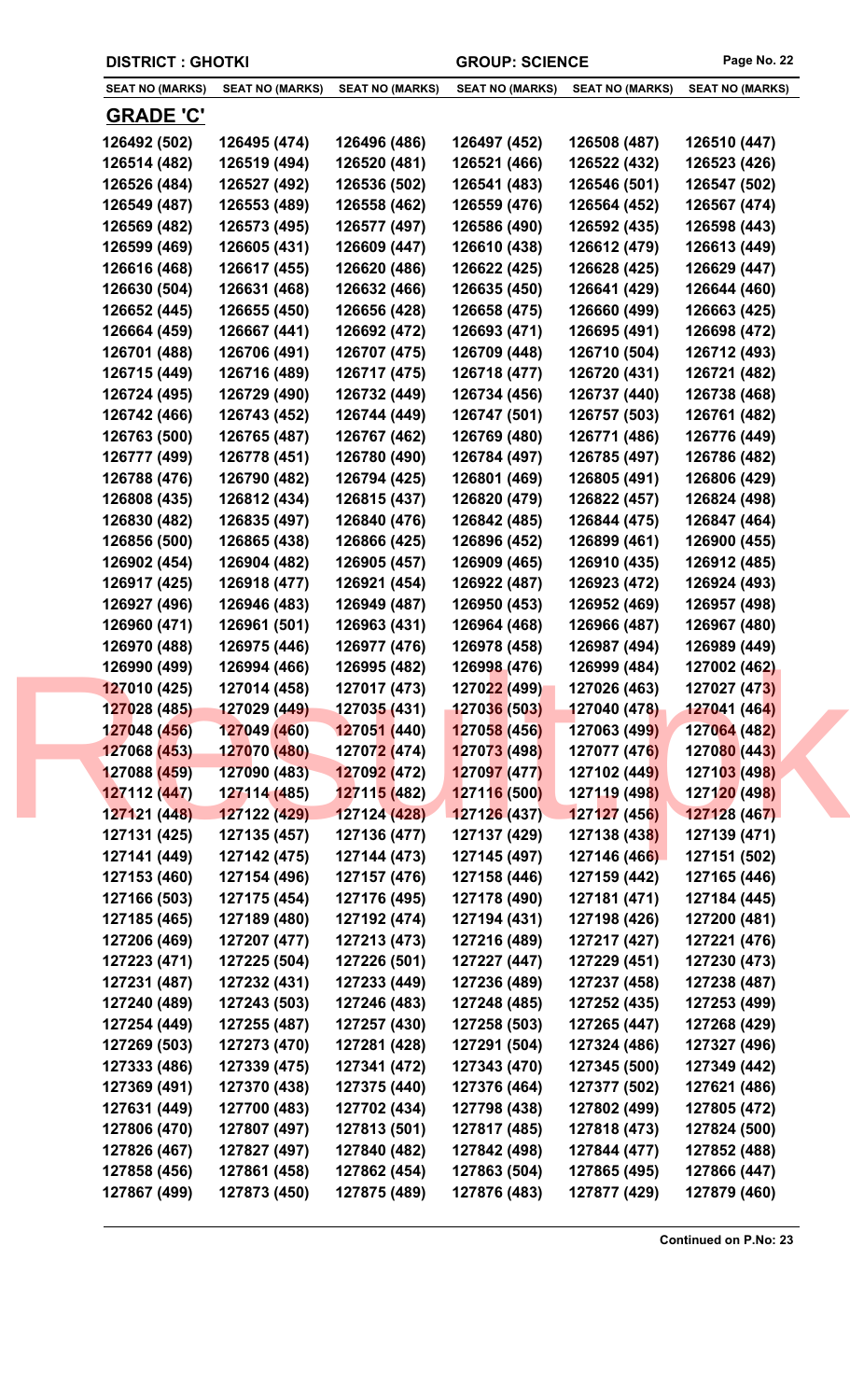| <b>DISTRICT : GHOTKI</b> |                        |                                  | <b>GROUP: SCIENCE</b>  |                        | Page No. 23            |
|--------------------------|------------------------|----------------------------------|------------------------|------------------------|------------------------|
| <b>SEAT NO (MARKS)</b>   | <b>SEAT NO (MARKS)</b> | <b>SEAT NO (MARKS)</b>           | <b>SEAT NO (MARKS)</b> | <b>SEAT NO (MARKS)</b> | <b>SEAT NO (MARKS)</b> |
| <b>GRADE 'C'</b>         |                        |                                  |                        |                        |                        |
| 127880 (451)             | 127884 (502)           | 127888 (465)                     | 127890 (454)           | 127891 (425)           | 127893 (483)           |
| 127898 (460)             | 127902 (447)           | 127927 (432)                     | 127928 (464)           | 127932 (498)           | 127937 (501)           |
| 127955 (441)             | 127965 (500)           | 127970 (497)                     | 127985 (480)           | 127997 (499)           | 127999 (432)           |
| 128002 (455)             | 128003 (445)           | 128005 (501)                     | 128032 (489)           | 128045 (458)           | 128054 (448)           |
| 128063 (500)             | 128081 (502)           | 128087 (502)                     | 128095 (497)           | 128140 (491)           | 128141 (495)           |
| 128144 (492)             | 128145 (452)           | 128146 (425)                     | 128149 (455)           | 128150 (444)           | 128153 (475)           |
| 128154 (452)             | 128157 (446)           | 128162 (432)                     | 128164 (488)           | 128175 (451)           | 128182 (425)           |
| 128183 (491)             | 128184 (463)           | 128185 (502)                     | 128186 (488)           | 128187 (457)           | 128192 (486)           |
| 128194 (497)             | 128195 (476)           | 128196 (501)                     | 128197 (491)           | 128199 (442)           | 128202 (491)           |
| 128203 (488)             | 128206 (454)           | 128226 (497)                     | 128239 (433)           | 128249 (449)           | 128250 (476)           |
| 128252 (460)             | 128255 (499)           | 128256 (490)                     | 128258 (484)           | 128259 (468)           | 128263 (472)           |
| 128265 (504)             | 128275 (483)           | 128277 (488)                     | 128282 (470)           | 128284 (472)           | 128285 (479)           |
| 128305 (488)             | 128307 (466)           | 128312 (429)                     | 128314 (504)           | 128320 (438)           | 128330 (473)           |
| 128331 (496)             | 128332 (458)           | 128334 (431)                     | 128335 (425)           | 128339 (477)           | 128348 (492)           |
| 128364 (474)             | 128371 (425)           | 128373 (485)                     | 128375 (496)           | 128376 (480)           | 128377 (472)           |
| 128378 (468)             | 128379 (485)           | 128382 (440)                     | 128385 (468)           | 128388 (458)           | 128391 (482)           |
| 128394 (467)             | 128396 (442)           | 128397 (479)                     | 128400 (492)           | 128414 (487)           | 128418 (504)           |
| 128421 (481)             | 128422 (494)           | 128423 (503)                     | 128424 (444)           | 128428 (442)           | 128430 (502)           |
| 128431 (463)             | 128432 (482)           | 128433 (425)                     | 128436 (496)           | 128446 (426)           | 128447 (488)           |
| 128499 (490)             | 128500 (482)           | 128505 (441)                     | 128512 (465)           | 128514 (499)           | 128522 (461)           |
| 128523 (489)             | 128531 (454)           | 128554 (489)                     | 128555 (458)           | 128573 (489)           | 128642 (485)           |
| 128653 (476)             | 128658 (440)           | 128659 (493)                     | 128670 (465)           | 128671 (474)           | 128672 (457)           |
| 128681 (436)             | 128682 (465)           | 128688 (465)                     | 128698 (501)           | 128703 (474)           | 128709 (501)           |
| 128712 (494)             | 128717 (497)           | 128724 (440)                     | 128725 (448)           | 128727 (425)           | 128728 (425)           |
| 128754 (445)             | 128757 (495)           | 128759 (468)                     | 128761 (490)           | 128763 (433)           | 128765 (437)           |
| 128767 (458)             | 128770 (451)           | 128772 (500)                     | 128773 (475)           | 128774 (427)           | 128776 (467)           |
| 128778 (487)             | 128785 (459)           | 128788 (437)                     | 128799 (427)           | 128802 (480)           | 128803 (450)           |
| 128805 (466)             | 128806 (483)           | 128807 (463)                     | 128808 (444)           | 128810 (445)           | <b>128812 (458)</b>    |
| 128815 (452)             | 128816 (471)           | 128817 (447)                     | 128820 (476)           | 128821 (429)           | 128825 (485)           |
| 128829 (460)             | 128830 (503)           | 12883 <mark>2 (</mark> 488)      | 128834 (489)           | 128837 (446)           | 128839 (501)           |
| 128847 (467)             | 128848 (504)           | <b>12884<mark>9</mark></b> (452) | 128851 (498)           | 128852 (428)           | 128853 (450)           |
| 128855 (479)             | 128856 (468)           | 128857 (425)                     | 128859 (498)           | 128861 (460)           | 128862 (486)           |
| 128867 (475)             | 128868 (455)           | 128871 (439)                     | 128873 (437)           | 128874 (493)           | 128875 (455)           |
| 128877 (471)             | 128878 (445)           | 128880 (449)                     | 128881 (492)           | 128884 (493)           | 128885 (470)           |
| 128886 (486)             | 128887 (432)           | 128888 (499)                     | 128890 (503)           | 128891 (473)           | 128893 (478)           |
| 128895 (460)             | 128896 (464)           | 128898 (502)                     | 128899 (496)           | 128900 (497)           | 128901 (488)           |
| 128904 (490)             | 128916 (477)           | 128917 (437)                     | 128919 (485)           | 128920 (497)           | 128924 (449)           |
| 128925 (497)             | 128936 (486)           | 128939 (475)                     | 128941 (427)           | 128962 (477)           | 128963 (469)           |
| 128965 (494)             | 128972 (449)           | 128975 (487)                     | 128983 (426)           | 128984 (487)           | 128989 (470)           |
| 129000 (503)             | 129002 (472)           | 129003 (455)                     | 129004 (453)           | 129007 (464)           | 129010 (483)           |
| 129012 (472)             | 129013 (476)           | 129015 (499)                     | 129020 (466)           | 129023 (457)           | 129024 (473)           |
| 129026 (500)             | 129028 (453)           | 129029 (430)                     | 129032 (499)           | 129036 (487)           | 129038 (495)           |
| 129039 (459)             | 129045 (460)           | 129046 (425)                     | 129049 (487)           | 129054 (484)           | 129055 (488)           |
| 129057 (438)             | 129058 (467)           | 129062 (428)                     | 129067 (445)           | 129071 (484)           | 129073 (489)           |
| 129074 (496)             | 129076 (498)           | 129088 (435)                     | 129089 (492)           | 129091 (461)           | 129096 (502)           |
| 129098 (473)             | 129105 (490)           | 129107 (503)                     | 129109 (493)           | 129111 (456)           | 129112 (502)           |
| 129114 (483)             | 129115 (443)           | 129117 (449)                     | 129120 (503)           | 129121 (475)           | 129132 (450)           |
| 129133 (503)             | 129134 (496)           | 129136 (497)                     | 129137 (467)           | 129138 (497)           | 129142 (433)           |
| 129143 (484)             | 129149 (497)           | 129150 (462)                     | 129155 (425)           | 129158 (460)           | 129166 (447)           |
| 129167 (425)             | 129168 (462)           | 129169 (444)                     | 129171 (455)           | 129172 (470)           | 129174 (499)           |
| 129176 (501)             | 129177 (461)           | 129179 (490)                     | 129182 (474)           | 129183 (496)           | 129185 (455)           |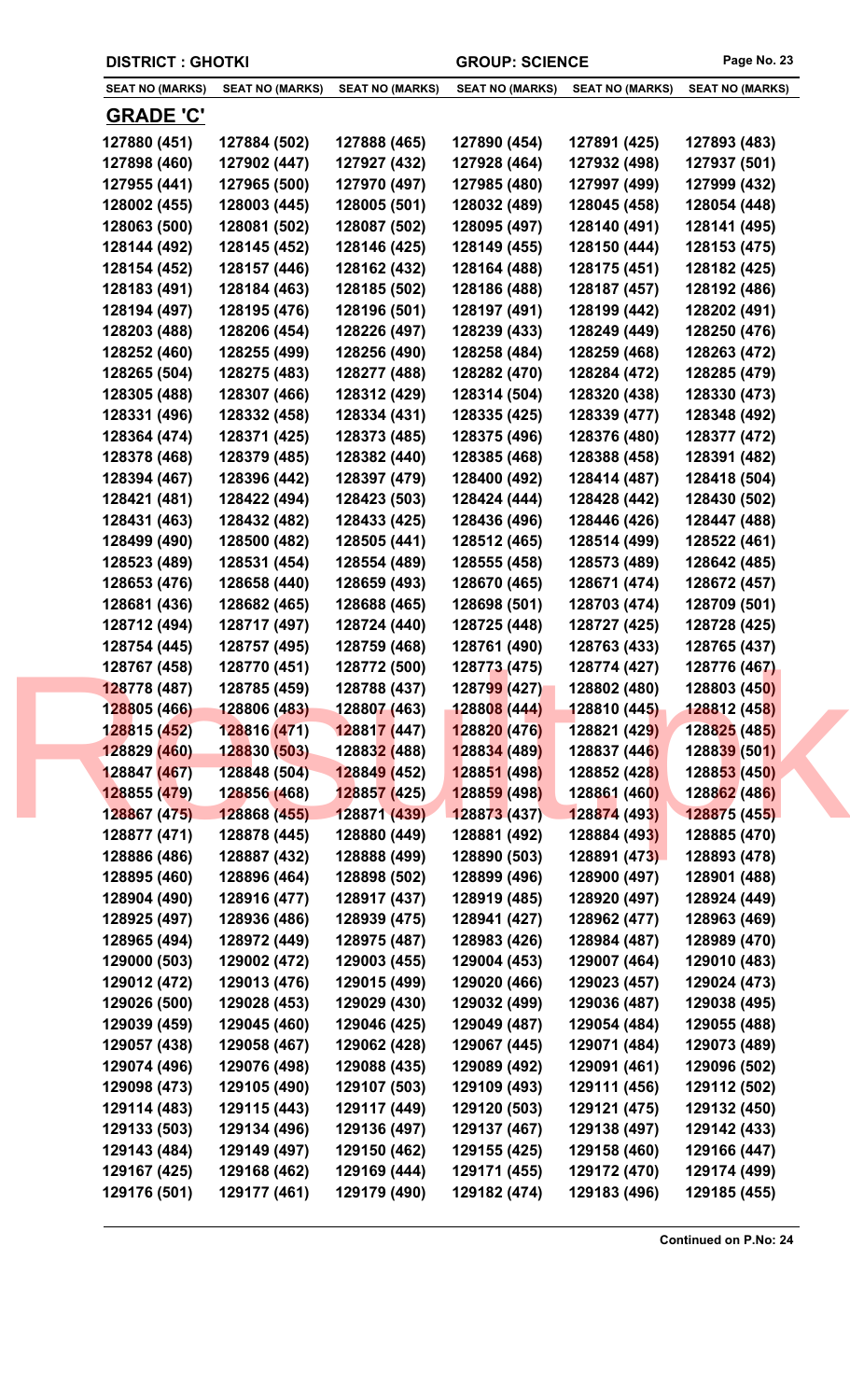|  | <b>DISTRICT : GHOTKI</b>     |                              |                              | <b>GROUP: SCIENCE</b>        |                              | Page No. 24                  |
|--|------------------------------|------------------------------|------------------------------|------------------------------|------------------------------|------------------------------|
|  | <b>SEAT NO (MARKS)</b>       | <b>SEAT NO (MARKS)</b>       | <b>SEAT NO (MARKS)</b>       | <b>SEAT NO (MARKS)</b>       | <b>SEAT NO (MARKS)</b>       | <b>SEAT NO (MARKS)</b>       |
|  | <b>GRADE 'C'</b>             |                              |                              |                              |                              |                              |
|  | 129186 (489)                 | 129187 (435)                 | 129188 (476)                 | 129190 (472)                 | 129192 (444)                 | 129193 (479)                 |
|  | 129195 (485)                 | 129198 (440)                 | 129203 (458)                 | 129207 (435)                 | 129209 (491)                 | 129210 (425)                 |
|  | 129214 (477)                 | 129216 (480)                 | 129218 (428)                 | 129302 (500)                 | 129312 (458)                 | 129322 (484)                 |
|  | 129329 (486)                 | 129330 (460)                 | 129340 (491)                 | 129349 (485)                 | 129355 (428)                 | 129357 (484)                 |
|  | 129358 (453)                 | 129360 (481)                 | 129362 (478)                 | 129370 (485)                 | 129371 (479)                 | 129377 (462)                 |
|  | 129379 (429)                 | 129380 (473)                 | 129381 (451)                 | 129396 (469)                 | 129412 (492)                 | 129416 (435)                 |
|  | 129421 (498)                 | 129423 (501)                 | 129449 (500)                 | 129450 (491)                 | 129454 (428)                 | 129465 (483)                 |
|  | 129467 (462)                 | 129469 (452)                 | 129470 (485)                 | 129476 (470)                 | 129478 (504)                 | 129479 (459)                 |
|  | 129481 (451)                 | 129482 (459)                 | 129483 (448)                 | 129488 (425)                 | 129490 (468)                 | 129491 (457)                 |
|  | 129506 (431)                 | 129508 (433)                 | 129516 (470)                 | 129518 (478)                 | 129520 (465)                 | 129521 (482)                 |
|  | 129527 (473)                 | 129528 (474)                 | 129532 (490)                 | 129535 (465)                 | 129541 (496)                 | 129547 (496)                 |
|  | 129548 (460)                 | 129549 (499)                 | 129551 (460)                 | 129552 (455)                 | 129557 (456)                 | 129559 (501)                 |
|  | 129560 (455)                 | 129561 (435)                 | 129565 (488)                 | 129567 (458)                 | 129575 (492)                 | 129576 (475)                 |
|  | 129581 (452)                 | 129586 (493)                 | 129590 (497)                 | 129591 (460)                 | 129593 (497)                 | 129602 (489)                 |
|  | 129607 (426)                 | 129612 (465)                 | 129623 (490)                 | 129624 (458)                 | 129630 (503)                 | 129631 (482)                 |
|  | 129632 (478)                 | 129633 (481)                 | 129634 (425)                 | 129636 (455)                 | 129640 (443)                 | 129642 (475)                 |
|  | 129647 (483)                 | 129673 (458)                 | 129677 (485)                 | 129685 (439)                 | 129690 (481)                 | 129692 (490)                 |
|  | 129695 (489)                 | 129697 (460)                 | 129699 (492)                 | 129700 (471)                 | 129703 (430)                 | 129705 (490)                 |
|  | 129706 (480)                 | 129713 (486)                 | 129714 (452)                 | 129735 (469)                 | 129742 (498)                 | 129746 (495)                 |
|  | 129747 (478)                 | 129749 (450)                 | 129761 (493)                 | 129763 (432)                 | 129764 (471)                 | 129777 (451)                 |
|  | 129779 (492)                 | 129780 (488)                 | 129781 (438)                 | 129783 (482)                 | 129788 (440)                 | 129789 (452)                 |
|  | 129797 (479)                 | 129799 (487)                 | 129807 (451)                 | 129810 (457)                 | 129816 (497)                 | 129818 (460)                 |
|  | 129819 (457)                 | 129823 (501)                 | 129833 (496)                 | 129834 (453)                 | 129837 (435)                 | 129838 (456)                 |
|  | 129839 (458)                 | 129844 (468)                 | 129845 (473)                 | 129867 (432)                 | 129868 (456)                 | 129870 (483)                 |
|  | 129875 (495)<br>129901 (472) | 129876 (454)<br>129910 (497) | 129878 (495)<br>129911 (470) | 129880 (428)<br>129928 (428) | 129883 (437)<br>129981 (493) | 129889 (490)<br>129986 (475) |
|  | 129988 (444)                 | 129992 (503)                 | 129998 (432)                 | 130003 (487)                 | 130005 (481)                 | 130007 (430)                 |
|  | 130008 (467)                 | 130014 (458)                 | 130030 (441)                 | 130035 (494)                 | 130048 (489)                 | 130053 (456)                 |
|  | 130057 (425)                 | 130058 (438)                 | 130060 (472)                 | 130077 (471)                 | 130079 (471)                 | 130080 (500)                 |
|  | 130088 (472)                 | 130091 (425)                 | 13010 <mark>0 (</mark> 453)  | 130104 (457)                 | 130105 (449)                 | 130113 (443)                 |
|  | 130142 (460)                 | 130143 (482)                 | 130144 (475)                 | 130145(475)                  | 130147 (458)                 | 130148 (466)                 |
|  | 130149 (435)                 | 130150 (486)                 | 130153 (455)                 | 130157 (498)                 | 130160 (425)                 | 130163 (493)                 |
|  | 130168 (482)                 | 130170 (472)                 | 130174 (498)                 | 130177 (462)                 | 130178 (476)                 | 130183 (500)                 |
|  | 130187 (460)                 | 130194 (470)                 | 130195 (471)                 | 130197 (478)                 | 130198 (490)                 | 130209 (444)                 |
|  | 130214 (459)                 | 130217 (425)                 | 130218 (447)                 | 130220 (492)                 | 130221 (435)                 | 130224 (449)                 |
|  | 130231 (493)                 | 130236 (481)                 | 130237 (488)                 | 130239 (434)                 | 130250 (430)                 | 130252 (429)                 |
|  | 130253 (487)                 | 130255 (475)                 | 130258 (501)                 | 130259 (503)                 | 130299 (441)                 | 130304 (466)                 |
|  | 130306 (445)                 | 130307 (479)                 | 130309 (454)                 | 130311 (434)                 | 130314 (490)                 | 130317 (497)                 |
|  | 130318 (502)                 | 130320 (501)                 | 130321 (481)                 | 130353 (503)                 | 130359 (487)                 | 130363 (474)                 |
|  | 130365 (432)                 | 130370 (482)                 | 130372 (485)                 | 130373 (482)                 | 130374 (470)                 | 130377 (431)                 |
|  | 130383 (490)                 | 130384 (431)                 | 130406 (489)                 | 130428 (482)                 | 130431 (485)                 | 130439 (492)                 |
|  | 130447 (472)                 | 130449 (472)                 | 130450 (498)                 | 130452 (504)                 | 130455 (458)                 | 130460 (477)                 |
|  | 130463 (488)                 | 130477 (471)                 | 130480 (503)                 | 130486 (484)                 | 130487 (485)                 | 130488 (437)                 |
|  | 130491 (454)                 | 130492 (484)                 | 130495 (425)                 | 130497 (489)                 | 130499 (503)                 | 130502 (494)                 |
|  | 130504 (451)                 | 130505 (493)                 | 130507 (466)                 | 130512 (475)                 | 130516 (500)                 | 130517 (425)                 |
|  | 130520 (455)                 | 130551 (450)                 | 130558 (478)                 | 130561 (485)                 | 130562 (504)                 | 130565 (451)                 |
|  | 130569 (488)<br>130584 (440) | 130573 (483)<br>130590 (484) | 130575 (503)<br>130591 (431) | 130577 (494)<br>130593 (465) | 130579 (442)<br>130595 (442) | 130581 (502)<br>130599 (466) |
|  | 130600 (432)                 | 130603 (483)                 | 130605 (504)                 | 130611 (439)                 | 130616 (485)                 | 130620 (438)                 |
|  | 130645 (458)                 | 130664 (460)                 | 130719 (501)                 | 130798 (492)                 | 130802 (443)                 | 130803 (458)                 |
|  | 130804 (496)                 | 130805 (489)                 | 130806 (484)                 | 130807 (439)                 | 130808 (487)                 | 130809 (428)                 |
|  |                              |                              |                              |                              |                              |                              |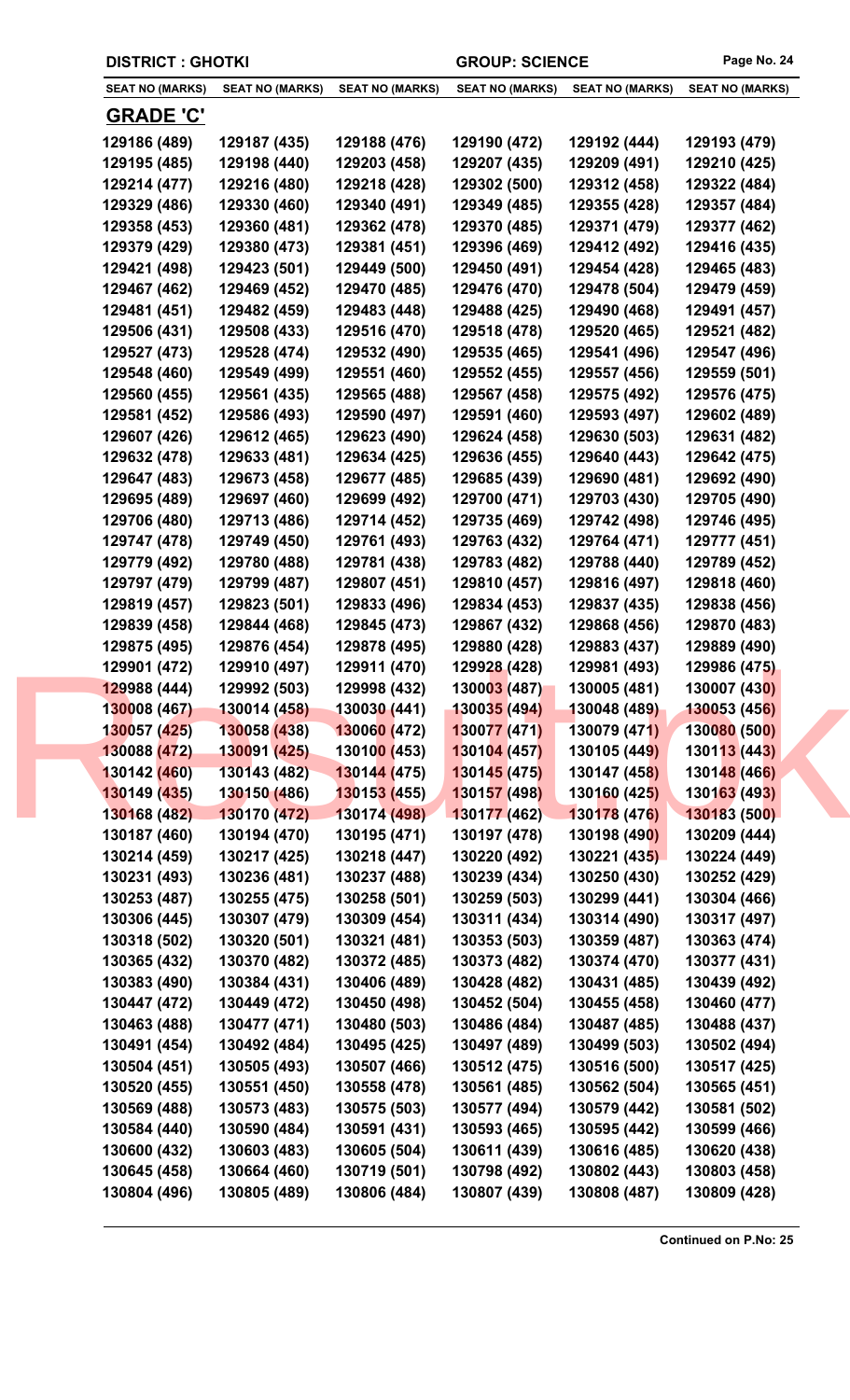|                        | <b>DISTRICT : GHOTKI</b> |                             |                        | <b>GROUP: SCIENCE</b>  | Page No. 25            |
|------------------------|--------------------------|-----------------------------|------------------------|------------------------|------------------------|
| <b>SEAT NO (MARKS)</b> | <b>SEAT NO (MARKS)</b>   | <b>SEAT NO (MARKS)</b>      | <b>SEAT NO (MARKS)</b> | <b>SEAT NO (MARKS)</b> | <b>SEAT NO (MARKS)</b> |
| <b>GRADE 'C'</b>       |                          |                             |                        |                        |                        |
| 130810 (445)           | 130812 (497)             | 130815 (502)                | 130821 (451)           | 130823 (442)           | 130826 (494)           |
| 130862 (494)           | 130863 (493)             | 130868 (489)                | 130871 (493)           | 130874 (494)           | 131218 (501)           |
| 131219 (504)           | 131403 (479)             | 131404 (472)                | 131425 (499)           | 131449 (447)           | 131481 (481)           |
| 131483 (435)           | 131484 (473)             | 131489 (504)                | 131498 (439)           | 131514 (480)           | 131516 (480)           |
| 131517 (498)           | 131519 (433)             | 131520 (425)                | 131521 (497)           | 131522 (466)           | 131525 (447)           |
| 131526 (456)           | 131527 (458)             | 131529 (434)                | 131530 (431)           | 131532 (492)           | 131534 (463)           |
| 131535 (486)           | 131537 (458)             | 131538 (455)                | 131540 (487)           | 131541 (483)           | 131547 (425)           |
| 131550 (437)           | 131552 (439)             | 131553 (482)                | 131554 (452)           | 131556 (430)           | 131559 (488)           |
| 131560 (445)           | 131562 (466)             | 131564 (474)                | 131566 (455)           | 131567 (432)           | 131569 (425)           |
| 131570 (483)           | 131572 (480)             | 131573 (457)                | 131575 (450)           | 131576 (425)           | 131579 (465)           |
| 131580 (500)           | 131582 (497)             | 131584 (482)                | 131585 (477)           | 131586 (478)           | 131587 (482)           |
| 131591 (466)           | 131592 (477)             | 131593 (453)                | 131594 (497)           | 131601 (485)           | 131605 (454)           |
| 131607 (501)           | 131611 (466)             | 131613 (493)                | 131614 (478)           | 131619 (440)           | 131620 (483)           |
| 131628 (491)           | 131629 (426)             | 131630 (486)                | 131631 (456)           | 131633 (482)           | 131637 (502)           |
| 131643 (481)           | 131645 (486)             | 131646 (427)                | 131647 (452)           | 131648 (457)           | 131652 (428)           |
| 131653 (484)           | 131655 (504)             | 131658 (477)                | 131660 (491)           | 131663 (487)           | 131665 (454)           |
| 131667 (434)           | 131668 (431)             | 131670 (480)                | 131671 (481)           | 131673 (437)           | 131675 (481)           |
| 131678 (488)           | 131680 (452)             | 131681 (501)                | 131690 (442)           | 131692 (471)           | 131694 (504)           |
| 131699 (465)           | 131701 (496)             | 131702 (501)                | 131704 (449)           | 131705 (491)           | 131706 (495)           |
| 131707 (469)           | 131723 (492)             | 131730 (437)                | 131731 (460)           | 131736 (500)           | 131740 (468)           |
| 131742 (480)           | 131744 (489)             | 131749 (485)                | 131758 (466)           | 131761 (475)           | 131765 (467)           |
| 131768 (455)           | 131817 (477)             | 131818 (493)                | 131826 (495)           | 131831 (485)           | 131833 (471)           |
| 131835 (496)           | 131842 (460)             | 131845 (462)                | 131846 (466)           | 131848 (447)           | 131852 (484)           |
| 131862 (443)           | 131873 (487)             | 131875 (451)                | 131887 (485)           | 131889 (454)           | 131892 (495)           |
| 131898 (491)           | 131911 (494)             | 131918 (492)                | 131920 (496)           | 131957 (495)           | 131961 (467)           |
| 131964 (443)           | 131972 (501)             | 131974 (477)                | 131975 (491)           | 131977 (489)           | 131978 (501)           |
| 131979 (498)           | 131980 (428)             | 131982 (476)                | 131983 (457)           | 131985 (477)           | 131988 (427)           |
| 131989 (474)           | 131996 (471)             | 131998 (481)                | 132031 (495)           | 132036 (455)           | 132039 (435)           |
| 132040 (494)           | 132041 (451)             | 132043 (443)                | 132046 (425)           | 132047 (492)           | 132048 (434)           |
| 132049 (440)           | 132056 (461)             | 13205 <mark>9 (</mark> 465) | 132060 (469)           | 132065 (450)           | 132067 (436)           |
| 132074 (432)           | 132079 (457)             | 132080 (445)                | 132085 (465)           | 132088 (469)           | 132089 (463)           |
| 132091 (500)           | 132092 (487)             | 132093 (450)                | 132097 (443)           | 132099 (504)           | 132106 (467)           |
| 132108 (429)           | 132112 (476)             | 132116 (490)                | 132117(459)            | 132118 (470)           | 132120 (459)           |
| 132121 (488)           | 132122 (439)             | 132123 (477)                | 132128 (504)           | 132129 (476)           | 132132 (475)           |
| 132133 (439)           | 132134 (433)             | 132135 (432)                | 132137 (438)           | 132138 (471)           | 132139 (427)           |
| 132140 (489)           | 132141 (468)             | 132142 (464)                | 132143 (475)           | 132148 (425)           | 132150 (433)           |
| 132156 (490)           | 132157 (478)             | 132160 (459)                | 132161 (449)           | 132169 (491)           | 132170 (490)           |
| 132171 (462)           | 132172 (445)             | 132174 (477)                | 132176 (489)           | 132181 (490)           | 132187 (458)           |
| 132188 (483)           | 132189 (461)             | 132190 (472)                | 132191 (497)           | 132193 (491)           | 132194 (452)           |
| 132198 (442)           | 132201 (450)             | 132208 (465)                | 132209 (490)           | 132210 (491)           | 132211 (468)           |
| 132212 (425)           | 132218 (471)             | 132228 (459)                | 132229 (480)           | 132238 (489)           | 132244 (463)           |
| 132251 (464)           | 132254 (499)             | 132260 (499)                | 132263 (480)           | 132266 (434)           | 132267 (482)           |
| 132268 (484)           | 132270 (498)             | 132277 (429)                | 132280 (433)           | 132281 (425)           | 132283 (431)           |
| 132297 (482)           | 132300 (442)             | 132302 (487)                | 132304 (449)           | 132305 (501)           | 132307 (492)           |
| 132310 (482)           | 132325 (476)             | 132328 (434)                | 132336 (491)           | 132337 (438)           | 132338 (495)           |
| 132341 (492)           | 132342 (425)             | 132347 (425)                | 132350 (425)           | 132351 (463)           | 132353 (455)           |
| 132360 (472)           | 132362 (453)             | 132363 (462)                | 132364 (449)           | 132365 (473)           | 132366 (447)           |
| 132369 (479)           | 132373 (486)             | 132377 (477)                | 132382 (483)           | 132388 (502)           | 132396 (465)           |
| 132397 (430)           | 132398 (501)             | 132413 (482)                | 132415 (504)           | 132418 (485)           | 132419 (504)           |
| 132429 (438)           | 132431 (459)             | 132438 (445)                | 132440 (489)           | 132444 (468)           | 132455 (483)           |
| 132456 (503)           | 132461 (442)             | 132462 (504)                | 132464 (453)           | 132466 (425)           | 132467 (487)           |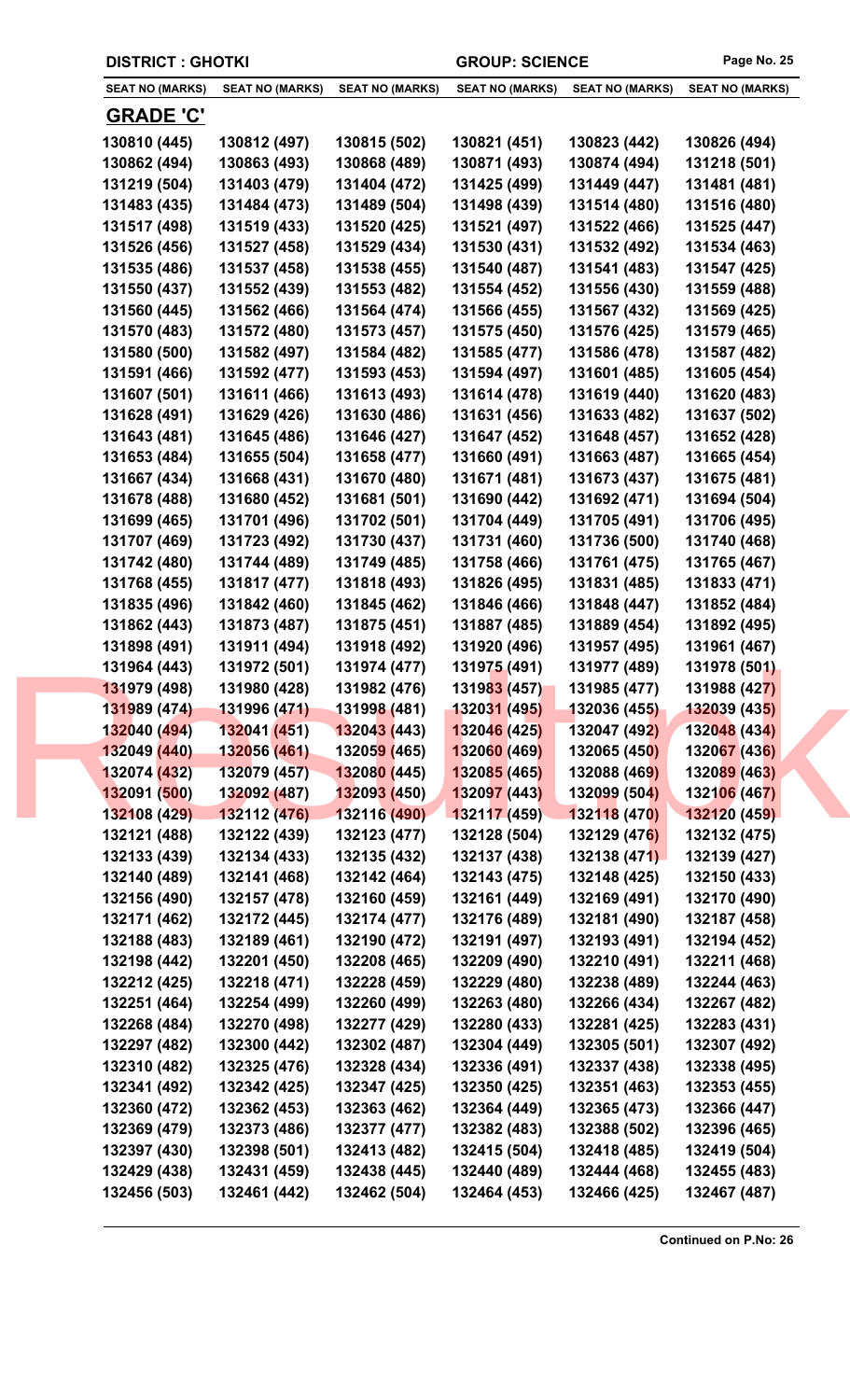|                              | <b>DISTRICT : GHOTKI</b>     |                              |                              | <b>GROUP: SCIENCE</b>        | Page No. 26                  |
|------------------------------|------------------------------|------------------------------|------------------------------|------------------------------|------------------------------|
| <b>SEAT NO (MARKS)</b>       | <b>SEAT NO (MARKS)</b>       | <b>SEAT NO (MARKS)</b>       | <b>SEAT NO (MARKS)</b>       | <b>SEAT NO (MARKS)</b>       | <b>SEAT NO (MARKS)</b>       |
| <b>GRADE 'C'</b>             |                              |                              |                              |                              |                              |
| 132469 (457)                 | 132470 (458)                 | 132474 (444)                 | 132478 (425)                 | 132479 (457)                 | 132480 (445)                 |
| 132482 (447)                 | 132483 (461)                 | 132484 (489)                 | 132486 (495)                 | 132490 (502)                 | 132491 (493)                 |
| 132492 (501)                 | 132494 (481)                 | 132495 (480)                 | 132505 (491)                 | 132508 (446)                 | 132511 (425)                 |
| 132516 (478)                 | 132520 (502)                 | 132521 (481)                 | 132522 (484)                 | 132526 (470)                 | 132528 (504)                 |
| 132546 (433)                 | 132598 (491)                 | 132673 (484)                 | 132674 (500)                 | 132675 (503)                 | 132695 (487)                 |
| 132702 (441)                 | 132703 (482)                 | 132705 (481)                 | 132713 (498)                 | 132718 (498)                 | 132724 (447)                 |
| 132729 (478)                 | 132737 (502)                 | 132739 (484)                 | 132740 (455)                 | 132742 (436)                 | 132744 (468)                 |
| 132748 (474)                 | 132757 (457)                 | 132770 (490)                 | 132796 (441)                 | 132797 (487)                 | 132801 (441)                 |
| 132804 (503)                 | 132812 (447)                 | 132820 (455)                 | 132827 (474)                 | 132834 (486)                 | 132835 (425)                 |
| 132836 (487)                 | 132854 (486)                 | 132863 (450)                 | 132866 (471)                 | 132879 (493)                 | 132883 (453)                 |
| 132884 (438)                 | 132885 (483)                 | 132887 (462)                 | 132888 (466)                 | 132889 (446)                 | 132891 (493)                 |
| 132904 (503)                 | 132907 (489)                 | 132914 (477)                 | 132918 (444)                 | 132920 (481)                 | 132921 (455)                 |
| 132922 (472)                 | 132944 (486)                 | 132961 (501)                 | 132962 (429)                 | 132966 (478)                 | 132977 (463)                 |
| 132995 (477)                 | 132996 (494)                 | 133011 (431)                 | 133012 (438)                 | 133026 (459)                 | 133031 (476)                 |
| 133039 (450)                 | 133046 (475)                 | 133067 (484)                 | 133077 (473)                 | 133078 (488)                 | 133080 (477)                 |
| 133094 (489)                 | 133098 (476)                 | 133101 (458)                 | 133107 (479)                 | 133114 (486)                 | 133121 (503)                 |
| 133137 (452)                 | 133144 (492)                 | 133148 (476)                 | 133152 (451)                 | 133156 (500)                 | 133157 (472)                 |
| 133166 (481)                 | 133167 (503)                 | 133168 (501)                 | 133169 (447)                 | 133174 (502)                 | 133176 (496)                 |
| 133182 (452)                 | 133183 (478)                 | 133184 (461)                 | 133186 (467)                 | 133187 (498)                 | 133189 (477)                 |
| 133190 (488)                 | 133193 (438)                 | 133194 (466)                 | 133206 (438)                 | 133221 (478)                 | 133224 (443)                 |
| 133260 (446)                 | 133266 (501)                 | 133278 (491)                 | 133283 (487)                 | 133285 (427)                 | 133286 (462)                 |
| 133288 (503)                 | 133289 (453)                 | 133294 (485)                 | 133296 (500)                 | 133298 (457)                 | 133300 (459)                 |
| 133309 (471)                 | 133367 (425)                 | 133368 (448)                 | 133371 (498)                 | 133373 (485)                 | 133374 (479)                 |
| 133378 (481)                 | 133379 (499)                 | 133380 (477)                 | 133381 (425)                 | 133394 (472)                 | 133413 (462)                 |
| 133414 (479)                 | 133415 (490)                 | 133422 (478)                 | 133426 (465)                 | 133428 (474)                 | 133437 (446)                 |
| 133438 (476)                 | 133439 (500)                 | 133441 (476)                 | 133444 (451)                 | 133445 (465)                 | 133446 (478)                 |
| 133447 (480)                 | 133448 (492)                 | 133450 (432)                 | 133452(425)                  | 133453 (475)                 | 133454 (475)                 |
| 133455 (502)                 | 133456 (475)                 | 133459 (450)                 | 133461 (461)                 | 133462 (433)                 | 133463 (438)                 |
| 133464 (454)                 | 133481 (477)                 | 133482 (472)                 | 133486 (480)                 | 133487 (492)                 | 133488 (467)                 |
| 133491 (425)                 | 133493 (485)                 | 13349 <mark>9 (</mark> 429)  | 133504 (469)                 | 133511 (469)                 | 133514 (486)                 |
| 133516 (477)                 | 133521 (468)                 | 133522 (456)                 | 133523 (474)                 | 133525 (453)                 | 133526 (491)                 |
| 133530 (461)                 | 133533 (496)                 | 133537 (444)                 | 133539 (436)                 | 133542 (464)                 | 133543 (458)                 |
| 133545 (472)                 | 133546 (485)                 | 133550 (487)                 | 133555(473)                  | 133562 (500)                 | 133563 (476)                 |
| 133567 (463)                 | 133568 (442)                 | 133572 (474)                 | 133583 (484)                 | 133585 (502)                 | 133596 (449)                 |
| 133783 (502)                 | 133817 (486)                 | 133869 (499)                 | 166501 (461)                 | 166503 (433)                 | 166521 (427)                 |
| 166522 (426)                 | 166524 (446)                 | 166539 (425)                 | 166550 (475)                 | 166551 (495)                 | 166555 (494)                 |
| 166557 (465)                 | 166586 (442)                 | 166593 (425)                 | 166601 (425)                 | 166602 (484)                 | 166610 (448)                 |
| 166611 (425)                 | 166612 (476)                 | 166621 (434)                 | 166631 (477)                 | 166632 (480)                 | 166635 (450)                 |
| 166636 (474)                 | 166640 (487)                 | 166661 (489)                 | 166664 (486)                 | 166666 (475)                 | 166668 (473)                 |
| 166692 (465)                 | 166693 (450)                 | 166695 (440)                 | 166699 (436)                 | 166700 (502)                 | 166701 (480)                 |
| 166702 (502)                 | 166706 (493)                 | 166708 (458)                 | 166709 (430)                 | 166710 (492)                 | 166721 (469)                 |
| 166761 (461)                 | 166763 (484)                 | 166775 (425)                 | 166793 (432)                 | 166797 (490)                 | 166813 (448)                 |
| 166819 (462)                 | 166832 (463)                 | 166833 (443)                 | 166836 (495)                 | 166837 (504)                 | 166838 (499)                 |
| 166839 (486)                 | 166840 (454)                 | 166841 (440)                 | 166861 (473)                 | 166862 (428)                 | 166863 (475)                 |
| 166893 (445)                 | 166897 (451)                 | 166899 (497)                 | 166900 (433)                 | 166906 (463)                 | 166938 (461)                 |
| 166941 (443)                 | 166946 (430)                 | 166962 (486)                 | 166963 (427)                 | 166981 (473)                 | 166983 (483)                 |
| 166985 (457)<br>167029 (473) | 166996 (489)                 | 166997 (454)                 | 166999 (460)                 | 167021 (477)<br>167040 (493) | 167022 (503)<br>167041 (431) |
| 167042 (459)                 | 167032 (503)<br>167044 (435) | 167034 (492)<br>167061 (442) | 167036 (495)<br>167064 (485) | 167065 (474)                 | 167068 (477)                 |
| 167081 (471)                 | 167082 (481)                 | 167085 (442)                 | 167086 (443)                 | 167087 (489)                 | 167094 (488)                 |
| 167127 (435)                 | 167128 (462)                 | 167130 (499)                 | 167153 (457)                 | 167155 (483)                 | 167161 (473)                 |
|                              |                              |                              |                              |                              |                              |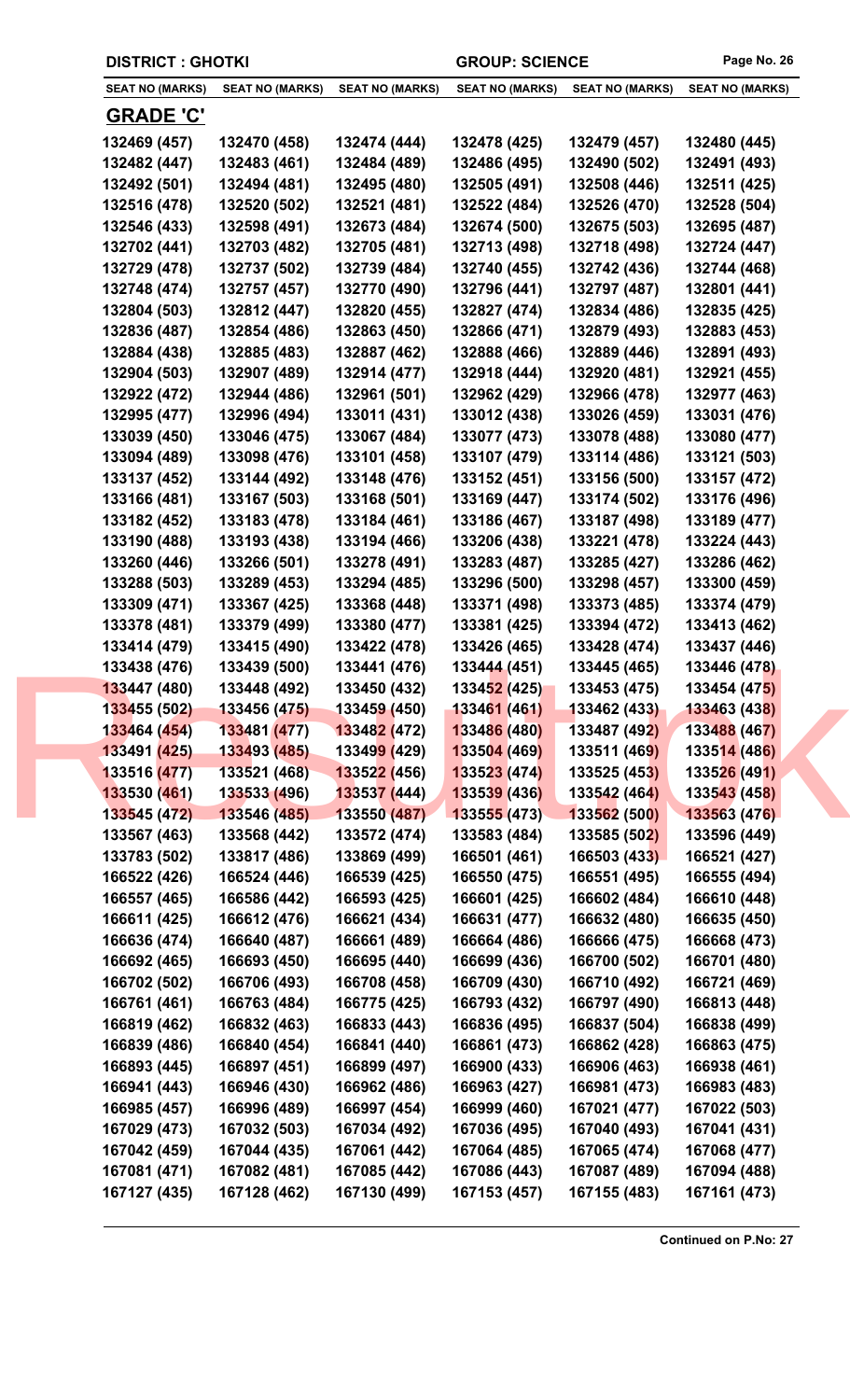|                              | <b>DISTRICT: GHOTKI</b><br><b>GROUP: SCIENCE</b> |                                   |                              | Page No. 27                  |                              |  |
|------------------------------|--------------------------------------------------|-----------------------------------|------------------------------|------------------------------|------------------------------|--|
| <b>SEAT NO (MARKS)</b>       | <b>SEAT NO (MARKS)</b>                           | <b>SEAT NO (MARKS)</b>            | <b>SEAT NO (MARKS)</b>       | <b>SEAT NO (MARKS)</b>       | <b>SEAT NO (MARKS)</b>       |  |
| <b>GRADE 'C'</b>             |                                                  |                                   |                              |                              |                              |  |
| 167163 (472)                 | 167173 (461)                                     | 167175 (428)                      | 167191 (449)                 | 167207 (438)                 | 167208 (433)                 |  |
| 167210 (440)                 | 167232 (500)                                     | 167721 (427)                      |                              |                              |                              |  |
| <b>GRADE 'D'</b>             |                                                  |                                   |                              |                              |                              |  |
| 123501 (405)                 | 123548 (394)                                     | 123562 (404)                      | 123579 (371)                 | 123580 (391)                 | 123593 (397)                 |  |
| 123668 (407)                 | 123671 (404)                                     | 123756 (410)                      | 123831 (406)                 | 123901 (410)                 | 123908 (415)                 |  |
| 123918 (403)                 | 123922 (397)                                     | 123930 (391)                      | 123997 (410)                 | 123998 (408)                 | 123999 (399)                 |  |
| 124098 (419)                 | 124107 (423)                                     | 124135 (419)                      | 124137 (381)                 | 124139 (413)                 | 124165 (394)                 |  |
| 124175 (395)                 | 124190 (417)                                     | 124196 (399)                      | 124206 (407)                 | 124209 (361)                 | 124212 (394)                 |  |
| 124213 (396)                 | 124271 (394)                                     | 124281 (396)                      | 124286 (411)                 | 124327 (414)                 | 124329 (382)                 |  |
| 124336 (396)                 | 124355 (419)                                     | 124412 (411)                      | 124456 (382)                 | 124464 (404)                 | 124465 (418)                 |  |
| 124466 (400)                 | 124471 (399)                                     | 124477 (406)                      | 124481 (378)                 | 124488 (346)                 | 124902 (391)                 |  |
| 124905 (398)                 | 124907 (406)                                     | 124952 (381)                      | 124981 (406)                 | 124989 (398)                 | 124990 (386)                 |  |
| 124991 (348)                 | 124994 (386)                                     | 124998 (393)                      | 125012 (373)                 | 125059 (404)                 | 125066 (394)                 |  |
| 125068 (414)                 | 125084 (386)                                     | 125089 (416)                      | 125157 (417)                 | 125159 (392)                 | 125168 (397)                 |  |
| 125178 (409)                 | 125215 (411)                                     | 125216 (390)                      | 125229 (401)                 | 125245 (411)                 | 125254 (416)                 |  |
| 125261 (379)                 | 125278 (391)                                     | 125281 (404)                      | 125287 (391)                 | 125304 (363)                 | 125311 (400)                 |  |
| 125539 (405)                 | 125545 (391)                                     | 125578 (349)                      | 125590 (410)                 | 125595 (407)                 | 125607 (401)                 |  |
| 125665 (403)                 | 125667 (393)                                     | 125668 (394)                      | 125672 (393)                 | 125691 (417)                 | 125742 (403)                 |  |
| 125745 (373)<br>125868 (384) | 125773 (393)<br>125877 (401)                     | 125808 (402)<br>125880 (389)      | 125816 (406)<br>125882 (419) | 125833 (387)<br>125884 (395) | 125867 (398)<br>125901 (386) |  |
| 125911 (375)                 | 125914 (385)                                     | 125916 (383)                      | 125917 (383)                 | 125928 (394)                 | 126257 (412)                 |  |
| 126259 (402)                 | 126333 (422)                                     | 126341 (400)                      | 126450 (388)                 | 126460 (390)                 | 126463 (418)                 |  |
| 126524 (419)                 | 126565 (400)                                     | 126570 (418)                      | 126578 (398)                 | 126593 (407)                 | 126597 (364)                 |  |
| 126604 (387)                 | 126607 (390)                                     | 126608 (391)                      | 126614 (366)                 | 126623 (393)                 | 126633 (398)                 |  |
| 126636 (416)                 | 126637 (385)                                     | 126638 (392)                      | 126649 (376)                 | 126653 (382)                 | 126659 (401)                 |  |
| 126661 (409)                 | 126662 (406)                                     | 126708 (412)                      | 126728 (405)                 | 126740 (404)                 | 126748 (391)                 |  |
| 126749 (359)                 | 126753 (352)                                     | 126755 (414)                      | 126758 (407)                 | 126802 (396)                 | 126804 (393)                 |  |
| 126807 (413)                 | 126810 (412)                                     | 126819 (408)                      | 126828 (378)                 | 126832 (412)                 | 126833 (413)                 |  |
| 126846 (410)                 | 126870 (392)                                     | 126911 (416)                      | 126913 (419)                 | 126914 (382)                 | 126916 (414)                 |  |
| 126925 (403)                 | 126973 (372)                                     | <b>12698<mark>1 (</mark>383</b> ) | 126992 (409)                 | 127005 (39 <mark>9)</mark>   | 127030 (419)                 |  |
| 127031 (390)                 | 127059 (391)                                     | 127086 (418)                      | 127105 (366)                 | 127106 (397)                 | 127133 (412)                 |  |
| 127143 (391)                 | 127155 (419)                                     | 127172 (392)                      | 127188 (409)                 | 127196 (385)                 | 127214 (410)                 |  |
| 127234 (388)                 | 127276 (397)                                     | 127278 (414)                      | 127280 (412)                 | 127342 (423)                 | 127347 (400)                 |  |
| 127348 (408)                 | 127373 (383)                                     | 127793 (418)                      | 127795 (402)                 | 127808 (391)                 | 127848 (411)                 |  |
| 127859 (393)                 | 127860 (407)                                     | 127940 (364)                      | 127983 (399)                 | 128057 (411)                 | 128092 (402)                 |  |
| 128147 (376)                 | 128165 (346)                                     | 128169 (407)                      | 128179 (419)                 | 128181 (372)                 | 128352 (407)                 |  |
| 128380 (406)                 | 128419 (403)                                     | 128426 (404)                      | 128530 (414)                 | 128638 (407)                 | 128684 (391)                 |  |
| 128686 (417)                 | 128764 (413)                                     | 128786 (406)                      | 128804 (417)                 | 128813 (407)                 | 128814 (390)                 |  |
| 128818 (379)                 | 128819 (406)                                     | 128822 (411)                      | 128824 (386)                 | 128826 (412)                 | 128827 (394)                 |  |
| 128844 (399)                 | 128854 (372)                                     | 128858 (404)                      | 128863 (385)                 | 128872 (412)                 | 128882 (383)                 |  |
| 128937 (406)<br>129353 (415) | 128938 (406)<br>129475 (396)                     | 129019 (409)<br>129489 (419)      | 129041 (410)<br>129510 (398) | 129077 (412)<br>129555 (389) | 129211 (418)<br>129556 (394) |  |
| 129577 (389)                 | 129585 (414)                                     | 129592 (360)                      | 129596 (341)                 | 129625 (364)                 | 129638 (379)                 |  |
| 129641 (408)                 | 129694 (419)                                     | 129751 (402)                      | 129752 (409)                 | 129753 (413)                 | 129768 (415)                 |  |
| 129772 (352)                 | 129773 (412)                                     | 129782 (408)                      | 129785 (384)                 | 129827 (365)                 | 129836 (414)                 |  |
| 129840 (398)                 | 129841 (366)                                     | 129842 (395)                      | 129866 (415)                 | 129897 (408)                 | 130000 (387)                 |  |
| 130034 (394)                 | 130081 (378)                                     | 130098 (406)                      | 130151 (405)                 | 130154 (369)                 | 130155 (392)                 |  |
| 130159 (411)                 | 130192 (415)                                     | 130196 (388)                      | 130210 (417)                 | 130225 (380)                 | 130234 (358)                 |  |
| 130243 (382)                 | 130247 (398)                                     | 130251 (414)                      | 130254 (410)                 | 130256 (416)                 | 130296 (400)                 |  |
| 130303 (416)                 | 130323 (384)                                     | 130362 (415)                      | 130381 (374)                 | 130433 (372)                 | 130583 (378)                 |  |
| 130601 (398)                 | 130877 (397)                                     | 131565 (407)                      | 131574 (408)                 | 131583 (393)                 | 131600 (382)                 |  |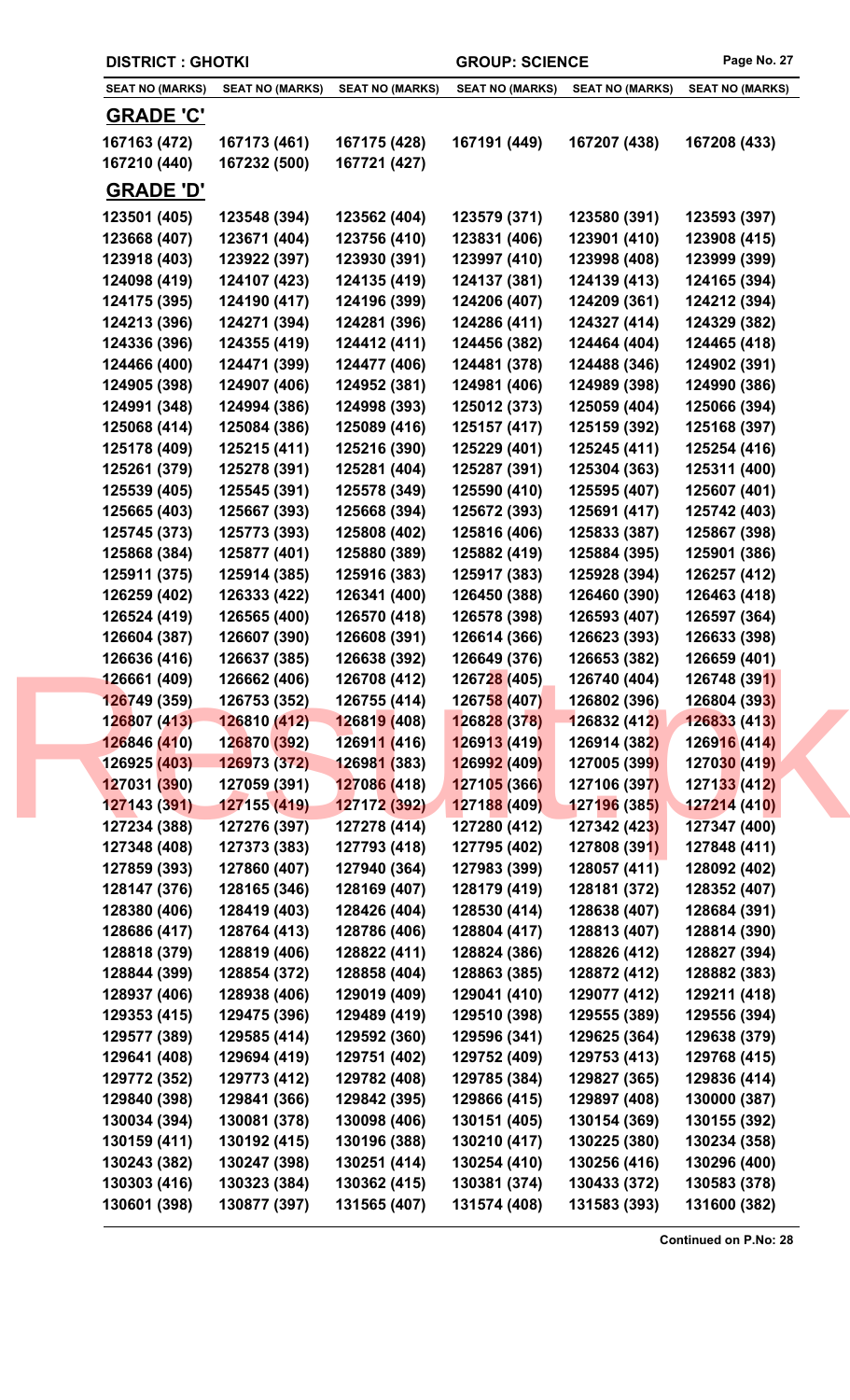|                        | <b>DISTRICT : GHOTKI</b>  |                        |                        | <b>GROUP: SCIENCE</b>  |                        | Page No. 28 |
|------------------------|---------------------------|------------------------|------------------------|------------------------|------------------------|-------------|
| <b>SEAT NO (MARKS)</b> | <b>SEAT NO (MARKS)</b>    | <b>SEAT NO (MARKS)</b> | <b>SEAT NO (MARKS)</b> | <b>SEAT NO (MARKS)</b> | <b>SEAT NO (MARKS)</b> |             |
| <b>GRADE 'D'</b>       |                           |                        |                        |                        |                        |             |
| 131606 (397)           | 131608 (385)              | 131644 (419)           | 131656 (418)           | 131661 (418)           | 131664 (399)           |             |
| 131666 (378)           | 131669 (367)              | 131672 (412)           | 131710 (400)           | 131724 (414)           | 131726 (374)           |             |
| 131737 (396)           | 131738 (413)              | 131739 (415)           | 131754 (390)           | 131762 (383)           | 131771 (377)           |             |
| 131860 (402)           | 131863 (397)              | 131886 (417)           | 131930 (400)           | 131981 (352)           | 131984 (395)           |             |
| 132032 (410)           | 132033 (410)              | 132035 (388)           | 132042 (423)           | 132045 (395)           | 132052 (411)           |             |
| 132068 (403)           | 132073 (397)              | 132098 (399)           | 132104 (419)           | 132109 (399)           | 132114 (397)           |             |
| 132119 (412)           | 132144 (400)              | 132145 (368)           | 132146 (417)           | 132147 (363)           | 132151 (394)           |             |
| 132192 (399)           | 132206 (414)              | 132231 (406)           | 132250 (360)           | 132252 (409)           | 132253 (392)           |             |
| 132259 (408)           | 132261 (405)              | 132262 (415)           | 132271 (361)           | 132301 (386)           | 132309 (403)           |             |
| 132344 (393)           | 132352 (415)              | 132355 (389)           | 132357 (417)           | 132370 (378)           | 132372 (388)           |             |
| 132384 (385)           | 132394 (421)              | 132468 (417)           | 132481 (390)           | 132506 (407)           | 132568 (370)           |             |
| 132707 (398)           | 132711 (345)              | 132712 (407)           | 132723 (411)           | 132747 (405)           | 132749 (407)           |             |
| 132799 (417)           | 132800 (416)              | 132802 (405)           | 132814 (406)           | 132819 (340)           | 132871 (404)           |             |
| 132895 (413)           | 132902 (397)              | 132963 (404)           | 133066 (413)           | 133147 (398)           | 133175 (411)           |             |
| 133292 (374)           | 133293 (404)              | 133458 (399)           | 133498 (375)           | 133512 (408)           | 133538 (388)           |             |
| 166523 (411)           | 166525 (404)              | 166526 (361)           | 166537 (388)           | 166540 (363)           | 166543 (414)           |             |
| 166547 (377)           | 166552 (378)              | 166556 (373)           | 166589 (423)           | 166591 (361)           | 166592 (395)           |             |
| 166606 (377)           | 166607 (416)              | 166608 (386)           | 166609 (392)           | 166626 (383)           | 166627 (407)           |             |
| 166628 (381)           | 166630 (379)              | 166633 (368)           | 166634 (393)           | 166637 (362)           | 166641 (370)           |             |
| 166642 (384)           | 166662 (369)              | 166663 (357)           | 166667 (372)           | 166681 (412)           | 166688 (343)           |             |
| 166689 (360)           | 166694 (419)              | 166696 (403)           | 166697 (390)           | 166712 (419)           | 166713 (368)           |             |
| 166771 (377)           | 166794 (392)              | 166831 (395)           | 166835 (387)           | 166891 (407)           | 166896 (361)           |             |
| 166898 (397)           | 166901 (367)              | 166902 (419)           | 166903 (350)           | 166904 (404)           | 166923 (406)           |             |
| 166936 (371)           | 166937 (379)              | 166942 (415)           | 166943 (397)           | 166944 (410)           | 166961 (402)           |             |
| 166964 (404)           | 166968 (348)              | 166976 (415)           | 167038 (419)           | 167046 (386)           | 167050 (392)           |             |
| 167084 (389)           | 167096 (399)              | 167103 (366)           | 167132 (410)           | 167157 (396)           | 167162 (373)           |             |
| 167164 (369)           | 167181 (400)              | 167197 (404)           | 167204 (386)           | 167205 (403)           | 167209 (410)           |             |
| 167212 (387)           | 167237 (405)              | 167248 (413)           |                        |                        |                        |             |
| <b>GRADE 'E'</b>       |                           |                        |                        |                        |                        |             |
| 125613 (332)           | 126654 (329)              |                        |                        |                        |                        |             |
|                        | <b>FAILURE CANDIDATES</b> |                        |                        |                        |                        |             |
| 16200 (188)            | 123588 (484)              | 123589 (348)           | 123596 (463)           | 123597 (393)           | 123599 (401)           |             |
| 123610 (484)           | 123688 (469)              | 123704 (382)           | 123814 (370)           | 123823 (398)           | 123827 (384)           |             |
| 123843 (403)           | 123845 (378)              | 123850 (335)           | 123864 (379)           | 123867 (414)           | 123869 (428)           |             |
| 123875 (415)           | 123884 (373)              | 123889 (398)           | 123890 (403)           | 123900 (386)           | 123920 (366)           |             |
| 123923 (442)           | 123924 (362)              | 123933 (443)           | 123935 (469)           | 123937 (475)           | 123938 (487)           |             |
| 123944 (478)           | 123961 (350)              | 123964 (396)           | 123996 (373)           | 124000 (365)           | 124004 (450)           |             |
| 124005 (442)           | 124007 (467)              | 124075 (343)           | 124120 (376)           | 124130 (347)           | 124131 (379)           |             |
| 124136 (333)           | 124146 (379)              | 124176 (406)           | 124235 (337)           | 124249 (400)           | 124284 (397)           |             |
| 124324 (331)           | 124342 (405)              | 124348 (444)           | 124362 (435)           | 124411 (471)           | 124445 (385)           |             |
| 124447 (453)           | 124448 (419)              | 124457 (329)           | 124460 (426)           | 124468 (356)           | 124470 (382)           |             |
| 124480 (429)           | 124483 (547)              | 124487 (405)           | 124489 (377)           | 124596 (344)           | 124609 (432)           |             |
| 124610 (407)           | 124613 (450)              | 124617 (459)           | 124618 (464)           | 124619 (421)           | 124643 (371)           |             |
| 124644 (384)           | 124712 (578)              | 124732 (586)           | 124913 (323)           | 124940 (381)           | 124965 (304)           |             |
| 124966 (366)           | 124968 (368)              | 124971 (444)           | 124984 (413)           | 124992 (362)           | 125013 (349)           |             |
| 125086 (353)           | 125090 (244)              | 125091 (192)           | 125166 (356)           | 125171 (343)           | 125180 (454)           |             |
| 125187 (408)           | 125192 (298)              | 125193 (358)           | 125194 (418)           | 125223 (468)           | 125236 (418)           |             |
| 125264 (483)           | 125266 (351)              | 125293 (389)           | 125299 (352)           | 125306 (518)           | 125498 (450)           |             |
| 125505 (404)           | 125530 (390)              | 125540 (79)            | 125541 (347)           | 125548 (359)           | 125550 (336)           |             |
| 125564 (392)           | 125594 (379)              | 125604 (540)           | 125653 (312)           | 125680 (391)           | 125689 (373)           |             |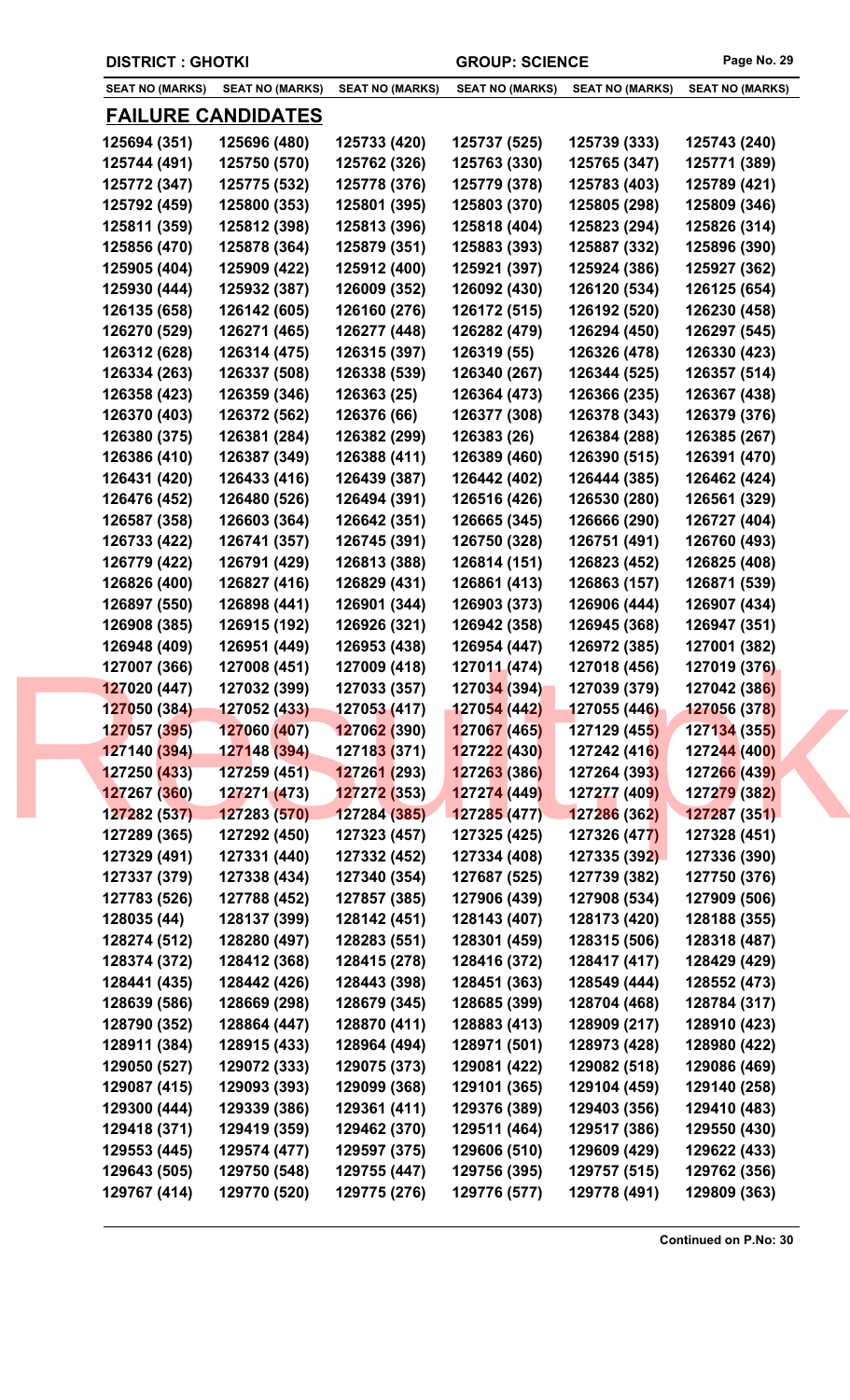| <b>DISTRICT: GHOTKI</b> |                                                                |                             | <b>GROUP: SCIENCE</b>     |                        | Page No. 30            |
|-------------------------|----------------------------------------------------------------|-----------------------------|---------------------------|------------------------|------------------------|
| <b>SEAT NO (MARKS)</b>  | <b>SEAT NO (MARKS)</b>                                         | <b>SEAT NO (MARKS)</b>      | <b>SEAT NO (MARKS)</b>    | <b>SEAT NO (MARKS)</b> | <b>SEAT NO (MARKS)</b> |
|                         | <u>FAILURE CANDIDATES</u>                                      |                             |                           |                        |                        |
| 129825 (375)            | 129835 (341)                                                   | 129843 (341)                | 129896 (469)              | 129933 (434)           | 129991 (527)           |
| 129994 (567)            | 129999 (482)                                                   | 130012 (611)                | 130024 (569)              | 130032 (491)           | 130037 (530)           |
| 130038 (475)            | 130051 (536)                                                   | 130070 (388)                | 130089 (454)              | 130102 (496)           | 130103 (430)           |
| 130107 (414)            | 130182 (411)                                                   | 130211 (509)                | 130240 (443)              | 130260 (482)           | 130361 (433)           |
| 130398 (514)            | 130423 (574)                                                   | 130490 (407)                | 130493 (413)              | 130503 (388)           | 130513 (455)           |
| 130518 (440)            | 130519 (305)                                                   | 130578 (456)                | 130587 (398)              | 130589 (382)           | 130596 (401)           |
| 130602 (252)            | 130606 (423)                                                   | 130607 (473)                | 130608 (384)              | 130610 (388)           | 130612 (340)           |
| 130613 (459)            | 130614 (451)                                                   | 130615 (444)                | 130621 (395)              | 130622 (498)           | 130801 (465)           |
| 130813 (270)            | 130814 (551)                                                   | 130816 (441)                | 130820 (393)              | 130824 (73)            | 130825 (13)            |
| 130827 (300)            | 130828 (361)                                                   | 130965 (647)                | 131179 (398)              | 131249 (548)           | 131434 (277)           |
| 131487 (394)            | 131502 (425)                                                   | 131507 (427)                | 131508 (378)              | 131511 (401)           | 131539 (369)           |
| 131543 (283)            | 131545 (400)                                                   | 131549 (469)                | 131551 (429)              | 131558 (418)           | 131568 (411)           |
| 131609 (375)            | 131610 (434)                                                   | 131612 (347)                | 131615 (454)              | 131691 (205)           | 131721 (398)           |
| 131722 (379)            | 131735 (409)                                                   | 131747 (200)                | 131763 (410)              | 131764 (224)           | 131769 (380)           |
| 131879 (288)            | 131912 (306)                                                   | 132037 (372)                | 132038 (455)              | 132044 (383)           | 132054 (248)           |
| 132055 (221)            | 132057 (382)                                                   | 132069 (390)                | 132070 (370)              | 132075 (328)           | 132076 (433)           |
| 132081 (384)            | 132082 (343)                                                   | 132083 (329)                | 132084 (417)              | 132101 (452)           | 132105 (399)           |
| 132127 (505)            | 132130 (473)                                                   | 132136 (487)                | 132149 (296)              | 132153 (429)           | 132162 (409)           |
| 132165 (445)            | 132166 (440)                                                   | 132177 (471)                | 132185 (257)              | 132195 (270)           | 132196 (419)           |
| 132220 (418)            | 132257 (405)                                                   | 132258 (433)                | 132265 (376)              | 132272 (379)           | 132298 (346)           |
| 132323 (365)            | 132343 (336)                                                   | 132381 (404)                | 132383 (348)              | 132393 (403)           | 132400 (437)           |
| 132428 (378)            | 132449 (443)                                                   | 132485 (374)                | 132488 (440)              | 132566 (384)           | 132567 (388)           |
| 132763 (467)            | 132778 (369)                                                   | 132780 (381)                | 132794 (124)              | 132795 (382)           | 132798 (400)           |
| 132803 (392)            | 132809 (328)                                                   | 132810 (355)                | 132811 (389)              | 132828 (331)           | 132829 (337)           |
| 132831 (471)            | 132837 (466)                                                   | 132839 (296)                | 133035 (393)              | 133070 (396)           | 133090 (360)           |
| 133102 (360)            | 133110 (651)                                                   | 133122 (573)                | 133127 (609)              | 133136 (541)           | 133291 (335)           |
|                         |                                                                |                             | 133307 (449)  133366 (36) | 133443 (447)           | 133451 (412)           |
| 133489 (282)            | 133518 (456)                                                   | 133554 (395)                | 133584 (471)              | 133810 (521)           | 133824 (630)           |
| 133832 (632)            | 133833 (606)                                                   | 166536 (384)                | 166538 (379)              | 166541 (375)           | 166542 (400)           |
| 166544 (347)            | 166545 (384)                                                   | 16654 <mark>6 (</mark> 374) | 166548 (372)              | 166549 (385)           | 166553 (378)           |
| 166554 (331)            | 166558 (339)                                                   | <b>166559 (428)</b>         | 166560 (406)              | 166571 (369)           | 166629 (376)           |
| 166651 (405)            | 166705 (386)                                                   | 166762 (418)                | 166776 (355)              | 166814 (463)           | 166834 (367)           |
| 166865(14)              | 166921 (324)                                                   | 166922 (357)                | 166924(411)               | 166925 (416)           | 166966 (383)           |
| 166982 (358)            | 166984 (327)                                                   | 166998 (369)                | 167031 (364)              | 167039 (585)           | 167045 (382)           |
| 167066 (365)            | 167067 (352)                                                   | 167093 (334)                | 167098 (86)               | 167104 (421)           | 167121 (344)           |
| 167129 (431)            | 167151 (342)                                                   | 167152 (339)                | 167174 (395)              | 167176 (396)           | 167182 (403)           |
| 167196 (356)            | 167199 (336)                                                   | 167201 (361)                | 167202 (436)              | 167206 (358)           | 167211 (327)           |
| 167231 (390)            | 167236 (289)                                                   | 167722 (392)                |                           |                        |                        |
|                         | <b>Result with held for want of documents</b>                  |                             |                           |                        |                        |
| 126875                  | 126876                                                         | 126877                      | 126878                    | 130811                 | 133866                 |
| 133867                  | 133868                                                         |                             |                           |                        |                        |
|                         | <b>Result with held due to use of Unfairmeans/Copying Case</b> |                             |                           |                        |                        |
|                         |                                                                |                             |                           |                        |                        |
| 123647                  | 123791                                                         | 123800                      | 125129                    | 125175                 | 125184                 |
| 125597                  | 125892                                                         | 125918                      | 126202                    | 126287                 | 126289                 |
| 126292                  | 126293                                                         | 126316                      | 126332                    | 126345                 | 128004                 |
| 128783                  | 128914                                                         | 129025                      | 129034                    | 130179                 | 130191                 |
| 130199                  | 130242                                                         | 130246                      | 130315                    | 130453                 | 130472                 |
| 130746                  | 130796                                                         | 131815                      | 131819                    | 131851                 | 131916                 |
| 131944                  | 131997                                                         | 132050                      | 132249                    | 132326                 | 132329                 |
| 132330                  | 132333                                                         | 132335                      | 132395                    | 132412                 | 132414                 |